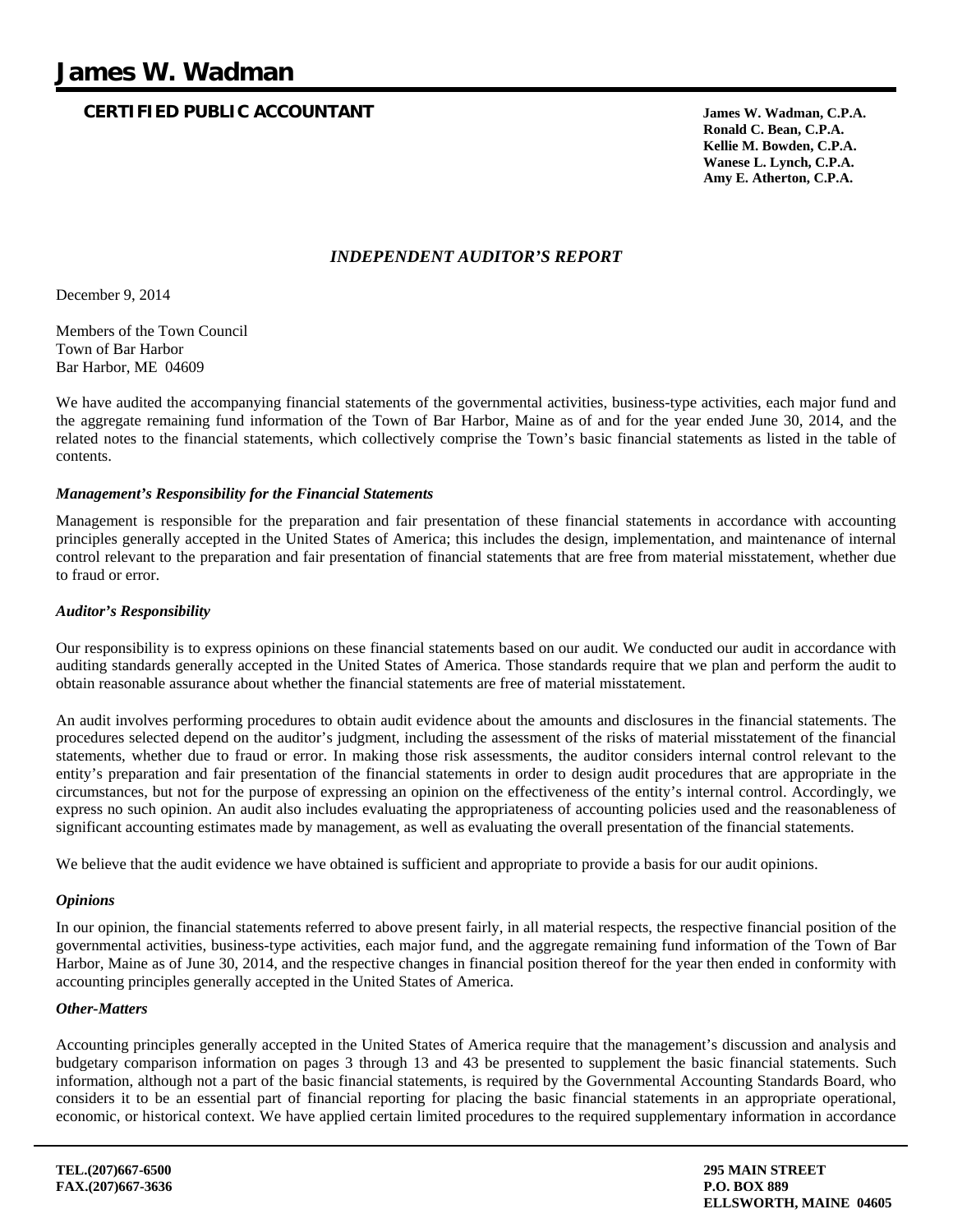with auditing standards generally accepted in the United States of America, which consisted of inquiries of management about the methods of preparing the information and comparing the information for consistency with management's responses to our inquiries, the basic financial statements, and other knowledge we obtained during our audit of the basic financial statements. We do not express an opinion or provide any assurance on the information because the limited procedures do not provide us with sufficient evidence to express an opinion or provide any assurance.

Our audit was conducted for the purpose of forming opinions on the financial statements that collectively comprise the Town of Bar Harbor, Maine's financial statements as a whole. The introductory section, combining and individual nonmajor fund financial statements, and statistical section are presented for purposes of additional analysis and are not a required part of the financial statements. The combining and individual nonmajor fund financial statements are the responsibility of management and were derived from and relate directly to the underlying accounting and other records used to prepare the financial statements. The information has been subjected to the auditing procedures applied in the audit of the financial statements and certain additional procedures, including comparing and reconciling such information directly to the underlying accounting and other records used to prepare the financial statements or to the financial statements themselves, and other additional procedures in accordance with auditing standards generally accepted in the United States of America. In our opinion, the information is fairly stated in all material respects in relation to the financial statements as a whole. The introductory and statistical sections have not been subjected to the auditing procedures applied in the audit of the basic financial statements and, accordingly, we do not express an opinion or provide any assurance on them.

Respectfully Submitted,

# James W. Wadman, CPA

James W. Wadman, CPA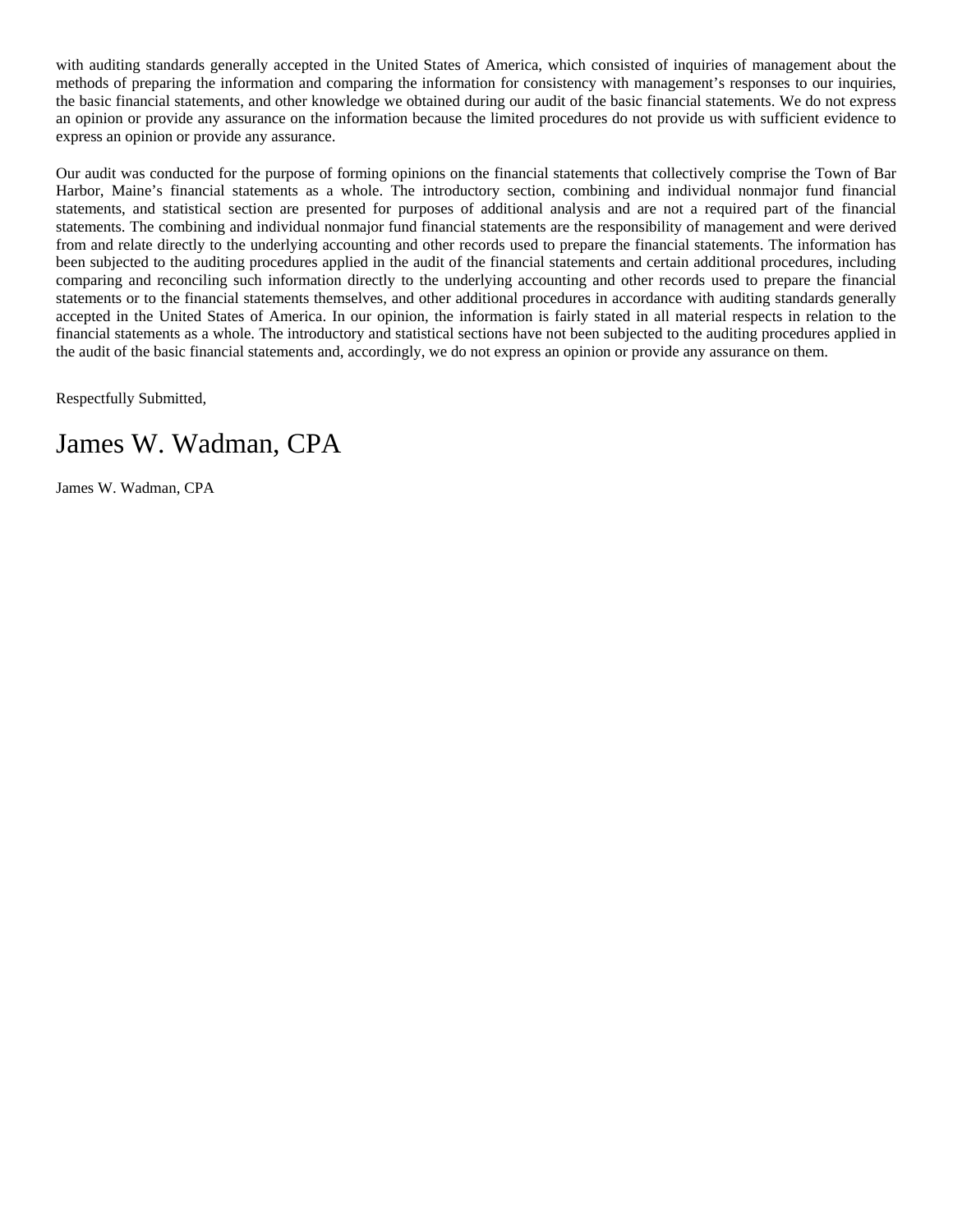#### *TOWN OF BAR HARBOR, MAINE Management's Discussion and Analysis For the Fiscal Year Ended June 30, 2014*

Management of the Town of Bar Harbor, Maine provides this *Management's Discussion and Analysis* of the Town's financial performance for readers of the Town's financial statements. This narrative overview and analysis of the financial activities of the Town is for the fiscal year ended June 30, 2014. We encourage readers to consider this information in conjunction with the financial statements and accompanying notes that follow.

The financial statements herein include all of the activities of the Town of Bar Harbor, Maine (the Town) using the integrated approach as prescribed by Government Accounting Standards Board (GASB) Statement No. 34.

#### *FINANCIAL HIGHLIGHTS – PRIMARY GOVERNMENT*

#### *Government-wide Highlights:*

*Net Position –* The assets of the Town exceeded its liabilities at fiscal year ending June 30, 2014 by \$34,041,382 (presented as "net position"). Of this amount, \$11,017,404 was reported as "unrestricted net position". Unrestricted net position represents the amount available to be used to meet the Town's ongoing obligations to citizens and creditors.

*Changes in Net Position –* The Town's total net position increased by \$1,033,753 (a 3.1% increase) for the fiscal year ended June 30, 2014. Net position of governmental activities decreased by \$21,797 (a .1% decrease), while net position of businesstype activities showed an increase of \$1,055,550 (a 9.1% increase).

#### *Fund Highlights:*

*Governmental Funds –* Fund Balances – As of the close of the fiscal year ended June 30, 2014, the Town's governmental funds reported a combined ending fund balance of \$7,870,230 with \$623,932 being general unassigned fund balance. This unassigned fund balance represents approximately 3.8% of the total general fund expenditures for the year.

#### *Long-term Debt:*

The Town's total long-term debt obligations decreased by \$376,162 (4.9%) during the current fiscal year. Existing debt obligations were retired according to schedule. The Town approved 2 general obligation securities at the 6/3/14 annual town meeting. The first was in the amount of \$2,200,000 for the renovations to the town office and the second was in the amount of \$242,000 for the Downtown Wayfinding Signage Plan. Both are authorized but unissued at 6/30/14.

#### *OVERVIEW OF THE FINANCIAL STATEMENTS*

This discussion and analysis are intended to serve as an introduction to the Town's basic financial statements. The Town's basic financial statements include three components: 1) government-wide financial statements, 2) fund financial statements, and 3) notes to the financial statements. This report also contains additional required supplementary information (budgetary comparison) and other supplementary information. These components are described below:

#### *Government-wide Financial Statements*

The Government-wide financial statements present the financial picture of the Town from the economic resources measurement focus using the accrual basis of accounting. They present governmental activities and business-type activities separately. These statements include all assets of the Town (including infrastructure) as well as all liabilities (including long-term debt). Additionally, certain elimination entries have occurred as prescribed by the statement in regards to inter-fund activity, payables and receivables.

The government-wide financial statements can be found on pages 14-15 of this report.

#### *Fund Financial Statements*

The fund financial statements include statements for each of the three categories of activities – governmental, business-type and fiduciary. The governmental activities are prepared using the current financial resources measurement focus and the modified accrual basis of accounting. The business-type activities are prepared using the economic resources measurement focus and the accrual basis of accounting. Fiduciary funds are used to account for resources held for the benefit of parties outside the Town government. Fiduciary funds are not reflected in the government-wide financial statements because the resources of these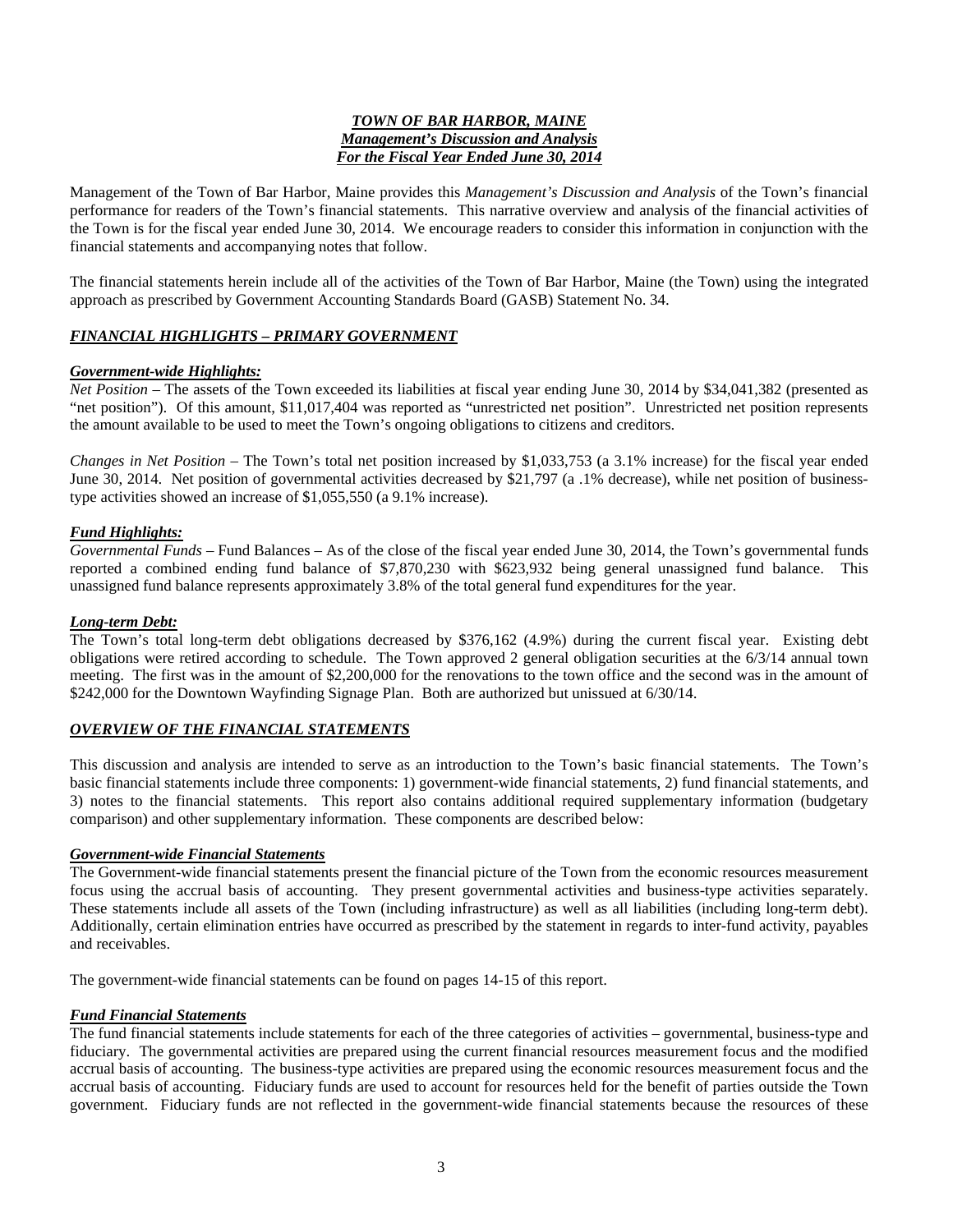funds are not available to support the Town's own programs. Reconciliation of the fund financial statements to the Government-wide financial statements is provided to explain the differences created by the integrated approach.

The basic governmental fund financial statements can be found on pages 16-19 of this report. The basic proprietary fund financial statements can be found on pages 20-22 of this report.

#### *Notes to the Financial Statements*

The notes provide additional information that is essential to a full understanding of the data provided in the government-wide and the fund financial statements.

The notes to the financial statements can be found on pages 23-42 of this report.

#### *Required Supplementary Information*

This section includes a budgetary comparison schedule, which includes a reconciliation between the statutory fund balance for budgetary purposes and the fund balance for the general fund as presented in the governmental fund financial statements (if necessary). Required supplementary information can be found on page 43 of this report.

#### *GOVERNMENT-WIDE FINANCIAL ANALYSIS*

#### *Net Position*

60.2% of the Town's net position reflects its net investment in capital assets such as land, buildings, equipment and infrastructure (roads, bridges and other immovable assets) less any related debt used to acquire those assets that are still outstanding. The Town uses these assets to provide services to citizens; consequently, these assets are not available for future spending. Although, the Town's investment in its capital assets is reported net of accumulated depreciation and net of related debt, it should be noted that the resources needed to repay this debt must be provided from other sources, since the capital assets themselves cannot be used to liquidate these liabilities.

|                                               | Governmental      | <b>Business-like</b> |                   |                   |
|-----------------------------------------------|-------------------|----------------------|-------------------|-------------------|
|                                               | <b>Activities</b> | <b>Activities</b>    | <b>Total 2014</b> | <b>Total 2013</b> |
| <b>Current Assets</b>                         | 9,852,779         | 3,328,152            | 13,180,931        | 16, 131, 082      |
| <b>Capital Assets</b>                         | 20,169,790        | 20,225,953           | 40,395,743        | 37,628,929        |
| <b>Total Assets</b>                           | 30,022,569        | 23,554,105           | 53,576,674        | 53,760,011        |
|                                               |                   |                      |                   |                   |
| <b>Current Liabilities</b>                    | 1,733,669         | 1,998,665            | 3,732,334         | 3,488,961         |
| <b>Other Liabilities</b>                      | 6,909,159         | 9,914,102            | 16,823,261        | 17,224,635        |
| <b>Total Liabilities</b>                      | 8,642,828         | 11,912,767           | 20,555,595        | 20,713,596        |
|                                               |                   |                      |                   |                   |
| <b>Deferred Inflows of Resources</b>          |                   |                      |                   |                   |
| <b>Prepaid Property Taxes</b>                 | 35,247            |                      | 35,247            | 38,786            |
| <b>Net Position:</b>                          |                   |                      |                   |                   |
| Held for Postemployment Benefits              |                   |                      |                   | 51,152            |
| Net Investment in Capital Assets              | 12,859,257        | 9,375,617            | 22, 234, 874      | 19,091,898        |
| Restricted                                    | 145,761           |                      | 145,761           | 206,899           |
| Unrestricted                                  | 8,339,476         | 2,265,721            | 10,605,197        | 13,657,680        |
| <b>Total Net Position</b>                     | 21,344,494        | 11,641,338           | 32,985,832        | 33,007,629        |
|                                               |                   |                      |                   |                   |
| <b>Total Liabilities, Deferred Inflows of</b> |                   |                      |                   |                   |
| <b>Resources and Net Position</b>             | 30,022,569        | 23,554,105           | 53,576,674        | 53,760,011        |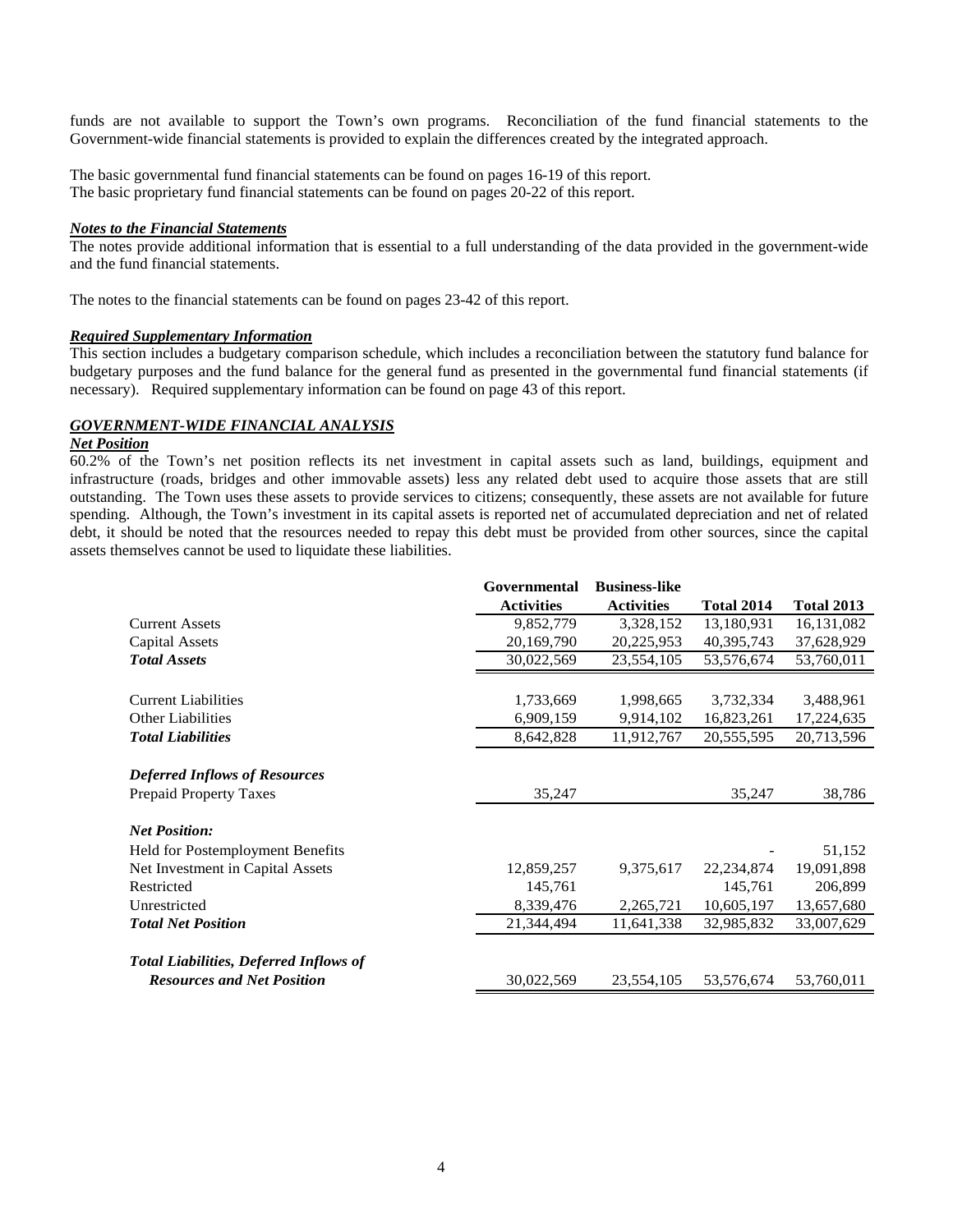### *Changes in Net Position*

Approximately 66.4% of the Town's total revenue came from property and excise taxes, approximately 1.3% came from Federal and State subsidies and grants, and approximately 32.3% came from services, investment earnings and other sources. Depreciation expense on the Town's governmental and business-like activity assets represents \$1,763,466 of the total expenses for the fiscal year.

|                                   | Governmental      | <b>Business-like</b> |                   |                   |
|-----------------------------------|-------------------|----------------------|-------------------|-------------------|
|                                   | <b>Activities</b> | <b>Activities</b>    | <b>Total 2014</b> | <b>Total 2013</b> |
| Revenues:                         |                   |                      |                   |                   |
| Taxes                             | 15,350,327        |                      | 15,350,327        | 14,954,797        |
| Intergovernmental Revenues        | 303,334           |                      | 303,334           | 1,018,084         |
| Departmental Revenues             | 2,693,826         | 3,921,490            | 6,615,316         | 6,359,982         |
| <b>Other Local Sources</b>        | 373,423           | 489,310              | 862,733           | 281,760           |
| <b>Total</b>                      | 18,720,910        | 4,410,800            | 23, 131, 710      | 22,614,623        |
| <i>Expenses:</i>                  |                   |                      |                   |                   |
| General Government                | 2,843,738         |                      | 2,843,738         | 2,678,675         |
| Public Safety                     | 2,814,484         |                      | 2,814,484         | 2,729,034         |
| Health & Welfare                  | 145,954           |                      | 145,954           | 133,168           |
| Parks and Recreation              | 303,609           |                      | 303,609           | 301,752           |
| Island Explorer Shuttle Bus       | 38,720            |                      | 38,720            | 25,000            |
| Roads and Sanitation              | 2,200,194         |                      | 2,200,194         | 2,152,990         |
| Assessments                       | 3,160,004         |                      | 3,160,004         | 3,144,324         |
| Capital Outlay                    | 916,633           |                      | 916,633           | 707,486           |
| <b>Water Operations</b>           |                   | 1,453,321            | 1,453,321         | 1,302,057         |
| <b>Sewer Operations</b>           |                   | 1,853,208            | 1,853,208         | 1,935,276         |
| <b>Education Programs</b>         | 6,151,581         |                      | 6,151,581         | 6,012,406         |
| Cruise Ship                       | 131,993           |                      | 131,993           | 131,255           |
| (Gain)/Loss on Disposal of Assets | 35,797            | 48,721               | 84,518            | 12,468            |
| <b>Total</b>                      | 18,742,707        | 3,355,250            | 22,097,957        | 21,265,891        |
| <b>Changes in Net Position</b>    | (21,797)          | 1,055,550            | 1,033,753         | 1,348,732         |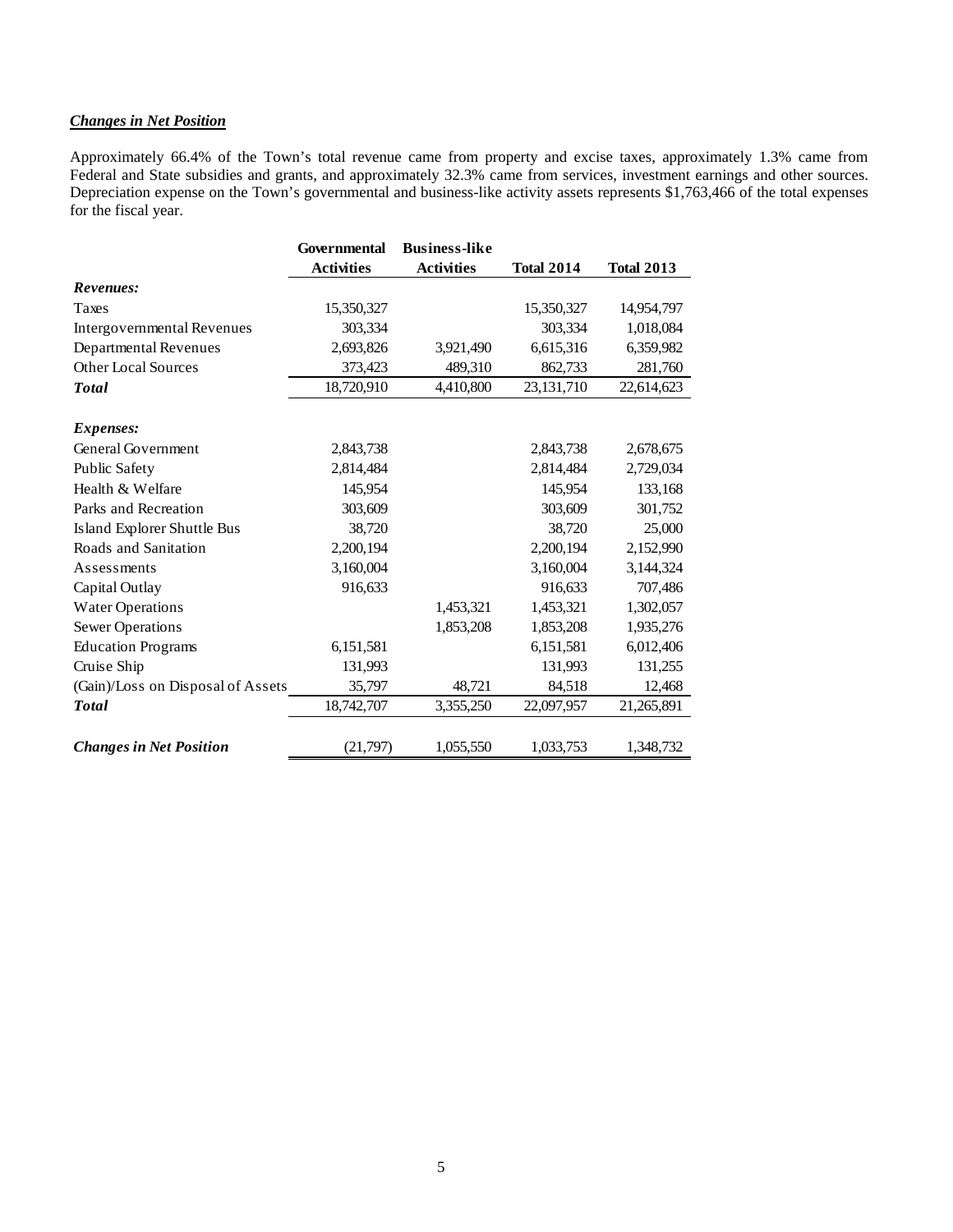

# **Expenditures by Source ‐ Governmental and Business‐ Type**

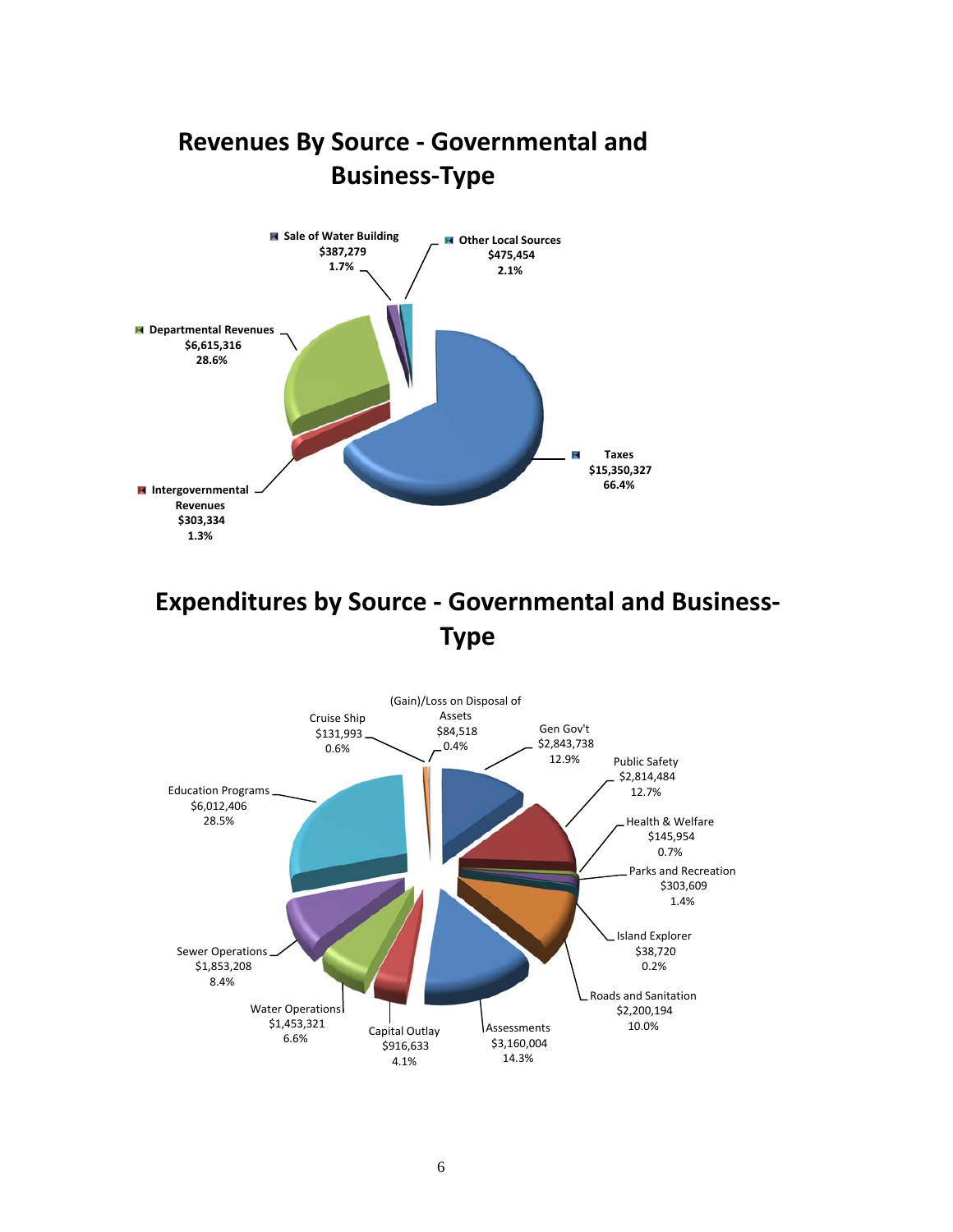#### *FINANCIAL ANALYSIS OF THE TOWN'S INDIVIDUAL FUNDS*

#### *Governmental Funds*

The focus of the Town's governmental funds is to provide information on near-term inflows, outflows, and balances of expendable resources. Such information is useful in assessing the Town's financing requirements. In particular, unassigned fund balance may serve as a useful measure of a government's net resources available for spending at the end of the fiscal year.

At the end of the fiscal year, the Town's governmental funds reported ending fund balances of \$7,870,230, a decrease of \$3,128,498 in comparison with the prior year. Approximately 7.9 percent of this total amount constitutes unassigned fund balance. The remainder is reserved to indicate that it is not available for spending because it has been committed to liquidate contracts and commitments of the prior fiscal year or for a variety of other purposes.

Variances between actual General Fund revenues and expenditures and the final amended budget included the following:

- \$59,719 positive variance in property taxes due to the adjustment for unearned property tax revenue.
- \$50,750 positive variance in auto excise due to newer/higher vehicles being registered.
- \$(55,398) negative variance in municipal revenue sharing due to proportionally shared state cuts to this program.
- \$(61,838) negative variance in ambulance revenues, net of write offs. This was due to approximately 10% reduction in billable runs and a 48% increase in bad debts write offs not budgeted for.
- \$24,149 positive variance in building permits revenue due to a new and unbudgeted hotel.
- \$19,195 negative variance in sale of recyclables revenue due to a reduction in cardboard and metals prices in the market.
- \$13,424 positive variance in the assessing department expenditures. The staff changed from outsourcing personal property updates to performing that in house.
- \$16,667 positive variance in the  $27<sup>th</sup>$  pay period expenditure due to a reduction in high wage personnel in the wage base accrual that were not budgeted for.

#### *Proprietary Funds*

The Town's proprietary funds provide the same type of information found in the government-wide financial statements, but in more detail.

#### *CAPITAL ASSET ADMINISTRATION*

#### *Capital Assets*

The Town's investment in capital assets for its governmental and business-like activities amounts to \$71,413,480, net of accumulated depreciation of \$31,316,320, leaving a net book value of \$40,097,160. Current year additions included Capital Improvements, Water and Sewer additions.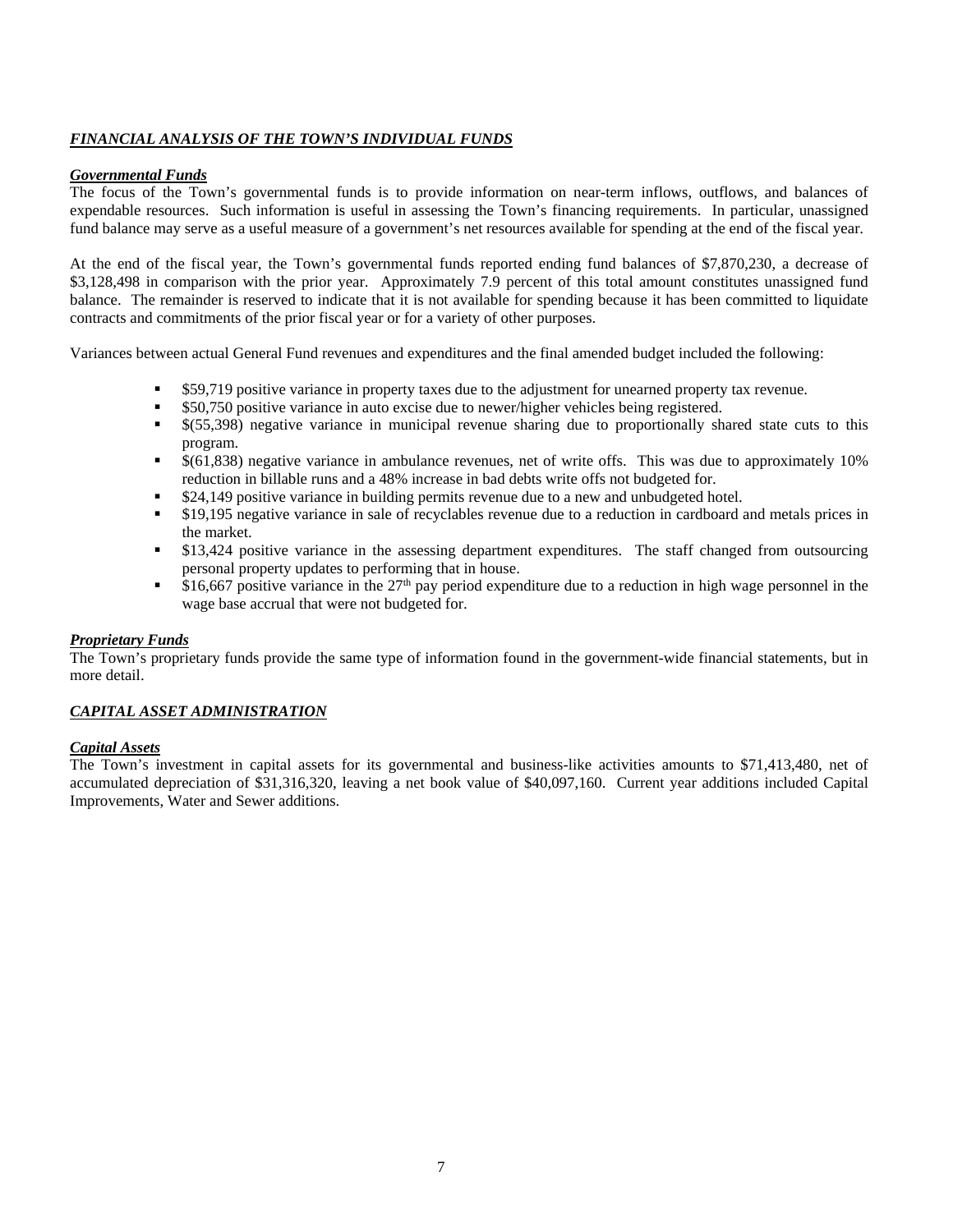### **TOWN OF BAR HARBOR, MAINE OPERATING DATA AS OF JUNE 30, 2014**

### **MUNICIPAL SERVICES**

### **Public Works**

#### *Wastewater Division*

|                                     |                    |                                  |         | 2013            | $%$ of       |
|-------------------------------------|--------------------|----------------------------------|---------|-----------------|--------------|
| <b>Largest Wastewater Customers</b> |                    | <b>Type of Use</b>               |         | <b>Revenues</b> | <b>Total</b> |
| Jackson Laboratory                  |                    | Genetic Research & Mice Prod     |         | \$463,147       | 22.4%        |
| Witham Family LTD                   | Hotels             |                                  |         | 182,015         | 8.8%         |
| <b>Eden Street Trust</b>            | Hotel              |                                  |         | 79,638          | 3.8%         |
| Hulls Cove, LLC                     | Hotel              |                                  |         | 39,715          | 1.9%         |
| Golden Anchor, LC                   | Hotel              |                                  |         | 37,743          | 1.8%         |
| BHTC 111, LLC                       |                    | Tennis & Swim Club               |         | 31,284          | 1.5%         |
| Bar Harbor Hsg Auth                 |                    | Low Income/Elderly Housing       |         | 27,846          | 1.3%         |
| Town of Bar Harbor                  |                    | Parks, Bldgs, Schools            |         | 25,938          | 1.3%         |
| Mt. Desert Hospital                 | Hospital           |                                  |         | 26,341          | 1.3%         |
| Lafayette Bluenose, LLC             | Hotel              |                                  |         | 23,656          | 1.1%         |
| <b>Water Division</b>               |                    |                                  |         |                 |              |
|                                     |                    |                                  |         | 2013            | $%$ of       |
| <b>Largest Water Customers</b>      |                    | <b>Type of Use</b>               |         | <b>Revenues</b> | <b>Total</b> |
| Town of Bar Harbor                  |                    | Parks, Bldgs, Schools & Hydrants |         | \$523,199       | 29.3%        |
| Jackson Laboratory                  |                    | Genetic Research & Mice Prod     |         | 173,221         | 9.7%         |
| Witham Family LTD Partnership       | Hotels             |                                  |         | 80,404          | 4.5%         |
| College of the Atlantic             |                    | College                          |         |                 | 1.4%         |
| Golden Anchor                       | Hotel              |                                  |         | 17,032          | 1.0%         |
| Colket, Tristram C JR               |                    | Residence & Greenhouse           |         | 16,897          | 0.9%         |
| Lafayette Bar Harbor, LLC           | Motel              |                                  |         | 16,614          | 0.9%         |
| Hulls Cove, LLC                     | Hotel              |                                  |         | 16,292          | 0.9%         |
| Kebo Valley Club                    | <b>Golf Course</b> |                                  |         | 15,884          | 0.9%         |
| <b>Eden Street Trust</b>            | Hotel              |                                  |         | 14,436          | 0.8%         |
| <b>Number of Water</b>              |                    |                                  |         |                 |              |
| <b>System Customers</b>             | 2009               | 2010                             | 2011    | 2012            | 2013         |
| Residential                         | 1,266              | 1,272                            | 1,251   | 1,249           | 1,247        |
| Commercial                          | 449                | 490                              | 505     | 493             | 490          |
| Industrial (Jax Lab)                | 47                 | 39                               | 42      | 43              | 43           |
| Governmental                        | 49                 | 53                               | 53      | 52              | 52           |
| Total                               | 1,811              | 1,854                            | 1,851   | 1,837           | 1,832        |
| <b>Water Sales</b>                  |                    |                                  |         |                 |              |
| $(per 1,000$ gallons)               | 2009               | 2010                             | 2011    | 2012            | 2013         |
| Residential                         | 69,828             | 83,026                           | 73,690  | 71,570          | 65,318       |
| Commercial                          | 108,793            | 110,013                          | 101,306 | 102,200         | 103,634      |
| Industrial (Jax Lab)                | 53,937             | 54,566                           | 52,065  | 57,920          | 60,116       |
| <b>Public Authorities</b>           | 14,279             | 10,803                           | 10,831  | 9,905           | 10,170       |
| <b>Total Water Sales</b>            | 246,837            | 258,408                          | 237,892 | 241,595         | 239,238      |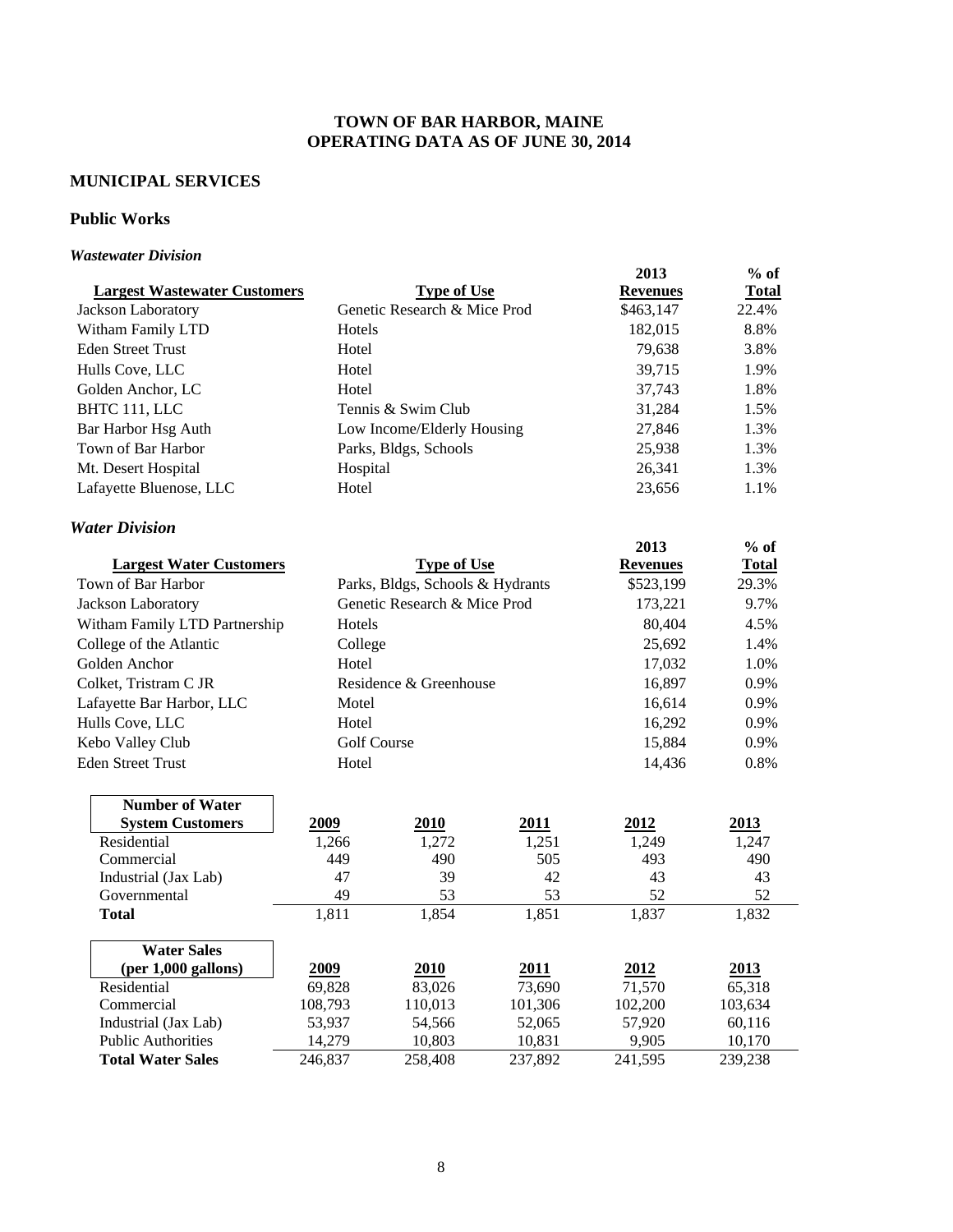| <b>Water Sales</b>             |             |             |             |             |             |
|--------------------------------|-------------|-------------|-------------|-------------|-------------|
| (Revenue)                      | 2009        | <b>2010</b> | 2011        | 2012        | <u>2013</u> |
| Residential                    | \$360,176   | \$385,829   | \$433,721   | \$426,246   | \$484,620   |
| Commercial                     | 355,398     | 384.359     | 419.435     | 421.111     | 494,752     |
| Industrial (Jax Lab)           | 90.825      | 93.311      | 105,520     | 116,518     | 138,761     |
| <b>Public Authorities</b>      | 39,682      | 41.294      | 50,060      | 47,001      | 56,710      |
| <b>Public Fire Protection</b>  | 346.992     | 346.992     | 402.968     | 402.968     | 480,468     |
| <b>Private Fire Protection</b> | 71,483      | 72.762      | 87,703      | 89.174      | 106,563     |
| <b>Total Water Sales</b>       | \$1,264,556 | \$1,324,547 | \$1,449,407 | \$1,503,018 | \$1,761,874 |

#### **PUBLIC EDUCATION**

#### **Composition of MDI RSS**

| Former<br>Administrative Unit | Community            | <b>School</b>                  | Grade  | <b>Enrollment</b> (as<br>of Oct. 1, 2013) |
|-------------------------------|----------------------|--------------------------------|--------|-------------------------------------------|
| School Union #98              | Bar Harbor           | Conners-Emerson School         | $K-8$  | 389                                       |
| School Union #98              | Cranberry Isles      | Islesford School               | $K-8$  | 12                                        |
| School Union #98              | Frenchboro           | Frenchboro Elementary          | $K-8$  | 6                                         |
| School Union #98              | <b>Mount Desert</b>  | Mt Desert Elementary           | $K-8$  | 184                                       |
| School Union #98              | Southwest Harbor     | Pemetic Elementary             | $K-8$  | 152                                       |
| School Union #98              | <b>Tremont</b>       | <b>Tremont Consolidated</b>    | $K-8$  | 109                                       |
| School Union #92              | <b>Trenton</b>       | <b>Trenton Elementary</b>      | $K-8$  | 123                                       |
| MSAD No. 76                   | Swan's Island        | Swan's Island Elementary       | $K-8$  | 36                                        |
| C.S.D. No. 7                  | Members of Union #98 | Mt Desert Island High          | $9-12$ | 538                                       |
|                               |                      | <b>Total Enrollment</b>        |        | 1,549                                     |
|                               |                      | (less Tuition Students)        |        | (45)                                      |
|                               |                      | <b>Total Member Enrollment</b> | 1,504  |                                           |

### **LABOR RELATIONS**

The Town employs approximately 141 full-time personnel, approximately of whom 71 are employees of the Town including its utilities systems; and 70 of whom are employed by the School Department; and various part-time employees. Approximately 40 full-time Town employees, not included in the table below, are not represented by unions.

|                         |                           |                   | <b>Date of Contract</b> |  |
|-------------------------|---------------------------|-------------------|-------------------------|--|
| Union                   | <b>Bargaining Unit</b>    | <b>Effective</b>  |                         |  |
|                         |                           |                   | Expiration              |  |
| Teamsters Local No. 340 | Highway & Wastewater Unit | July 1, 2014      | June 30, 2017           |  |
| Teamsters Local No. 340 | Supervisor Unit           | <b>Job Vacant</b> |                         |  |
| IAFF (AFL/CIO)          | Fire Department Unit      | July 1, 2014      | June 30, 2017           |  |
| <b>BHSEA</b> (MEA)      | School Support Unit       | July 1, 2012      | June 30, 2015           |  |
| <b>BHTA</b> (MEA)       | Teachers Unit             | Sept.1, 2012      | Aug. 31, 2015           |  |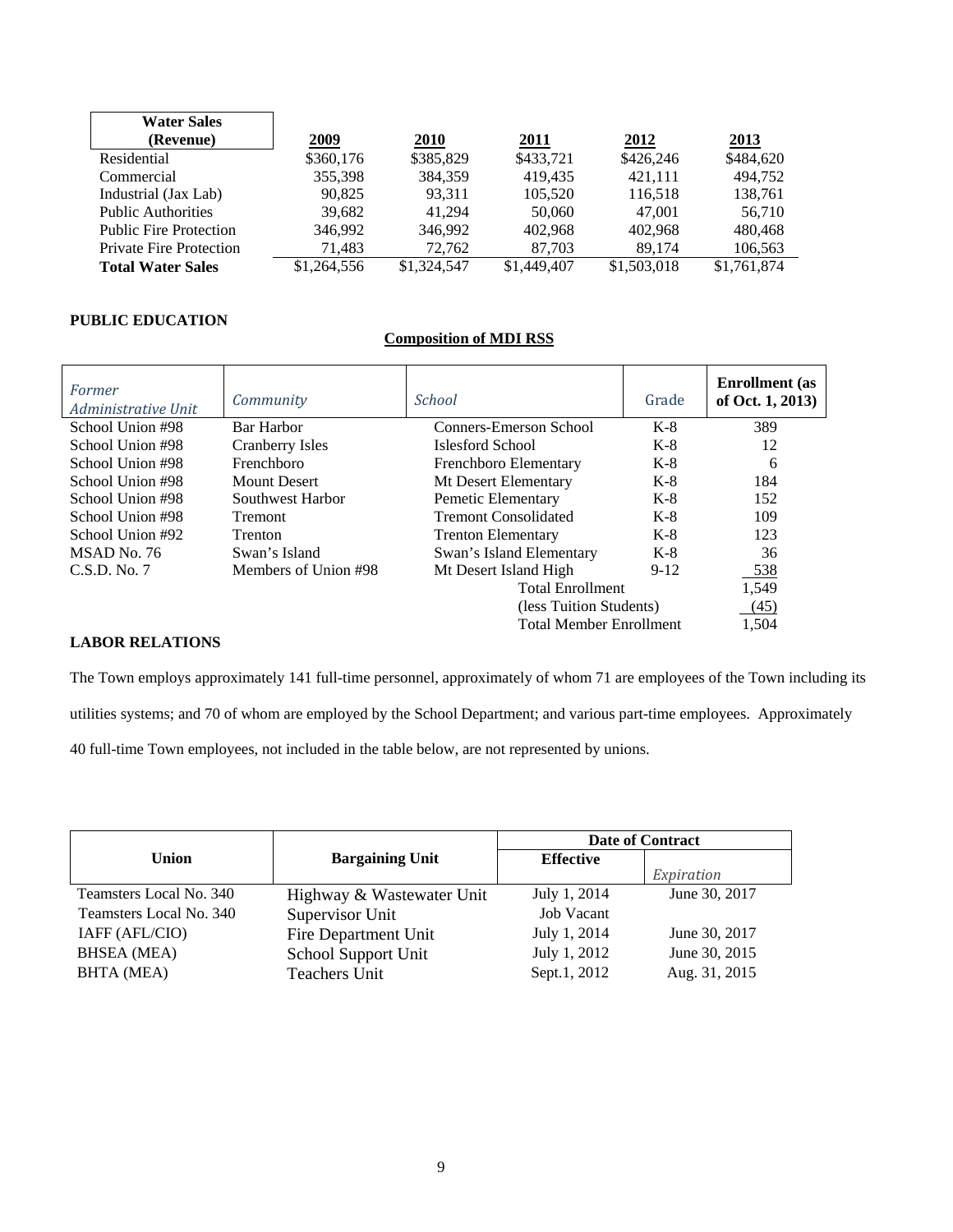## **BUILDING ACTIVITY**

| Calendar |           | <b>Residential</b><br>Commercial<br><b>Total</b> |           |                  |           |                  |
|----------|-----------|--------------------------------------------------|-----------|------------------|-----------|------------------|
| Year     | # Permits | <b>Est. Cost</b>                                 | # Permits | <b>Est. Cost</b> | # Permits | <b>Est. Cost</b> |
| 2013     | 195       | \$11,067,509                                     | 112       | \$21,401,296     | 307       | \$32,468,805     |
| 2012     | 218       | 8,818,995                                        | 104       | 18,278,880       | 322       | 27,097,875       |
| 2011     | 206       | 5,066,552                                        | 115       | 6,751,987        | 321       | 11,818,539       |
| 2010     | 207       | 7.844.890                                        | 115       | 9.250.707        | 322       | 17,095,597       |
| 2009     | 200       | 7,035,161                                        | 109       | 7,220,096        | 309       | 14,255,257       |

|                                |                         | <b>Approximate Number of Employees</b> |                      |                 |              |
|--------------------------------|-------------------------|----------------------------------------|----------------------|-----------------|--------------|
| Representative                 | Type of                 | Full-<br><b>Time</b>                   | Part-<br><b>Time</b> | <b>Seasonal</b> | <b>Total</b> |
| <i>Employers</i>               | <b>Business</b>         |                                        |                      |                 |              |
| The Jackson Laboratory         | Genetic Research        | 1,254                                  | $\Omega$             | 0               | 1,254        |
| Mount Desert Island Hospital   | Hospital                | 425                                    | 140                  | $\theta$        | 565          |
| National Park Service          | Acadia National Park    | 85                                     | 0                    | 128             | 213          |
| Hannaford's Shop & Save        | Grocery Store           | 33                                     | 43                   | 30              | 106          |
| College of the Atlantic        | College                 | 85                                     | 20                   | 0               | 115          |
| <b>MDI</b> Bio Laboratory      | <b>Medical Research</b> | 60                                     | 3                    | 9               | 72           |
| Sonogee Estates                | Nursing Home            | 47                                     | 4                    | 17              | 68           |
| Bar Harbor Banking & Trust Co. | Bank                    | 36                                     | 3                    | 2               | 41           |

## *TOWN FINANCES*

### *General Fund Budgets for Fiscal Year Ending June 30,*

|                                  | 2011         | 2012             | 2013         | 2014         | 2015         |
|----------------------------------|--------------|------------------|--------------|--------------|--------------|
| <b>Revenues</b>                  |              |                  |              |              |              |
| Taxes                            | \$14,143,638 | \$14,346,420     | \$14,908,603 | \$15,310,100 | \$15,796,457 |
| Intergovernmental                | 358,910      | 378,636          | 391,719      | 309,110      | 241,420      |
| Departmental                     | 973,335      | 1,039,386        | 1,033,614    | 1,078,517    | 1,081,216    |
| Other local sources              | 547,640      | 531,781          | 561,361      | 551,796      | 535,264      |
| <b>Total Revenues</b>            | 16,023,523   | 16,296,223       | 16,895,297   | 17,249,523   | 17,654,357   |
| <b>Expenditures</b>              |              |                  |              |              |              |
| General government               | 2,748,058    | 2,838,034        | 2,787,297    | 2,811,648    | 2,778,378    |
| Public safety                    | 2,149,969    | 2,230,015        | 2,442,592    | 2,549,803    | 2,608,008    |
| Health & welfare                 | 127,543      | 113,785          | 124,805      | 127,396      | 130,716      |
| Parks & recreation               | 216,848      | 215,881          | 248,421      | 230,479      | 230,865      |
| Roads & sanitation               | 1,666,782    | 1,704,846        | 1,808,304    | 1,763,969    | 1,746,798    |
| Debt service                     | 12,888       |                  |              |              |              |
| Assessments                      | 2,971,418    | 2,998,800        | 3,144,324    | 3,160,004    | 3,396,885    |
| Transfers to school fund         | 4,575,479    | 4,718,082        | 4,714,074    | 5,080,953    | 5,176,423    |
| Transfers to CIP                 | 1,501,170    | 1,423,418        | 1,747,987    | 1,700,842    | 1,820,106    |
| Other exp. & transfers           | 53,368       | 53,362           | 51,320       | 51,289       | 32,053       |
| <b>Total Expenditures</b>        | \$16,023,523 | \$16,296,223     | \$17,069,124 | \$17,476,383 | \$17,920,232 |
| <b>Excess Exp. Over Revenues</b> | \$0          | \$0              | \$173,827    | \$226,860    | \$265,875    |
| <b>Use of Fund Balance:</b>      |              |                  |              |              |              |
| Transfer to CIP                  | $\theta$     | $\mathbf{0}$     | 117,160      | 117,160      | 200,000      |
| One-time expenditures            | 0            | $\boldsymbol{0}$ | 56,667       | 109,700      | 65,875       |
| <b>Increase GF Bal</b>           | 0            | $\mathbf{0}$     | $\theta$     | $\Omega$     | $\Omega$     |
| <b>Total Use of Fund Balance</b> | \$0          | \$0              | \$173,827    | \$226,860    | \$265,875    |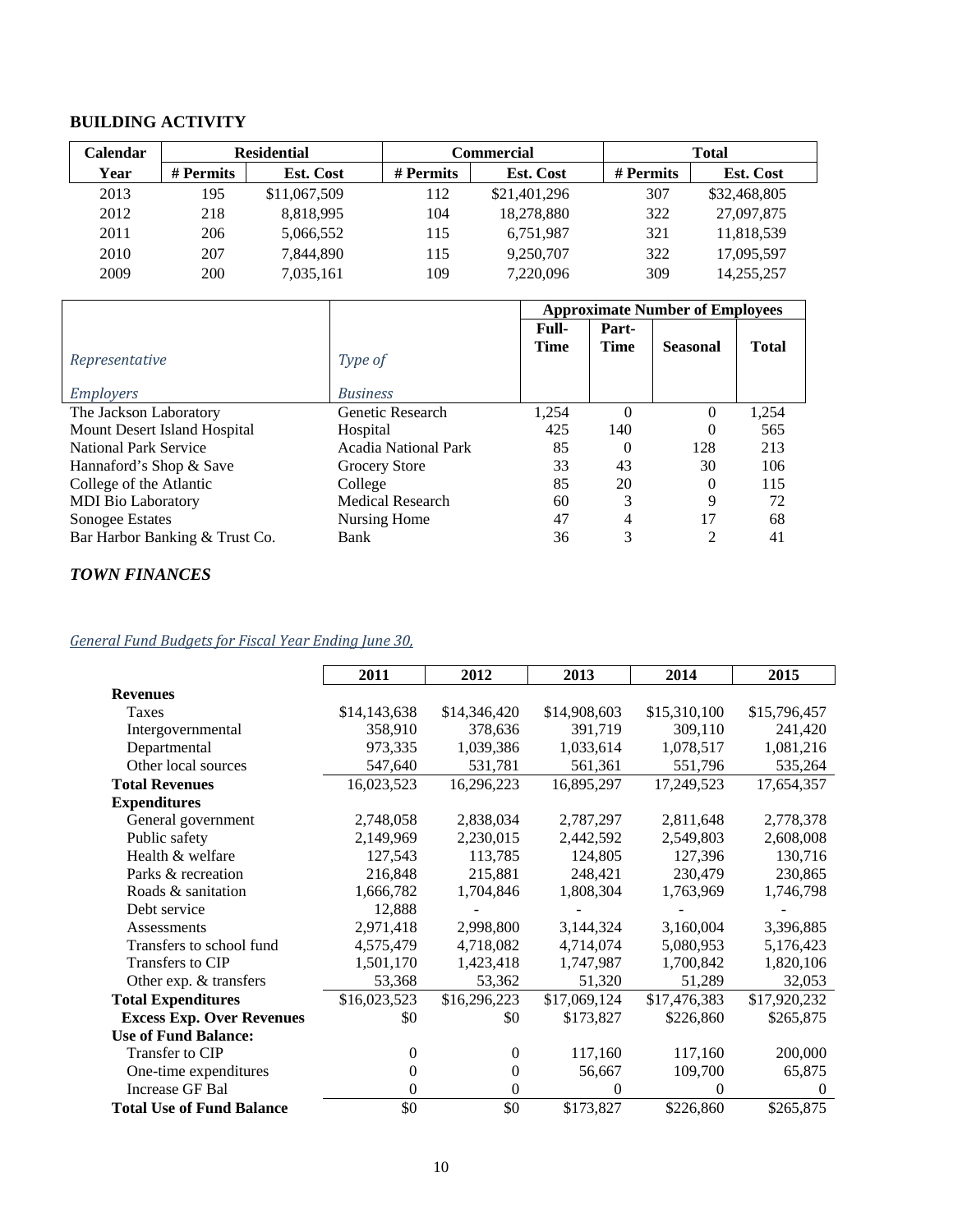### **Property Tax Levy Limit**

| Fiscal year:                         | 2010/2011    | 2011/2012     | 2012/2013   | 2013/2014     | 2014/2015     |
|--------------------------------------|--------------|---------------|-------------|---------------|---------------|
| <b>State Personal Income Factor:</b> | 1.78%        | 1.66%         | 1.43%       | 1.05%         | 1.09%         |
| Town Prop Growth Factor:             | 1.97%        | 2.41          | 1.76%       | 1.46%         | 1.41%         |
| <b>Growth Limitation Factor:</b>     | 3.75%        | 4.07%         | 3.19%       | 2.51%         | 2.50%         |
| Property Tax Levy Limit:             | \$5,772,322  | \$6,082,356   | \$6,282,509 | \$6,444,293   | \$6,632,283   |
| Property Tax Levy:                   | 5,708,877    | 5,742,050     | 6,095,170   | 6,174,598     | 6,199,868     |
| Over/(below) Prop Tax Levy Limit:    | $(\$63,445)$ | $(\$346,306)$ | (\$187,339) | $(\$269,695)$ | $(\$432,415)$ |

### **General Fund Balance as % Revenues**

|                                      | <b>Fiscal Year Ended June 30,</b> |             |             |              |             |  |  |
|--------------------------------------|-----------------------------------|-------------|-------------|--------------|-------------|--|--|
|                                      | 2010                              | 2011        | 2012        | 2013         | 2014        |  |  |
| Assigned and Unassigned General Fund |                                   |             |             |              |             |  |  |
| <b>Balance</b>                       | \$2,261,033                       | \$2,879,315 | \$3,424,663 | \$3,489,920  | \$3,314,239 |  |  |
| <b>Total Revenues</b>                | 15,887,271                        | 17.548.339  | 17.745.350  | 18, 135, 145 | 18.594.081  |  |  |
| Fund Bal as % Revenues               | 14.23%                            | 16.41%      | 19.30%      | 19.24%       | 17.82%      |  |  |

## **Tax Levy and Collections**

| <b>Fiscal</b>              | <b>Equalized</b>                   | <b>Assessed</b>    | <b>Tax</b>    | Tax          | <b>Collections</b><br>(after Supplements and Abatements) |                |                            |
|----------------------------|------------------------------------|--------------------|---------------|--------------|----------------------------------------------------------|----------------|----------------------------|
| Yr. End<br><b>June 30,</b> | <b>State</b><br>Valuation<br>(000) | Valuation<br>(000) | Rate<br>(000) | Levy         | <b>Year End</b>                                          | $%$ of<br>Levy | $%$ of Levy A/O<br>6/30/14 |
| 2014                       | 1,390,700                          | \$1,435,775        | \$10.01       | \$14,372,104 | \$13,918,708                                             | 96.86%         | 96.86%                     |
| 2013                       | 1.383.750                          | 1.423.245          | 9.84          | 14,004,735   | 13,469,426                                               | 96.18          | 98.33                      |
| 2012                       | 1,389,150                          | 1,407,891          | 9.60          | 13,515,751   | 12.998.547                                               | 96.17          | 99.75                      |
| 2011                       | 1.443.700                          | 1.410.144          | 9.44          | 13,311,759   | 12,837,527                                               | 96.44          | 99.83                      |
| 2010                       | 1.486.550                          | 1,437,197          | 8.88          | 12,762,312   | 12,288,901                                               | 96.29          | 99.89                      |

### **Largest Taxpayers**

|                             |                         | As of April 1, 2014   |             |           |
|-----------------------------|-------------------------|-----------------------|-------------|-----------|
| <b>Taxpayer</b>             | <b>Type of Business</b> | <b>Assessed Value</b> | Tax         | % of Levy |
| Golden Anchor, L C          | Hotel                   | \$20,169,500          | \$206,132   | 1.39%     |
| <b>Eden Street Trust</b>    | Hotel                   | 17,589,300            | 179,763     | 1.22%     |
| Witham Family LTD           | Hotel                   | 13,548,200            | 138,463     | 0.93%     |
| West Street Properties, LLC | Hotel                   | 13,206,800            | 134,974     | 0.91%     |
| BHTC 111, LLC               | Res/Club                | 10,434,400            | 106,640     | 0.72%     |
| Witham Family LTD           | Hotel                   | 9,124,300             | 93.250      | 0.63%     |
| Bangor Hydro Elec Co        | Utility                 | 7,938,200             | 81,128      | 0.55%     |
| Colket, Tristram C Jr       | Residential             | 7,177,900             | 73.358      | 0.50%     |
| Lafayette Bluenose, LLC     | Hotel                   | 6,784,800             | 69,341      | 0.47%     |
| Holiday Assoc. of Naples    | Hotel                   | 5,767,900             | 58,948      | 0.40%     |
|                             |                         | Top ten taxpayers     | \$1,141,997 | 7.71%     |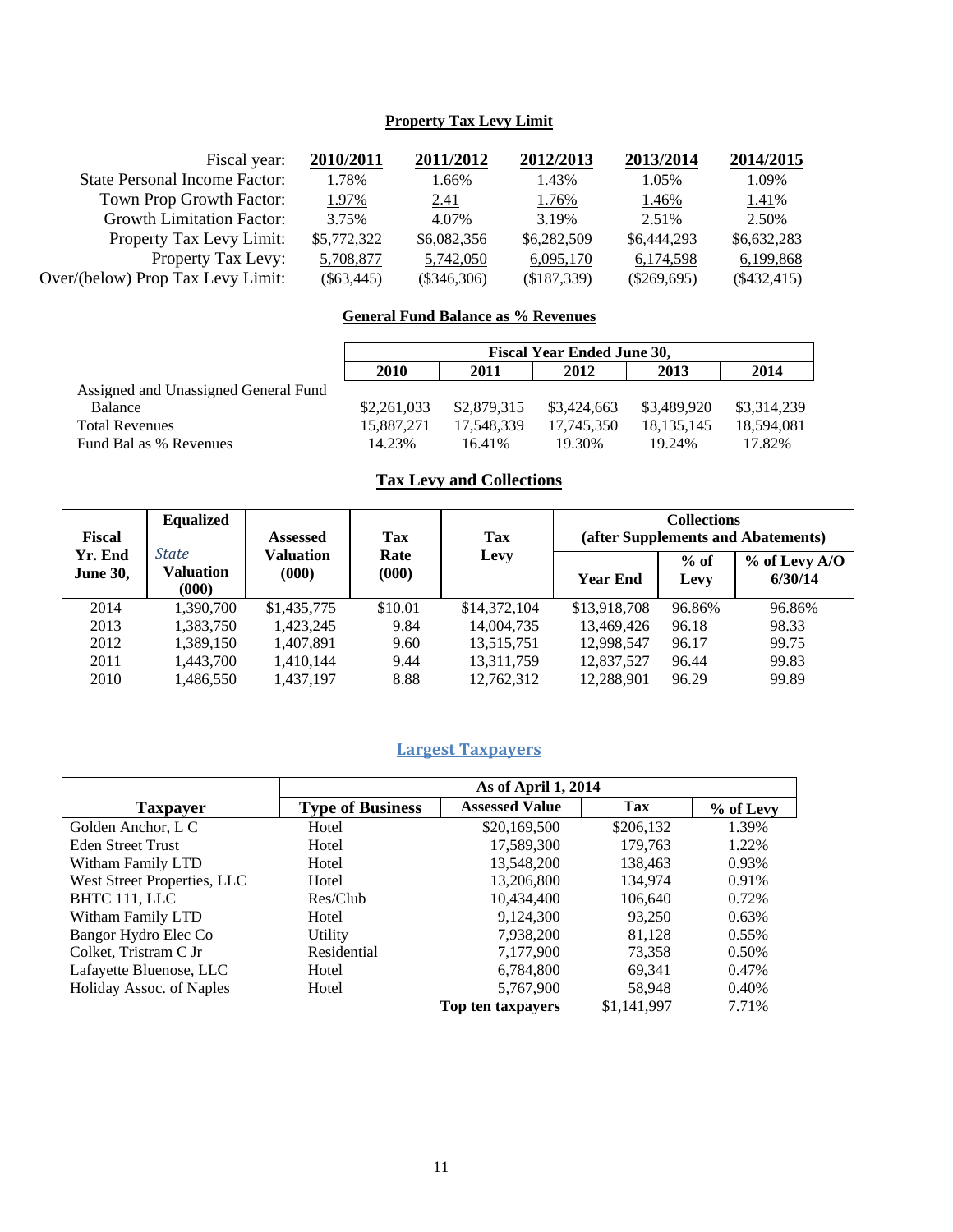### **Revenues from the State**

| Fiscal<br>Yr. End<br><b>June 30,</b> | <b>State</b><br><b>Revenue</b><br><b>Sharing</b> | <b>Homestead</b><br><b>Exemption</b> | General<br><b>Assistance</b> | <b>Other</b><br><b>State</b><br>Aid | <b>Total</b><br>From<br><b>State</b> |
|--------------------------------------|--------------------------------------------------|--------------------------------------|------------------------------|-------------------------------------|--------------------------------------|
| 2014                                 | \$133,206                                        | \$47,655                             | \$279                        | \$9.324                             | \$190,464                            |
| 2013                                 | 203,535                                          | 47.474                               | 0                            | 75,886                              | 326,895                              |
| 2012                                 | 200,070                                          | 57,842                               | 663                          | 73.107                              | 331,682                              |
| 2011                                 | 192.549                                          | 20,935                               | 4.334                        | 74.992                              | 292,810                              |
| 2010                                 | 205,809                                          | 54,430                               | 3,133                        | 71,306                              | 334,678                              |

#### **DEBT**

| Year          |                       | Amount        | Final           |                | <b>Balance on June 30, 2014</b> |              | Balance on June 30, 2015 |              |
|---------------|-----------------------|---------------|-----------------|----------------|---------------------------------|--------------|--------------------------|--------------|
| <b>Issued</b> | <b>Purpose</b>        | <b>Issued</b> | <b>Maturity</b> | <b>General</b> | <b>Propr'try</b>                | <b>Total</b> | (Payments)               | <b>Total</b> |
| 1997          | Sewer Plant (SRF)     | 7,300,000     | 10/01/17        |                | \$1,747,330                     | \$1,747,330  | $(\$419,295)$            | \$1,328,035  |
| 2002          | Water Tank (SRF)      | 750,000       | 10/01/21        |                | 344,754                         | 344,754      | (39,215)                 | 305,539      |
| 2004          | School (MMBB)         | 805,000       | 11/01/24        | 531,965        |                                 | 531,965      | (37, 321)                | 494,644      |
| 2005          | Beach Wall            | 800,000       | 10/15/24        | 440,000        |                                 | 440,000      | (40,000)                 | 400,000      |
| 2005          | Sewer/Hulls Cove      | 800,000       | 10/15/27        |                | 575,000                         | 575,000      | (30,000)                 | 545,000      |
| 2010          | Roads & Sidewalks     | 3.700,000     | 05/01/30        | 2,960,000      |                                 | 2,960,000    | (185,000)                | 2,775,000    |
| 2010          | Water System          | 600,000       | 05/01/30        |                | 480,000                         | 480,000      | (30,000)                 | 450,000      |
| 2011          | Sewer System          | 1.316.000     | 12/01/31        |                | 1.207.167                       | 1,207,167    | (56, 450)                | 910.717      |
| 2011          | Water System          | 1.224,000     | 12/01/31        |                | 1,132,833                       | 1,132,833    | (53,000)                 | 1,079,833    |
| 2011          | Ref'd'g Water-01      | 2,515,000     | 12/01/21        |                | 1,885,000                       | 1,885,000    | (215,000)                | 1,670,000    |
| 2012          | Water (SRF)           | 2,679,150     | 10/01/32        |                | 2,542,018                       | 2,542,018    | (122, 148)               | 2,419,870    |
| 2013          | <b>Public Works</b>   | 3,350,000     | 10/15/33        | 3,350,000      |                                 | 3,350,000    | (125,000)                | 3,225,000    |
|               |                       |               |                 | 7,281,965      | 9,914,102                       | 17,196,067   | (1,352,429)              | 15,843,638   |
| 2014          | Muni Bldg/Signage     | 2,442,000     | 10/15/34        |                |                                 | 2,442,000    | (122,000)                | 2,320,000    |
|               | $($ issued $8/15/14)$ |               |                 | \$7,281,965    | \$9,914,102                     | \$19,638,067 | (\$1,474,429)            | \$18,163,638 |

### **Debt Ratios**

| <b>Fiscal</b>   |                   | <b>Equalized</b>  | <b>Assessed</b> |                     | <b>Debt</b> | Per         |
|-----------------|-------------------|-------------------|-----------------|---------------------|-------------|-------------|
| Yr. End         |                   | <b>State Val.</b> | Valuation       | <b>Total</b>        | as $\%$     | Capita      |
| <b>June 30,</b> | <b>Population</b> | (000)             | (000)           | <b>Debt</b>         | Eq. Val.    | <b>Debt</b> |
| 2014            | 5,235             | \$1,390,700       | \$1,435,775     | $$19,638,067^{(1)}$ | 1.41%       | \$3,751.30  |
| 2013            | 5.235             | 1.383.750         | 1.423.245       | 18,501,308          | 1.34%       | 3.534.16    |
| 2012            | 5,235             | 1,389,150         | 1.407.891       | 13,653,474          | 0.98%       | 2,608.11    |
| 2011            | 5,235             | 1,443,700         | 1.410.144       | 12,335,113          | 0.85%       | 2,356.28    |
| 2010            | 5,235             | 1,486,550         | 1,437,197       | 13,563,739          | 0.91%       | 2.590.97    |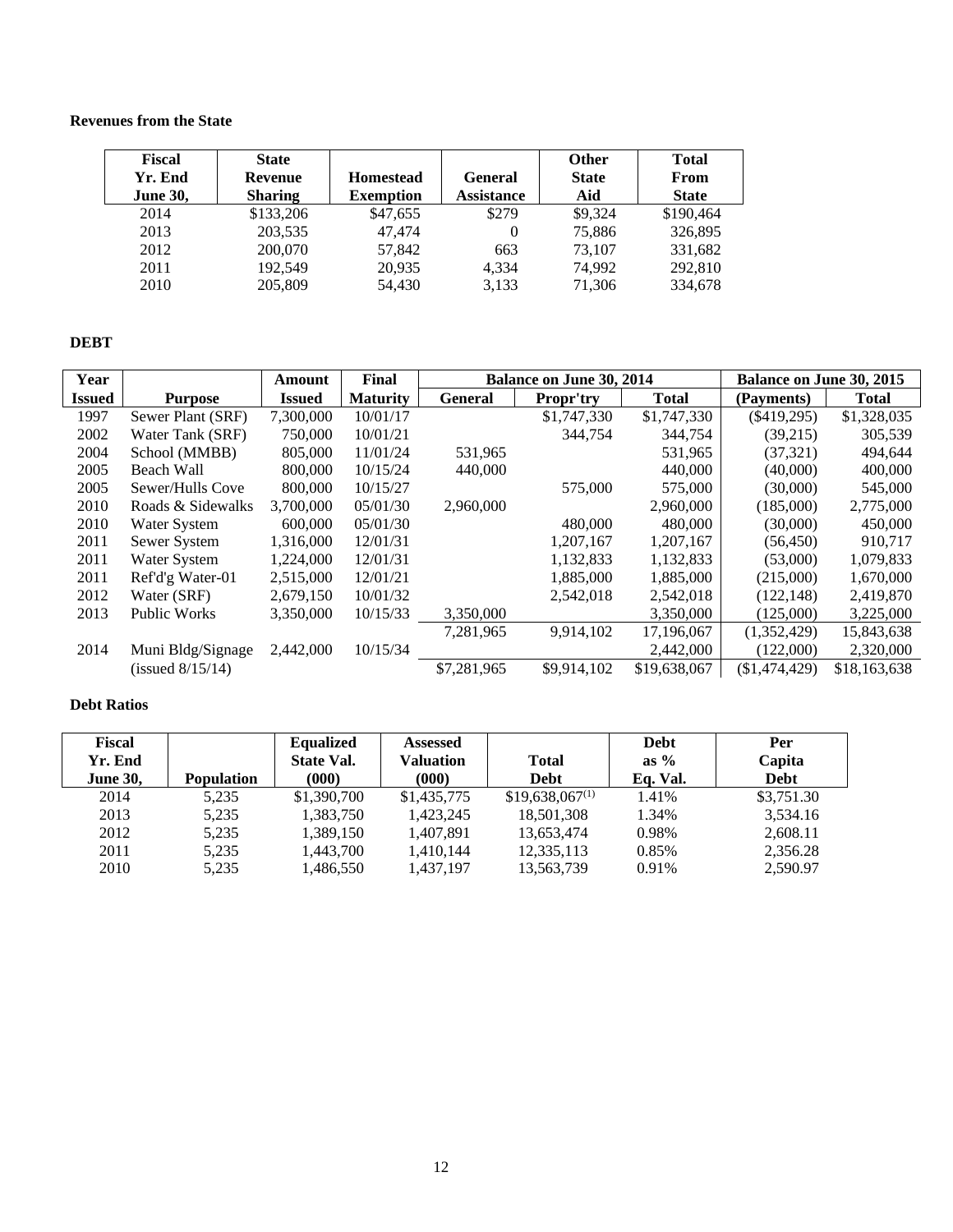#### *Debt Obligations, by Fund Type*

| FY              | <b>General Fund Debt</b> |           | <b>Enterprise Fund</b> |              |                   | <b>Total</b> | Ent. Debt as % |  |
|-----------------|--------------------------|-----------|------------------------|--------------|-------------------|--------------|----------------|--|
| <b>June 30,</b> | (Town)                   | (School)  | <b>Debt</b>            | <b>Debt</b>  | <b>Total Debt</b> |              |                |  |
| 2014            | \$9,192,919              | \$531,965 | \$9,914,102            | \$19,638,067 | 50.48%            |              |                |  |
| 2013            | 7,006,919                | 637,602   | 10,856,787             | 18,501,308   | 58.68%            |              |                |  |
| 2012            | 3,912,605                | 741.501   | 8.999.368              | 13.653.474   | 65.91%            |              |                |  |
| 2011            | 4, 167, 142              | 958.746   | 7,209,225              | 12,335,113   | 58.44%            |              |                |  |
| 2010            | 4.432.546                | 1,174,721 | 7,956,472              | 13,563,739   | 58.66%            |              |                |  |

#### *Debt Ratios, by Fund Type*

| <b>Fiscal Year</b> | Debt as % of Equalized. State Val. |               |       |              |                   |               | <b>Per Capita Debt</b> |              |                   |  |
|--------------------|------------------------------------|---------------|-------|--------------|-------------------|---------------|------------------------|--------------|-------------------|--|
| End June 30,       | <b>General Fund</b>                |               |       |              | <b>Enterprise</b> |               | <b>General Fund</b>    |              | <b>Enterprise</b> |  |
|                    | Town                               | <b>School</b> | Fund  | <b>Total</b> | Town              | <b>School</b> | Fund                   | <b>Total</b> |                   |  |
| 2014               | $0.66\%$                           | $0.04\%$      | 0.71% | 1.41%        | \$1,756           | \$101         | \$1,894                | \$3,751      |                   |  |
| 2013               | 0.50                               | 0.05          | 0.78  | 1.34         | 1.338             | 122           | 2.074                  | 3,535        |                   |  |
| 2012               | 0.28                               | 0.05          | 0.65  | 0.98         | 747               | 142           | 1.719                  | 2,608        |                   |  |
| 2011               | 0.29                               | 0.07          | 0.50  | 0.85         | 796               | 183           | 1.377                  | 2,356        |                   |  |
| 2010               | 0.30                               | 0.08          | 0.54  | 0.91         | 847               | 224           | 1,520                  | 2,591        |                   |  |

#### **Debt Service Component of Operating Expenses**

|                                         | 2010        | 2011         | 2012         | 2013         | 2014         |
|-----------------------------------------|-------------|--------------|--------------|--------------|--------------|
| <b>Total Current Year Debt Service:</b> | \$1,388,112 | \$1,698,240  | \$1,617,987  | \$1,552,947  | \$1,765,303  |
| (less Enterprise Debt Service)          | (988, 464)  | (1,029,627)  | (975, 603)   | (1,038,982)  | (1,183,861)  |
| Tax Supported Debt Service              | \$399.648   | \$668,613    | \$642,384    | \$513,965    | \$581,442    |
| <b>Budgeted Operating Expense:</b>      | 15,632,658  | \$16,023,523 | \$16,296,223 | \$17,069,124 | \$17,476,383 |
| Debt Service as % Oper. Expense:        | 2.56%       | 4.17%        | 3.94%        | 3.01%        | 3.32%        |

### **Total General Obligation, Overlapping and Contingent Debt**

|                                 | Direct Debt <sup>(1)</sup> | Overlapping | Contingent | <b>Total Debt</b> |
|---------------------------------|----------------------------|-------------|------------|-------------------|
| Town of Bar Harbor (CIP)        | \$7,230,000                |             |            | \$7,230,000       |
| Town of Bar Harbor (School)     | 531,965                    |             |            | 531,965           |
| Town of Bar Harbor (Enterprise) | 9,434,102                  |             |            | 9,434,102         |
| C.S.D. No. 7                    |                            | \$1,256,282 |            | 1,256,282         |
| County of Hancock               |                            | 157,200     |            | 157,200           |
| <b>Total A/O June 30, 2014</b>  | \$17,196,067               | \$1,413,482 | \$0        | \$18,609,549      |
| Debt as % Eq State Valuation    | 1.24%                      | 0.10%       | $0.00\%$   | 1.34%             |
| Per Capita Debt                 | \$3,284.83                 | \$270.01    | \$0.00     | \$3,554.83        |

#### *REQUESTS FOR INFORMATION*

This financial report is designed to provide a general overview of the Town's finances for all citizens, taxpayers, investors and creditors. This financial report seeks to demonstrate the Town's accountability for the money it receives. Questions concerning any of the information provided in this report or requests for additional information should be addressed to: Town of Bar Harbor, 93 Cottage Street, Bar Harbor, ME 04609.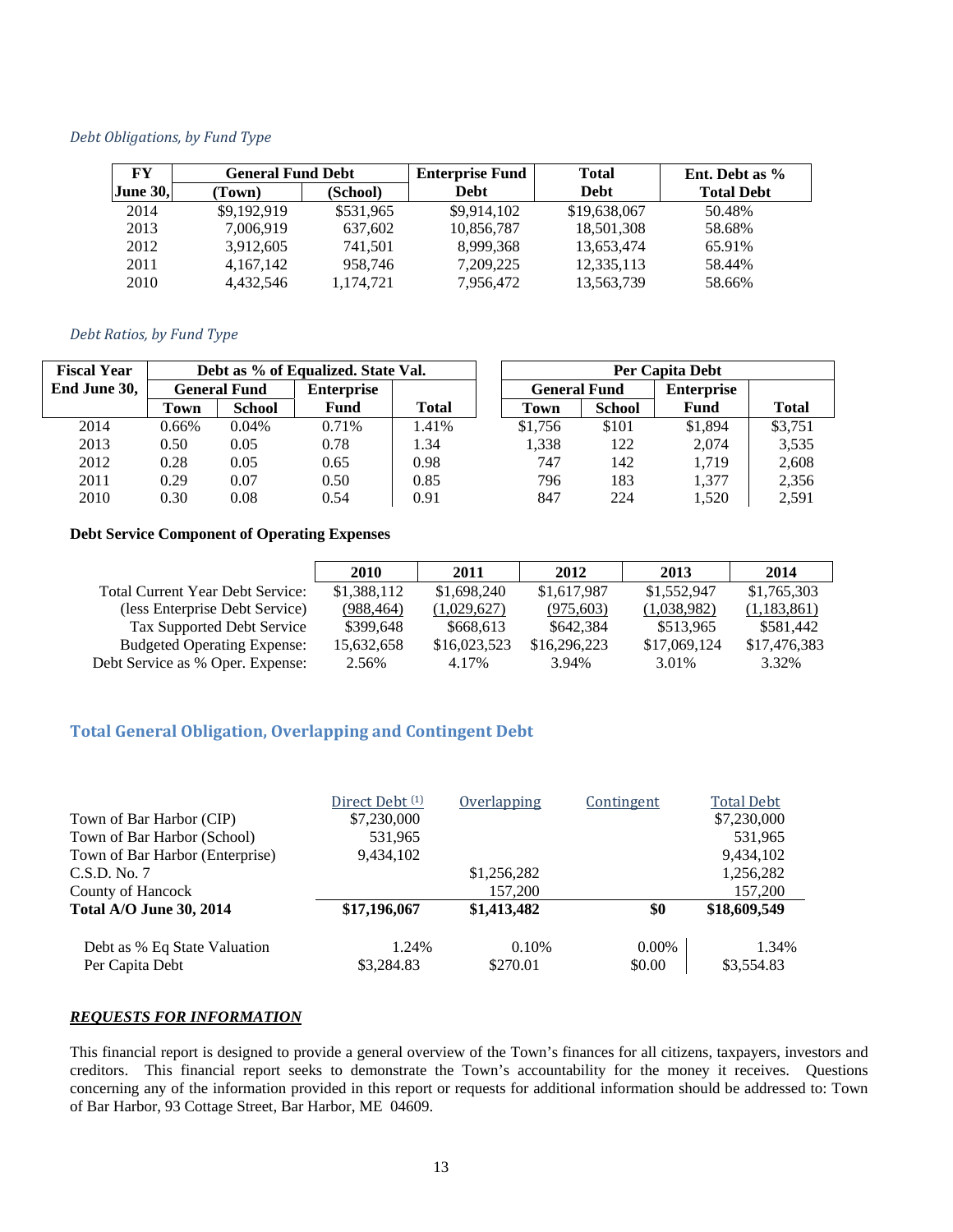### *NOTE 1 - SUMMARY OF SIGNIFICANT ACCOUNTING POLICIES*

The financial statements of the Town of Bar Harbor have been prepared in conformity with generally accepted accounting principles (GAAP) as applied to governmental units. The Governmental Accounting Standards Board (GASB) is the accepted standard-setting body for establishing governmental accounting and financial reporting principles. The more significant of the government's accounting policies are described below.

#### *A. Financial Reporting Entity*

The Town of Bar Harbor operates under an elected Town Council and Town Manager form of government. The Town's Elementary School Department operates under an elected School Committee. The School Department is administered by AOS #91. The Town's major operations include public works, water, wastewater, harbor facilities, public safety, fire protection, education, and general administrative services.

For financial reporting purposes the Town includes all organizations, functions and activities in its financial statements for which it exercises oversight responsibility. Oversight responsibility as defined by the Governmental Accounting Standards Board (GASB) includes financial interdependency, selection of governing authority, designation of management, ability to significantly influence operations, and accountability for fiscal matters.

#### *B. Government-wide and Fund Financial Statements*

 The government-wide financial statements (i.e. the statement of net position and the statement of activities) report information on all of the non-fiduciary activities of the Town. Fiduciary activities, whose resources are not available to finance the Town's programs, are excluded from the government-wide statements. The material effect of interfund activity has been removed from these statements. *Governmental activities,* which normally are supported by taxes and various intergovernmental revenues, are reported separately from *business-type activities,*  which rely to a significant extent on fees and charges for support.

 The statement of activities demonstrates the degree to which the direct expenses of a given function or segments are offset by program revenues. *Direct expenses* are those that are clearly identifiable with a specific function or segment. Functional expenses may also include an element of indirect cost, designed to recover administrative (overhead) costs. *Program revenues* include 1) charges to customers or applicants who purchase, use, or directly benefit from goods, services, or privileges provided by a given function or segment and 2) grants and contributions that are restricted to meeting the operational or capital requirements of a particular function or segment. Taxes and other items not properly included among program revenues are reported instead as *general revenues*.

 Separate financial statements are provided for governmental funds, proprietary funds and fiduciary funds, even though the latter are excluded from the government-wide financial statements. Major individual governmental funds and major individual enterprise funds are reported as separate columns in the fund financial statements. Funds are classified into the following categories: governmental, proprietary and fiduciary.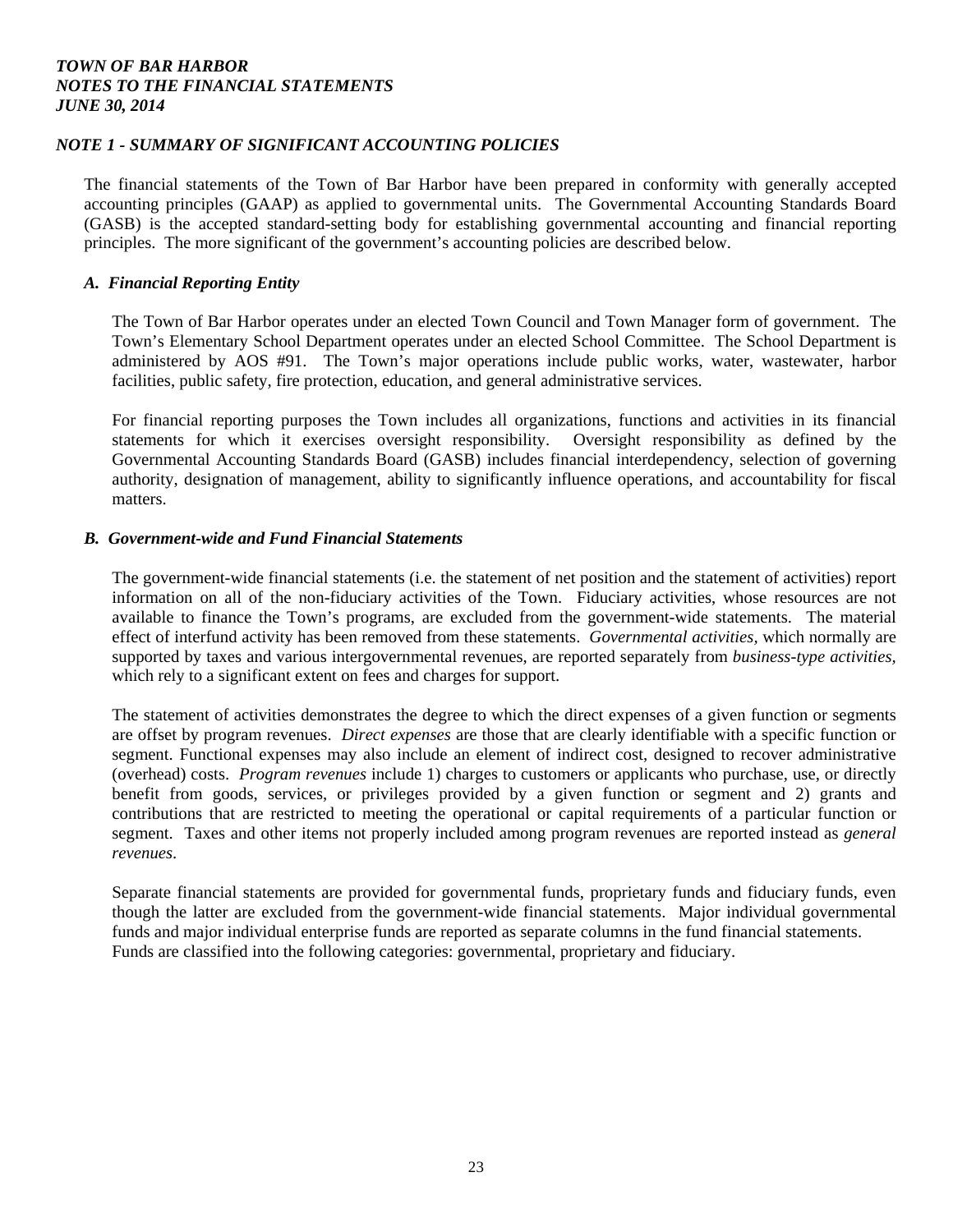### *NOTE 1 - SUMMARY OF SIGNIFICANT ACCOUNTING POLICIES (Continued)*

### *C. Measurement Focus, Basis of Accounting, and Financial Statement Presentation*

 The government-wide financial statements are reported using the *total economic resources measurement focus* and the *accrual basis of accounting*, as are the proprietary fund and trust fund financial statements. Revenues are recorded when earned and expenses are recorded when a liability is incurred, regardless of the timing of related cash flows. Property taxes are recognized as revenues in the year for which they are levied. Grants and similar items are recognized as revenue as soon as all eligibility requirements have been met. Agency funds, reporting only assets and liabilities, have no measurement focus but use the accrual basis of accounting.

Governmental fund financial statements are reported using the *current financial resources measurement focus* and the *modified accrual basis of accounting*. Revenues are recognized when they are both measurable and available. Revenues are considered to be *available* when they are collectible within the current period or soon enough thereafter to pay liabilities of the current period. For this purpose, the Town considers revenues to be available if they are collected within 60 days of the end of the current fiscal period. Expenditures generally are recorded when a liability is incurred, as under accrual accounting. However, debt service expenditures, including interest on long-term debt, as well as expenditure related to compensated absences and claims and judgments are recorded only when payment is due.

Property taxes, sales taxes, interdepartmental charges, and intergovernmental revenues are all considered to be susceptible to accrual. Special assessments are recorded as revenues in the year the assessments become current. Annual installments not yet due are reflected as special assessment receivables and unearned revenues. Other revenue items are considered to be measurable and available only when cash is received by the Town.

The Town reports the following major governmental funds:

The General Fund is used to account for all or most of the Town's general activities, including the school, the revenues and expenditures of the Cruise Ship fund, the collection and disbursement of earmarked monies (special revenue funds). The General Fund is used to account for all activities of the general government not accounted in some other fund.

 The CIP funds account for all the Town and School Departments major capital projects and the servicing of general long-term debt (debt service fund).

The Town reports the following major proprietary funds:

 The wastewater fund accounts for the activities of the wastewater operations. The Town operates the wastewater collection system and related administrative costs.

 The water fund accounts for the activities of the water operations. The Town operates the water collection system and related administrative costs.

Additionally, the Town reports the following fund types:

 Permanent funds account for monies held in trust by the Town, the investment earnings from which may only be used for the operation of the program.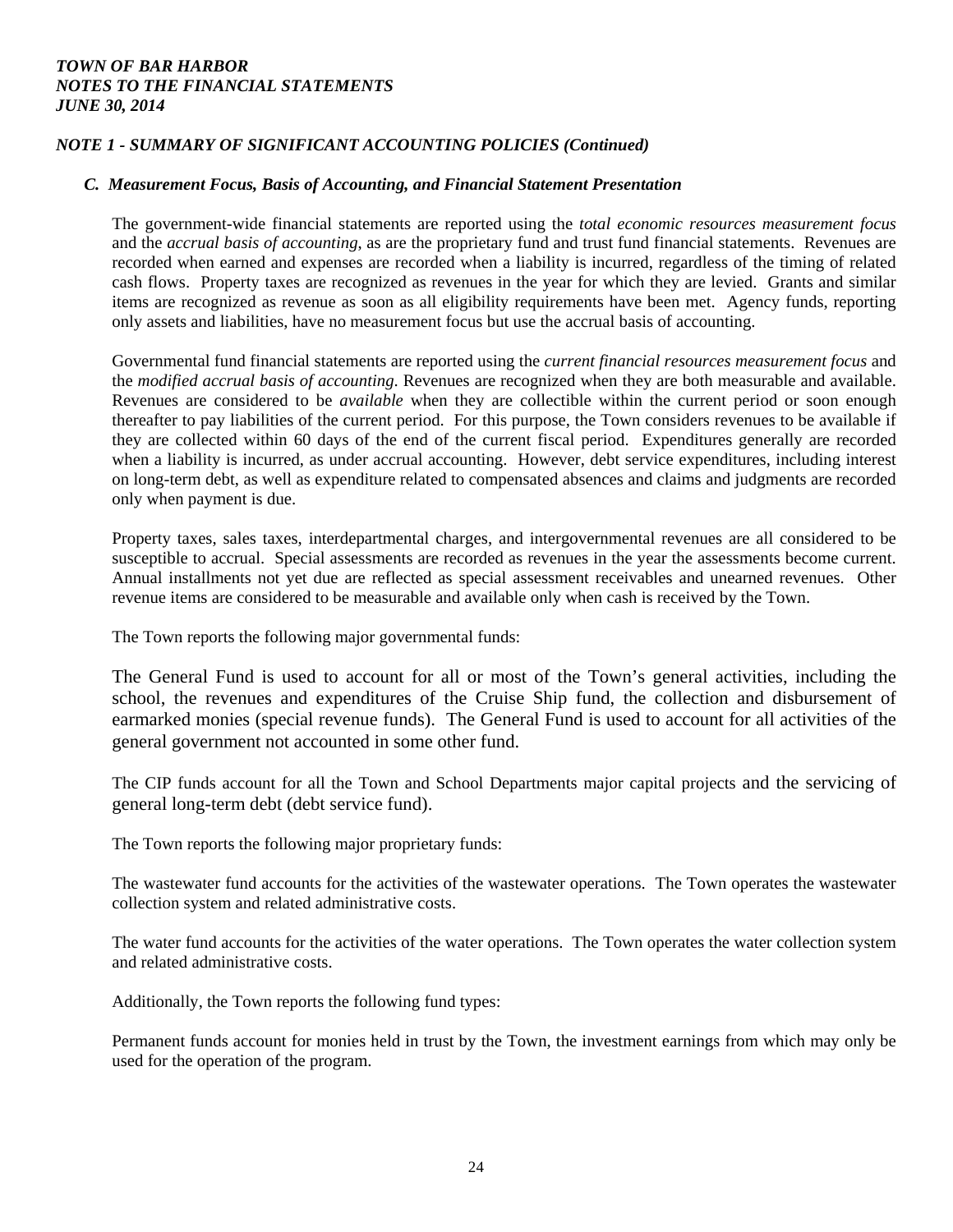### *NOTE 1 - SUMMARY OF SIGNIFICANT ACCOUNTING POLICIES (Continued)*

### *D. Assets, Liabilities, and Net Position or Fund Equity*

#### *1. Deposits and Investments*

Governmental Accounting Standards Statement No. 40 requires the disclosure of interest rate risk, credit risk, and custodial risk. As a means of limiting its exposure to fair value losses arising from rising interest rates, the Town invests in short term repurchase obligations and short term investments held by a local banking institution. As a means of limiting its exposure credit risk, the Town limits its investments to those authorized by Maine State Statutes, which authorize the Town to make deposits/investments in insured commercial banks, insured credit unions, and direct debt securities of the United States Government unless such an investment is expressly prohibited by law. For an investment, custodial risk is the risk that in the event of the failure of the counter party the Town will not be able to recover the value of its investments or collateral securities that are in the possession of an outside party.

As a means of limiting its exposure to custodial risk, the Town requires that, at the time funds are invested, collateral for repurchase agreements be held in the Town's name by a custodial agent for the term of the agreement and investments in obligations of the United States or its agencies be held by the Federal Reserve.

#### *2. Receivables and Payables*

Transactions between funds that result in outstanding balances are reported as due to/from other funds.

Property taxes receivable not expected to be collected within 60 days from year end are classified as unearned revenue. At June 30, \$630,597 has been so classified and reported on the general fund balance sheet.

Annual property taxes were levied on August 13, 2013, on property values assessed on April 1. Taxes were due in two installments without penalty, due on September 30 and March 31, with interest at 7.0% beginning October 1 and April 1. A 1% discount was available on the second half taxes if paid at the due date of the first half taxes. Tax liens are placed on real property within 12 months following the tax commitment date if taxes remain delinquent. The Town has the authority to foreclose on property eighteen months after the filing of the liens if the lien amount and associated costs remain unpaid.

### *3. Inventories*

Inventories are valued at cost. The costs of governmental fund-type inventories are recorded as expenditures when consumed rather than when purchased.

### *4. Capital Assets*

Capital assets, which property, plant, equipment, and infrastructure (e.g. roads, bridges, sidewalks, and similar items), are reported in the applicable governmental or business-type activities columns in the government-wide financial statements. Capital assets are defined by the Town as assets with an initial, individual cost of more than \$5,000 and an estimated useful life in excess of one year. Such assets are recorded at historical cost or estimated historical cost if purchased or constructed. Donated capital assets are recorded at estimated fair market value at the date of donation.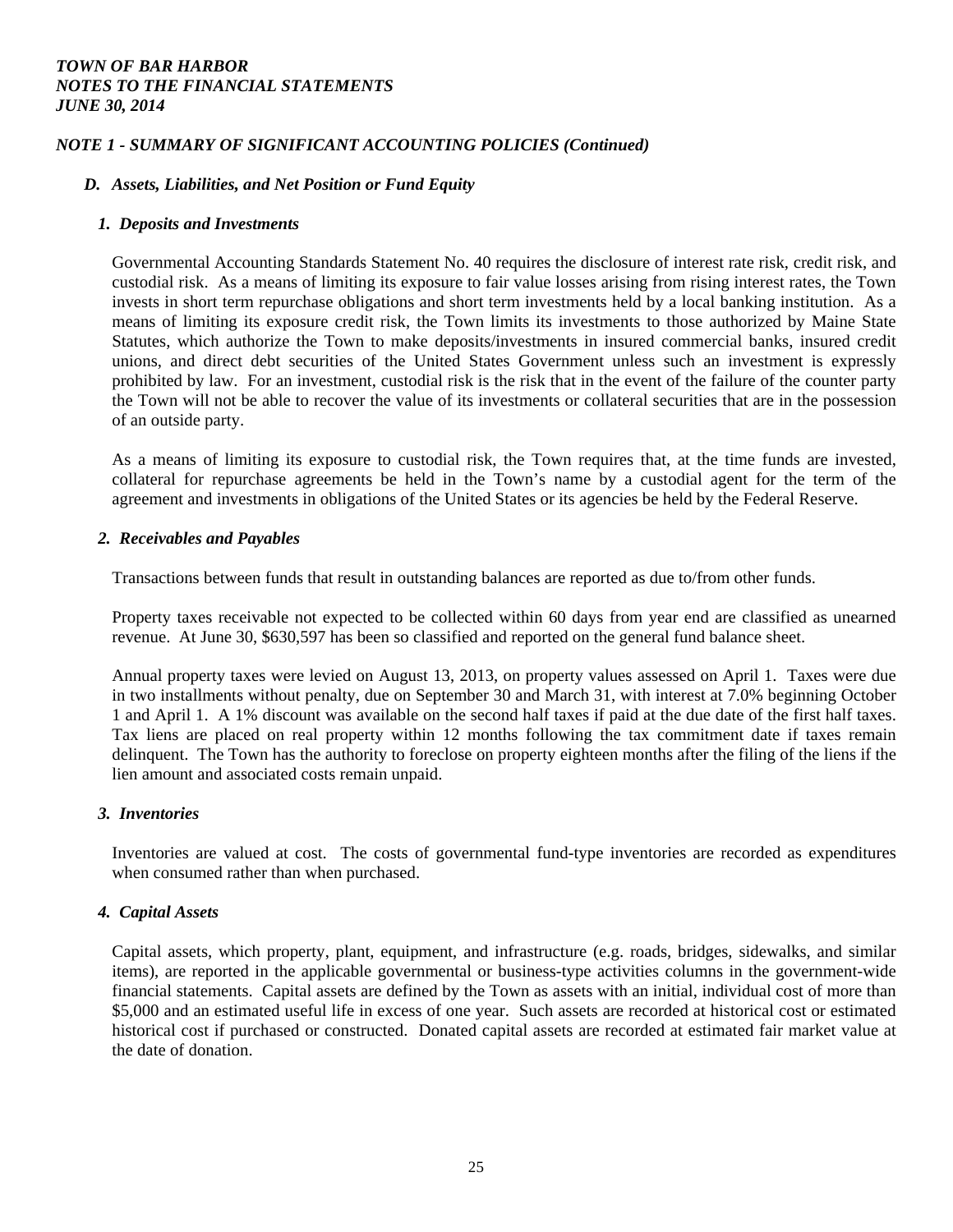### *NOTE 1 - SUMMARY OF SIGNIFICANT ACCOUNTING POLICIES (Continued)*

### *D. Assets, Liabilities and Equity (Continued)*

#### *4. Capital Assets (Continued)*

The costs of normal maintenance and repairs that do not add to the value of the asset or materially extend asset lives are not capitalized. Major outlays for capital assets and improvements are capitalized as projects are constructed. Interest incurred during the construction phase of capital assets of business-type activities is included as part of the capitalized value of the asset constructed. Property, plant, and equipment are depreciated using the straight line method over the following estimated useful lives:

| Assets           | Years   |
|------------------|---------|
|                  |         |
| <b>Buildings</b> | $20-40$ |
| Infrastructure   | 18-77   |
| Equipment        | $3-20$  |

#### *5. Compensated Absences*

In the fund financial statements, vested or accumulated vacation leave that is expected to be liquidated with expendable available financial resources is reported as an expenditure and a fund liability of the governmental fund that will pay it. Vested or accumulated vacation leave, holiday leave and comp time in the government-wide financial statements is recorded as an expense and liability of the fund as the benefits accrue to employees. In accordance with GASB Statement No. 16, no liability is recorded for nonvesting accumulated right to receive sick pay benefits.

#### *6. Long-term Obligations*

In the government-wide financial statements, and proprietary fund types in the fund financial statements, longterm debt and other long-term obligations are reported as liabilities in the applicable governmental activities, business-type activities or proprietary fund type financial statements. In the fund financial statements, governmental fund types recognize the face amount of debt issued as other financing sources.

Under State Law, no municipality can incur debt, which would cause its total outstanding debt, exclusive of debt incurred for school, storm or sanitary sewer, energy facilities, or municipal airports, to exceed 7.50% of its last full state valuation. A municipality may incur debt for schools not exceeding 10%, storm or sanitary sewers 7.50%, and municipal airports, water districts and special purpose districts 3% of its last full state valuation. In no event can the total debt exceed 15% of its last full valuation. Full state valuation is the valuation of taxable property as certified by the State Tax Assessor, adjusted to 100%.

At June 30, the Town of Bar Harbor is in compliance with the above requirements.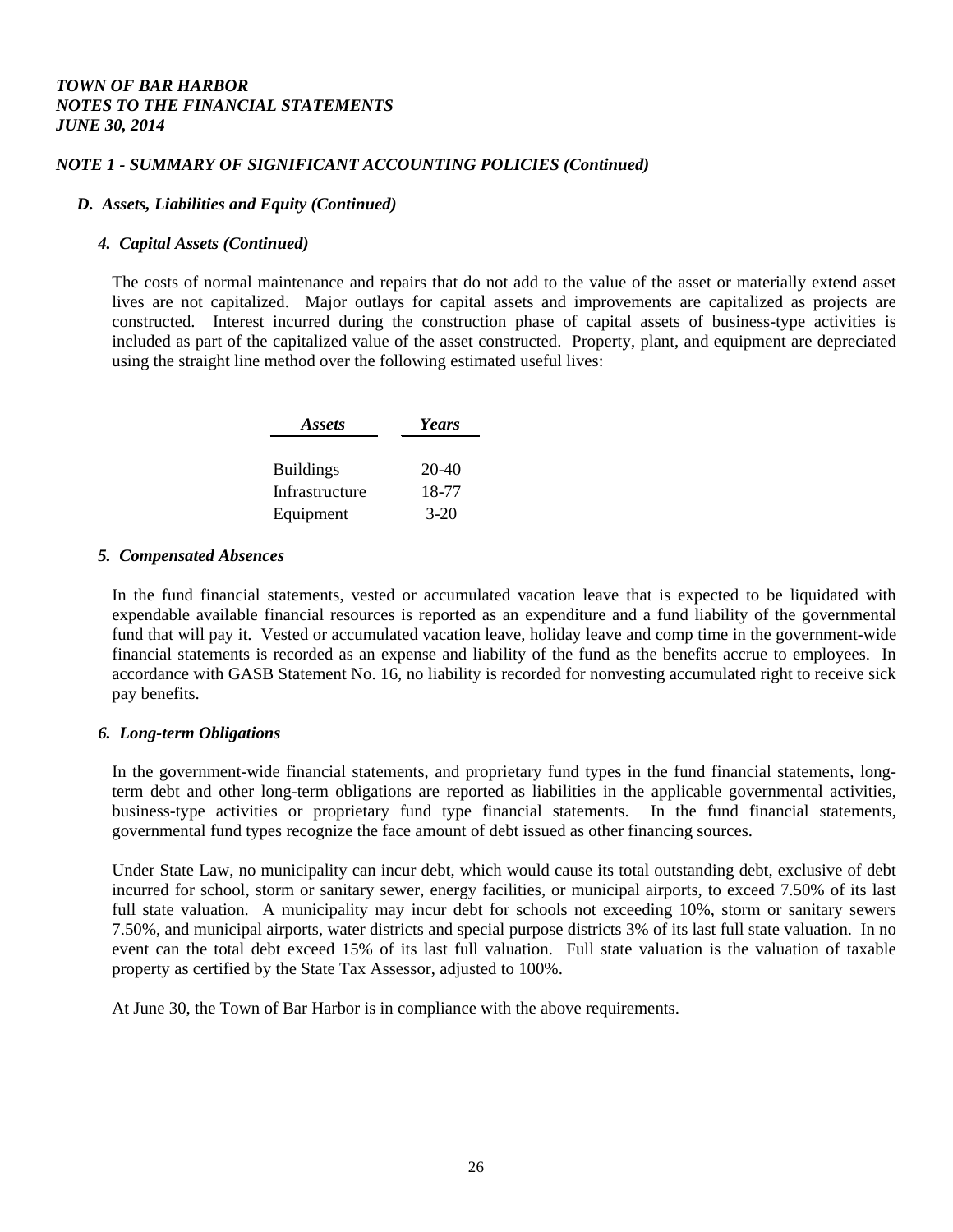### *NOTE 1 - SUMMARY OF SIGNIFICANT ACCOUNTING POLICIES (Continued)*

### *D. Assets, Liabilities and Equity (Continued)*

### *7. Fund Balances/Net Position*

### *Fund Balances*

In accordance with Government Accounting Standards Board 54, fund balance reporting and governmental fund type definitions, the Town classifies governmental fund balances as follows:

*Non-spendable –* includes fund balance amounts that cannot be spent either because it is not in spendable form or because of legal or contractual constraints.

*Restricted –* includes fund balance amounts that are constrained for specific purposes which are externally imposed by providers, such as creditors or amounts constrained due to constitutional provisions or enabling legislation.

*Committed –* includes fund balance amounts that are constrained for specific purposes that are internally imposed by the government through town meeting voting and does not lapse at year-end.

*Assigned –* includes fund balance amounts that are intended to be used for specific purposes that are neither considered restricted or committed. Fund balances may be assigned by the Town Council.

*Unassigned –* includes positive fund balance within the general fund which has not been classified within the above mentioned categories and negative fund balance in other governmental funds.

The Town considers restricted, committed, assigned, and unassigned amounts to be spent in that order when expenditures for which any of those amounts are available.

The Town's fund balance policy requires at least 10% of the Town's previous year's total audited general fund revenues to be assigned as designated for working capital.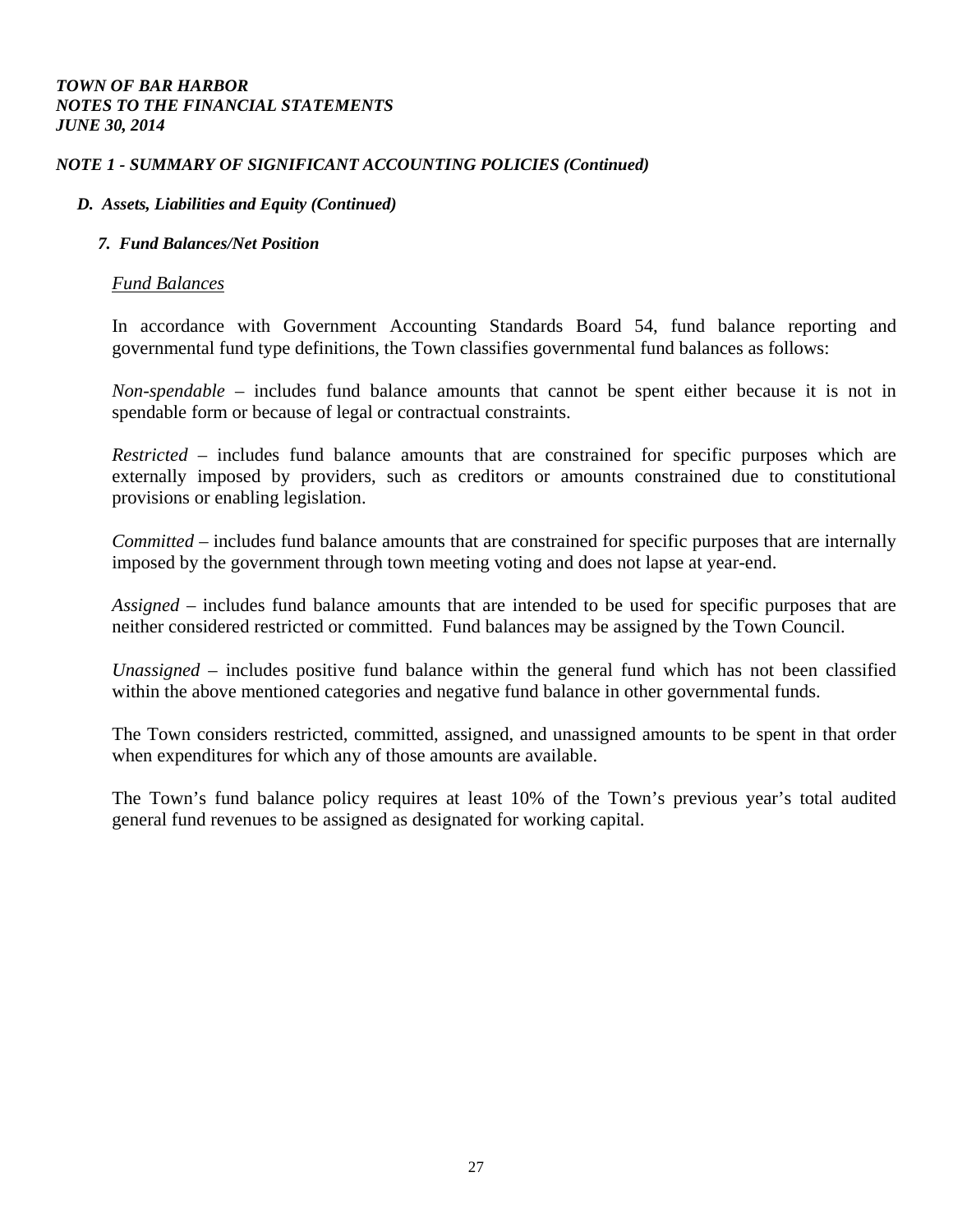## *NOTE 1 - SUMMARY OF SIGNIFICANT ACCOUNTING POLICIES (Continued)*

### *D. Assets, Liabilities and Equity (Continued)*

## *7. Fund Balances/Net Position (Continued)*

### *Fund Balances*

The Town has identified June 30, 2014 fund balances on the balance sheet as follows:

|                                     |                | Capital            | <b>Other</b>        |              |
|-------------------------------------|----------------|--------------------|---------------------|--------------|
|                                     | <b>General</b> | <b>Improvement</b> | <b>Governmental</b> |              |
|                                     | <b>Fund</b>    | <b>Projects</b>    | <b>Funds</b>        | <b>Total</b> |
| Nonspendable                        |                |                    |                     |              |
| School Lunch Inventory              | 2,850          |                    |                     | 2,850        |
| Gurnee Principal                    |                |                    | 6,488               | 6,488        |
| <b>Cemetery Principal</b>           |                |                    | 5,269               | 5,269        |
|                                     | 2,850          |                    | 11,757              | 14,607       |
| Restricted                          |                |                    |                     |              |
| Dog Control Reserve                 | 1,029          |                    |                     | 1,029        |
| <b>School Restricted Funds</b>      | 130,125        |                    |                     | 130,125      |
|                                     | 131,154        |                    |                     | 131,154      |
| <b>Committed</b>                    |                |                    |                     |              |
| <b>Capital Improvement Programs</b> |                | 4,406,938          |                     | 4,406,938    |
|                                     |                | 4,406,938          |                     | 4,406,938    |
| <b>Assigned</b>                     |                |                    |                     |              |
| Reserve for Working Capital         | 1,783,000      |                    |                     | 1,783,000    |
| Designated for Insurance            | 500,000        |                    |                     | 500,000      |
| <b>General Fund Encumbrances</b>    | 20,575         |                    |                     | 20,575       |
| <b>Education Assigned Funds</b>     | 336,757        |                    |                     | 336,757      |
| Cruise Ship Fund - Encumbrances     | 16,413         |                    |                     | 16,413       |
| Cruise Ship Fund                    | 33,562         |                    |                     | 33,562       |
| Gurnee Scholarship                  |                |                    | 3,292               | 3,292        |
|                                     | 2,690,307      |                    | 3,292               | 2,693,599    |
| <b>Unassigned</b>                   |                |                    |                     |              |
| General Fund                        | 623,932        |                    |                     | 623,932      |
| <b>Total Fund Balance</b>           | 3,448,243      | 4,406,938          | 15,049              | 7,870,230    |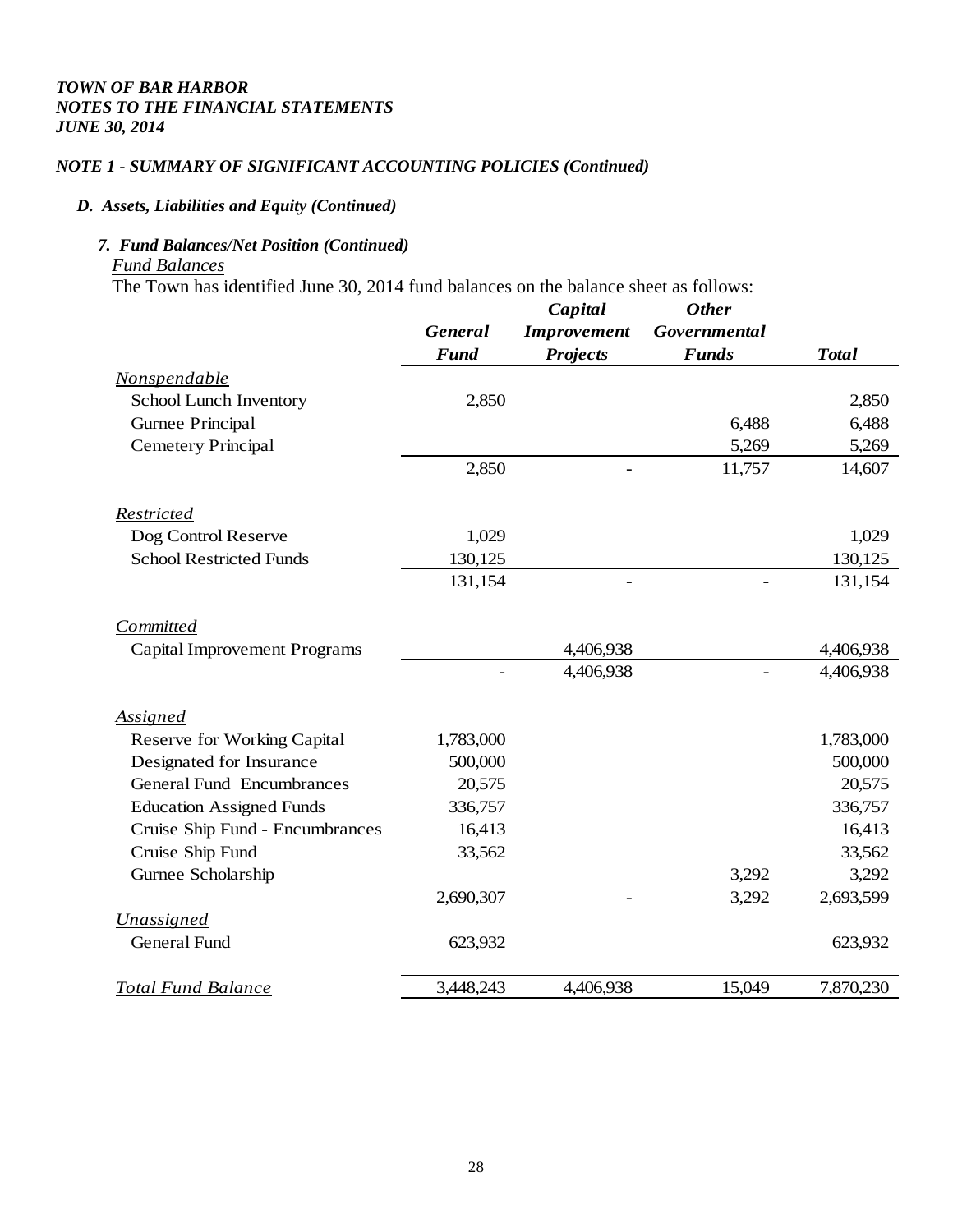### *NOTE 1 - SUMMARY OF SIGNIFICANT ACCOUNTING POLICIES (Continued)*

### *D. Assets, Liabilities and Equity (Continued)*

### *7. Fund Balances/Net Position (Continued)*

### *Net Position*

In the fund financial statements, governmental funds report reservations of fund balance for amounts that are not available for appropriation or are legally restricted by outside parties for use for a specific purpose. Designations of fund balance represent tentative management plans that are subject to change.

Net position are required to be classified into three components – net investment in capital assets; restricted; and unrestricted. These classifications are defined as follows:

*Net Investment in Capital Assets –* This component of net position consists of capital assets, net of accumulated depreciation, reduced by the outstanding balances of any bonds, mortgages, notes, or other borrowings that are attributable to the acquisition, construction, or improvements of those assets. If there are significant unspent related debt proceeds at year-end, the portion of the debt attributable to the unspent proceeds is not included in the calculation of net investment in capital assets.

*Restricted –* This component of net position consists of restrictions placed on net position use through external constraints imposed by creditors (such as debt covenants), grantors, contributors, or law or regulations of other governments, or constraints imposed by law through constitutional provisions or enabling legislation.

*Unrestricted –* This component consists of net position that does not meet the definition of "restricted" or "net investment in capital assets."

### *NOTE 2 - STEWARDSHIP, COMPLIANCE AND ACCOUNTABILITY*

### *A. Budgetary Information*

 Annual budgets are adopted on a basis consistent with generally accepted accounting principles (GAAP) for the government's governmental funds. However, the Town's School Department does not budget for the revenues and expenditures associated with the employer's teacher retirement contribution made by the State of Maine on behalf of the town to the Maine Public Employees Retirement System (MPERS). School grant funds and the school lunch fund do not have legally adopted budgets. All annual appropriations lapse at fiscal year-end to the extent that they have not been encumbered.

All agencies of the government submit requests for appropriations to the government's manager commencing 6 weeks before the manager is required to submit the budget to the government's council. The manager compiles the data and submits the total budget to the council on or before the third Tuesday in January each year. The council holds public hearings, adopts the budget, and recommends it to the warrant committee on or before February 22. No later than seven days following adoption, the manager submits the budget to the warrant committee, which reviews the budget and submits its recommendation to the council at least four weeks prior to the Town Meeting. The council submits the budget to the Town Meeting along with the recommendation of the warrant committee. The Town Meeting adopts the final budget.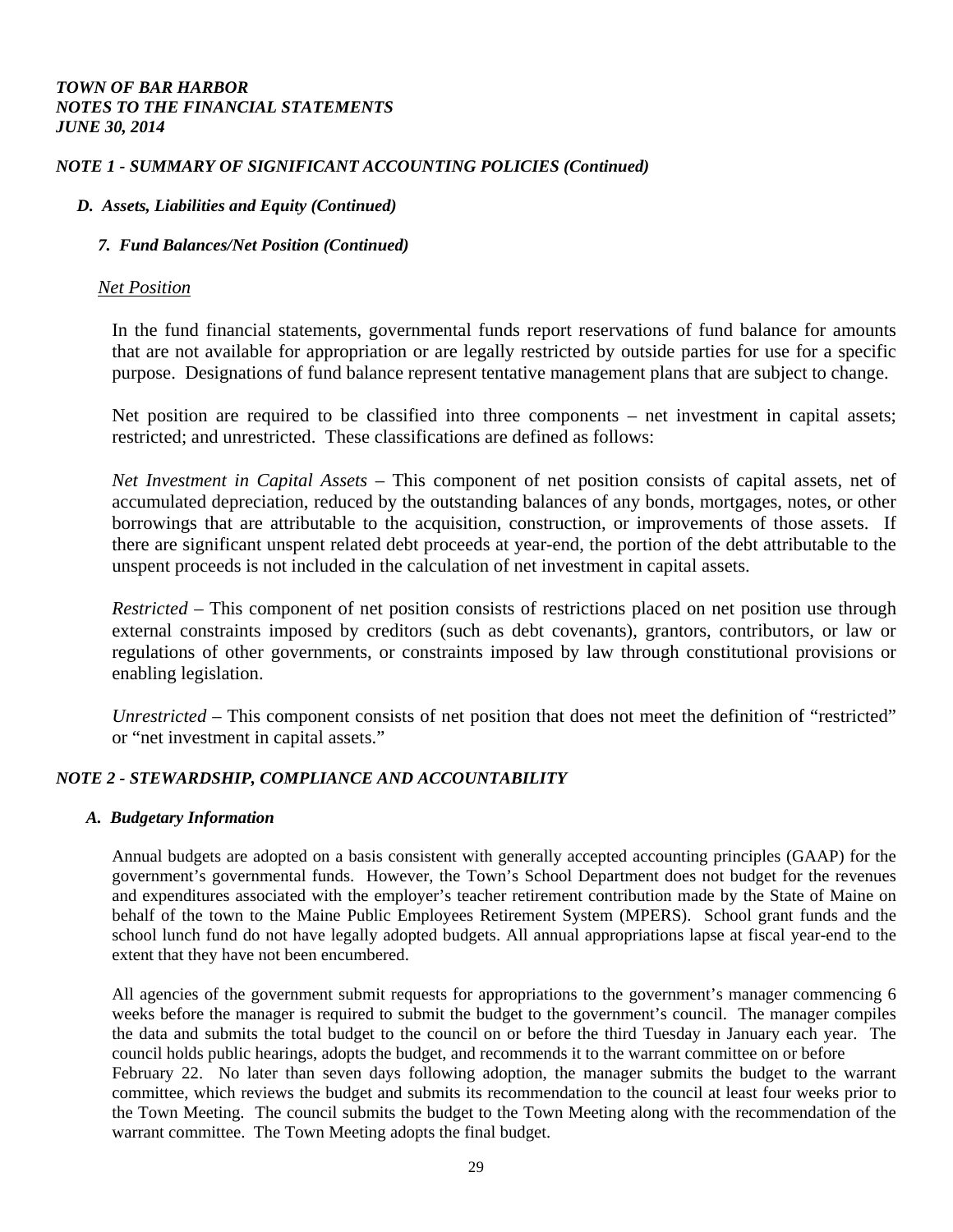### *NOTE 2 - STEWARDSHIP, COMPLIANCE AND ACCOUNTABILITY (Continued)*

#### *A. Budgetary Information (Continued)*

The appropriated budget is prepared by fund, function and department. The manager and department heads may make transfers of appropriations within cost centers, but may not exceed the total cost center appropriation. The council may transfer appropriations between cost centers to the extent of any unencumbered appropriation balance.

Reserve funds, once established by the Town Meeting, may be expended with approval of the council for the purpose for which the reserve was established.

Encumbrance accounting is employed in governmental funds. Encumbrances (e.g., purchase orders, contracts) outstanding at year-end are reported as reservations of fund balance and do not constitute expenditures or liabilities because the commitments are carried forward to supplement appropriations of the subsequent year.

### *NOTE 3 - DETAILED NOTES ON ALL FUNDS AND ACCOUNT GROUPS*

#### *A. Deposits and Investments*

#### **Deposits**

Custodial credit risk is the risk that in the event of a bank failure, a government's deposits may not be returned to it. The Town's deposit policy for custodial credit risk requires compliance with the provisions of state law.

State Statute 5706 require banks to give bond or to pledge government securities (types of which are specifically identified in the Statutes) to the Town in the amount of the Town's deposits. The Statutes allow pledged securities to be reduced by the amount of Federal Deposit Insurance Corporation (FDIC).

One or more of the financial institutions holding the Town's cash accounts are participating in the FDIC Transaction Account Guarantee Program. Under the program, as of January 1, 2013, all interest bearing and noninterest bearing accounts, are aggregated and are insured up to \$250,000 in total by the FDIC. Any cash deposits or certificates of deposits in excess of the \$250,000 FDIC limits are covered by collateral held in a Federal Reserve pledge account or by an agent for the Town and thus no custodial risk exists.

The Town's investment policy further restricts the investment options delegated to the Town Treasurer. The Town is authorized to invest in only U.S. Treasury bills less than one year, U.S. Treasury notes 1-5 years, certificates of deposit up to \$250,000 per bank with FDIC coverage from only 5 local banks, overnight repurchase agreements or deposit accounts, investment management agreements, local government investment pools, interest bearing checking accounts, or CDARS investment options.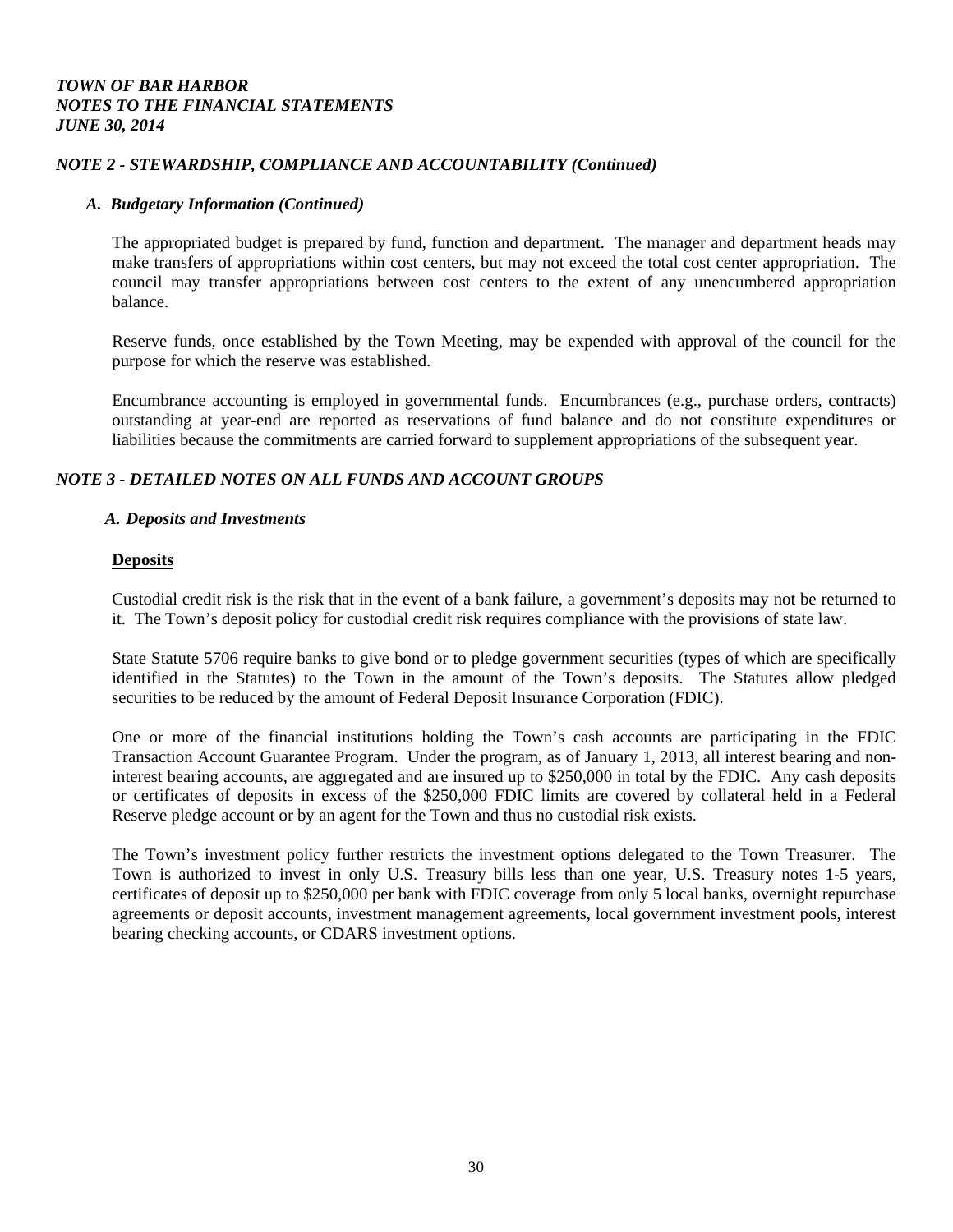### *NOTE 3 - DETAILED NOTES ON ALL FUNDS AND ACCOUNT GROUPS (Continued)*

#### *A. Deposits and Investments (Continued)*

#### **Deposits (Continued)**

At year-end, the government's carrying amount of deposits was \$9,352,365 and the bank balance was \$9,856,456. The bank balance is categorized according to credit risk as follows:

Category 1 - Insured by Federal depository or credit union insurance.

Category 2 - Collateralized with securities held by the pledging financial institution's trust Department or agent in the Town's name.

Category 3 - Uninsured and uncollateralized.

|                      | Bank           |           | Category  |   |
|----------------------|----------------|-----------|-----------|---|
|                      | <b>Balance</b> |           |           | ≺ |
| Cash and Equivalents | 9,856,456      | 8,650,073 | 1,206,383 |   |

#### **Investments**

At June 30, 2014, the Towns investments, maturities and credit ratings are as follows:

|                                |           |                     |         | June 30, 2014 |              |            |               |  |  |
|--------------------------------|-----------|---------------------|---------|---------------|--------------|------------|---------------|--|--|
|                                |           | Maturities in Years |         |               |              |            |               |  |  |
|                                | Fair      |                     |         |               |              |            | Credit Rating |  |  |
| Type                           | Value     | Less Than 1         | $1 - 5$ | $6 - 10$      | More than 10 | S&P        | Moody's       |  |  |
| <b>General Town:</b>           |           |                     |         |               |              |            |               |  |  |
| Chesapeake Energy Corp.        | 50,312    |                     | 50,312  |               |              | <b>BBB</b> | Ba3           |  |  |
| Freeport McMoran Copper & Gold | 51,033    |                     | 51,033  |               |              | A          | Baa3          |  |  |
| Morgan Stanley                 | 101,420   |                     | 101,420 |               |              | $A-$       | Baa1          |  |  |
| Mutual Funds                   | 1,448,762 | 1,448,762           |         |               |              | not rated  | not rated     |  |  |
|                                |           |                     |         |               |              |            |               |  |  |
| Total                          | 1,651,527 | 1,448,762           | 202,765 |               |              |            |               |  |  |

#### **Summary of Deposits and Investment Balances**

Following is a reconciliation of the Town's deposit and investment balances as of June 30, 2014:

| Deposits and Cash on Hand | \$<br>9,352,365 |    |               |    |            |
|---------------------------|-----------------|----|---------------|----|------------|
| Investments               | \$<br>1,651,527 |    |               |    |            |
|                           | 11,003,892      |    |               |    |            |
|                           | Government-wide |    | Business-Type |    |            |
|                           | Statement of    |    | Statement of  |    |            |
|                           | Net Position    |    | Net Position  |    | Totals     |
| Cash and Cash Equivalents | \$<br>7,139,725 | S  | 2,212,640     | \$ | 9,352,365  |
| Investments               | \$<br>1,651,527 | \$ | -             | S  | 1,651,527  |
|                           | \$<br>8.791.252 | S  | 2.212.640     | S  | 11.003.892 |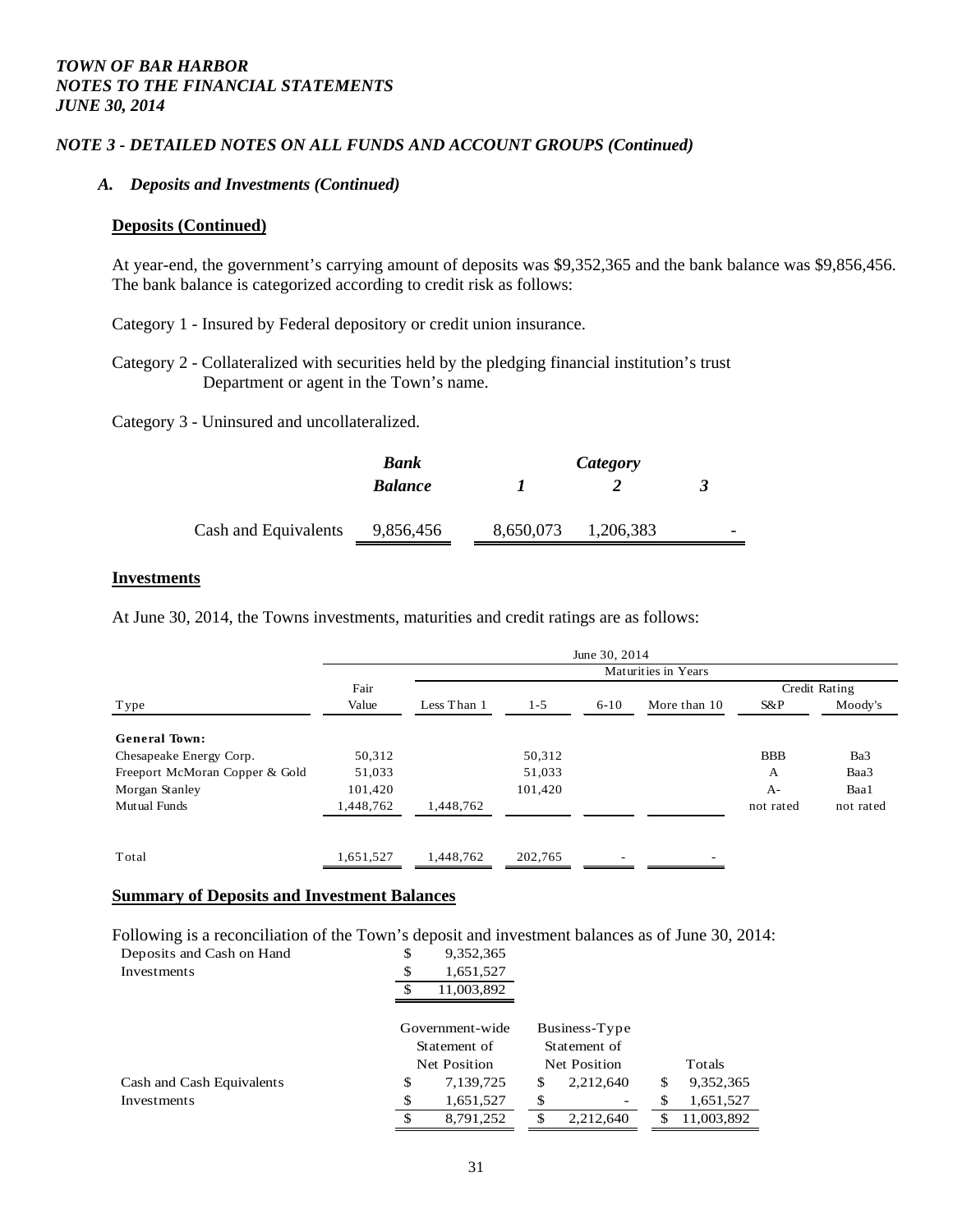### *NOTE 3 - DETAILED NOTES ON ALL FUNDS AND ACCOUNT GROUPS (Continued)*

### *B. Property Taxes*

| Property taxes were levied for the fiscal year as follows: |               |
|------------------------------------------------------------|---------------|
| Assessed Value                                             | 1,435,774,620 |
| Tax Rate (per $$1,000$ )                                   | 10.01         |
| Commitment                                                 | 14,372,104    |
| Appropriations                                             | 18,957,821    |
| Less:                                                      |               |
| 188,604<br><b>State Municipal Revenue Sharing</b>          |               |
| <b>Estimated Revenues</b><br>4,346,615                     |               |
| <b>BETE Reimbursement</b>                                  | 3,001         |
| Homestead Reimbursement                                    | 47,497        |
|                                                            | 4,585,717     |
| Net Assessment for Commitment                              | 14,372,104    |

Uncollected real estate taxes and personal property taxes at June 30 for the current year commitment totaled \$448,959, which represents tax collection of approximately 96.9% of the current year commitment. The real estate portion of the total taxes due were placed on lien June 27, 2014. Unpaid prior year tax liens at June 30 totaled \$309,214.

#### *C. Interfund Receivables and Payables*

Individual fund interfund receivable and payable balances at June 30, 2014 were as follows:

|                                 | <b>Interfund</b><br>Receivable | <b>Interfund</b><br>Payable |
|---------------------------------|--------------------------------|-----------------------------|
| General Fund                    | 15,024                         | 4,631,450                   |
| Special Revenue Funds           |                                |                             |
| Maine Forestry Grant            |                                | 11,000                      |
| <b>ARRA Port Security Grant</b> |                                |                             |
| Capital Project Funds           | 4,624,818                      |                             |
| Water Fund                      |                                | 4,078                       |
| Wastewater Fund                 | 6,686                          |                             |
| <b>Totals</b>                   | 4,646,528                      | 4,646,528                   |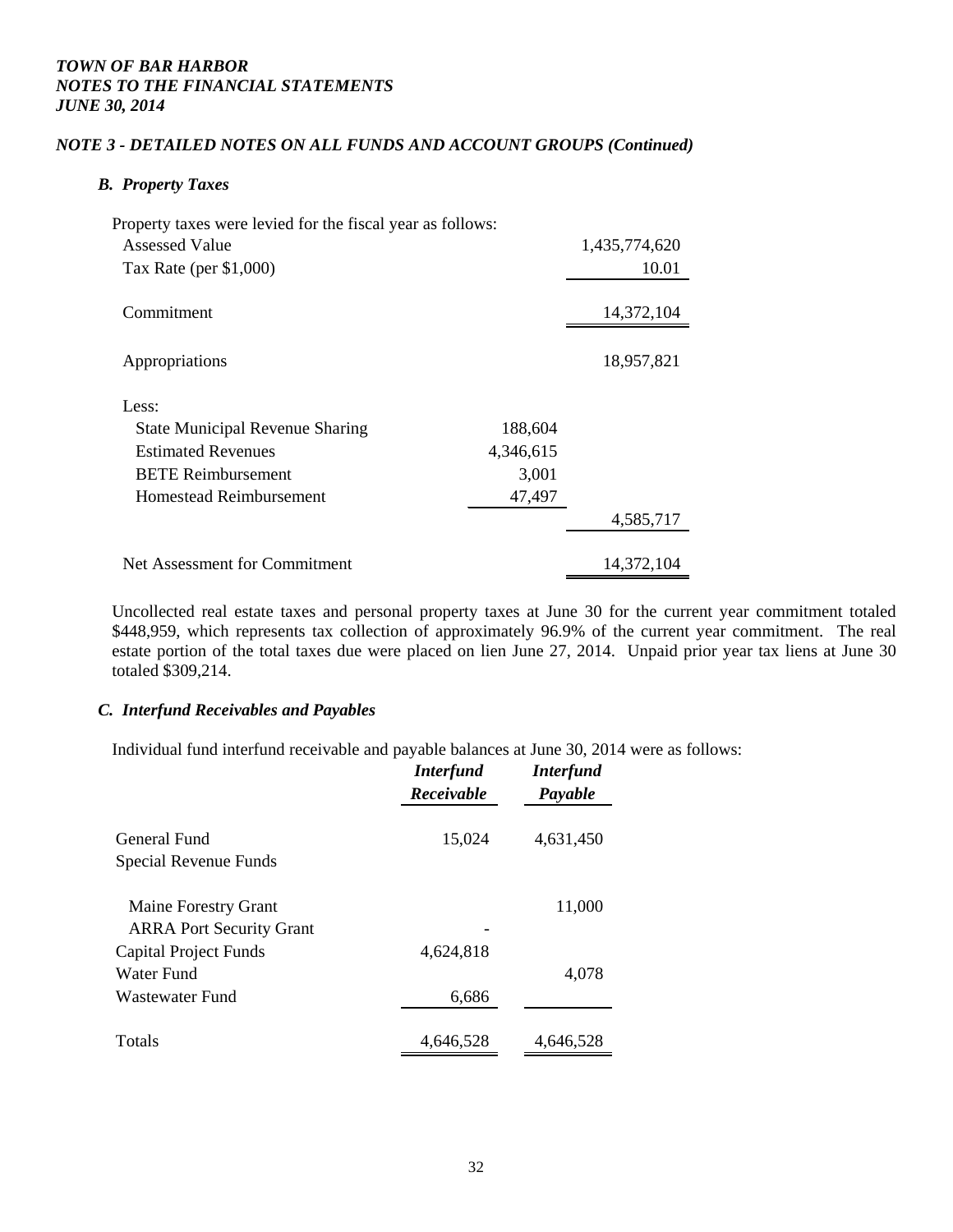### *NOTE 3 - DETAILED NOTES ON ALL FUNDS AND ACCOUNT GROUPS (Continued)*

### *C. Interfund Receivables and Payables (Continued)*

During the course of operations, numerous transactions occur between individual funds that may result in amounts owed between funds. On the Governmental Fund financial statements, the payables are classified as Due to Other Funds with offsetting receivables on the Governmental Fund financial statements classified as Due from Other Funds. \$21,764 of the above balance is expected to be repaid during the next year. The remainder represents appropriations for future projects and will be repaid upon need of the funds for those projects.

#### *D. Capital Assets (Includes School)*

Capital asset activity for the year ended June 30, 2014 was as follows:

|                                        | <b>Beginning</b> |                  |                  | <b>Ending</b>  |
|----------------------------------------|------------------|------------------|------------------|----------------|
|                                        | <b>Balance</b>   | <b>Increases</b> | <b>Decreases</b> | <b>Balance</b> |
| <b>Governmental Activities;</b>        |                  |                  |                  |                |
| Capital assets not being depreciated   |                  |                  |                  |                |
| Land                                   | 1,899,514        | 160,000          |                  | 2,059,514      |
| <b>Construction Work in Progress</b>   | 356,067          | 32,033           | (294, 356)       | 93,744         |
|                                        | 2,255,581        | 192,033          | (294, 356)       | 2,153,258      |
| Capital assets being depreciated:      |                  |                  |                  |                |
| <b>Buildings</b>                       | 8,934,704        | 2,534,128        | (89,626)         | 11,379,206     |
| Equipment                              | 6,124,478        | 453,537          | (213, 331)       | 6,364,684      |
| Infrastructure                         | 18,944,162       | 894,993          | (3,480)          | 19,835,675     |
| Total capital assets being depreciated | 34,003,344       | 3,882,658        | (306, 437)       | 37,579,565     |
| Less accumulated depreciation for:     |                  |                  |                  |                |
| <b>Buildings</b>                       | 3,295,132        | 221,632          | (62,318)         | 3,454,446      |
| Equipment                              | 3,733,524        | 409,830          | (204, 842)       | 3,938,512      |
| Infrastructure                         | 11,827,293       | 346,262          | (3,480)          | 12,170,075     |
| Total accumulated depreciation         | 18,855,949       | 977,724          | (270, 640)       | 19,563,033     |
| Net capital assets being depreciated   | 15, 147, 395     | 2,904,934        | (35,797)         | 18,016,532     |
| <b>Governmental Activities</b>         |                  |                  |                  |                |
| Capital Assets, net                    | 17,402,976       | 3,096,967        | (330, 153)       | 20,169,790     |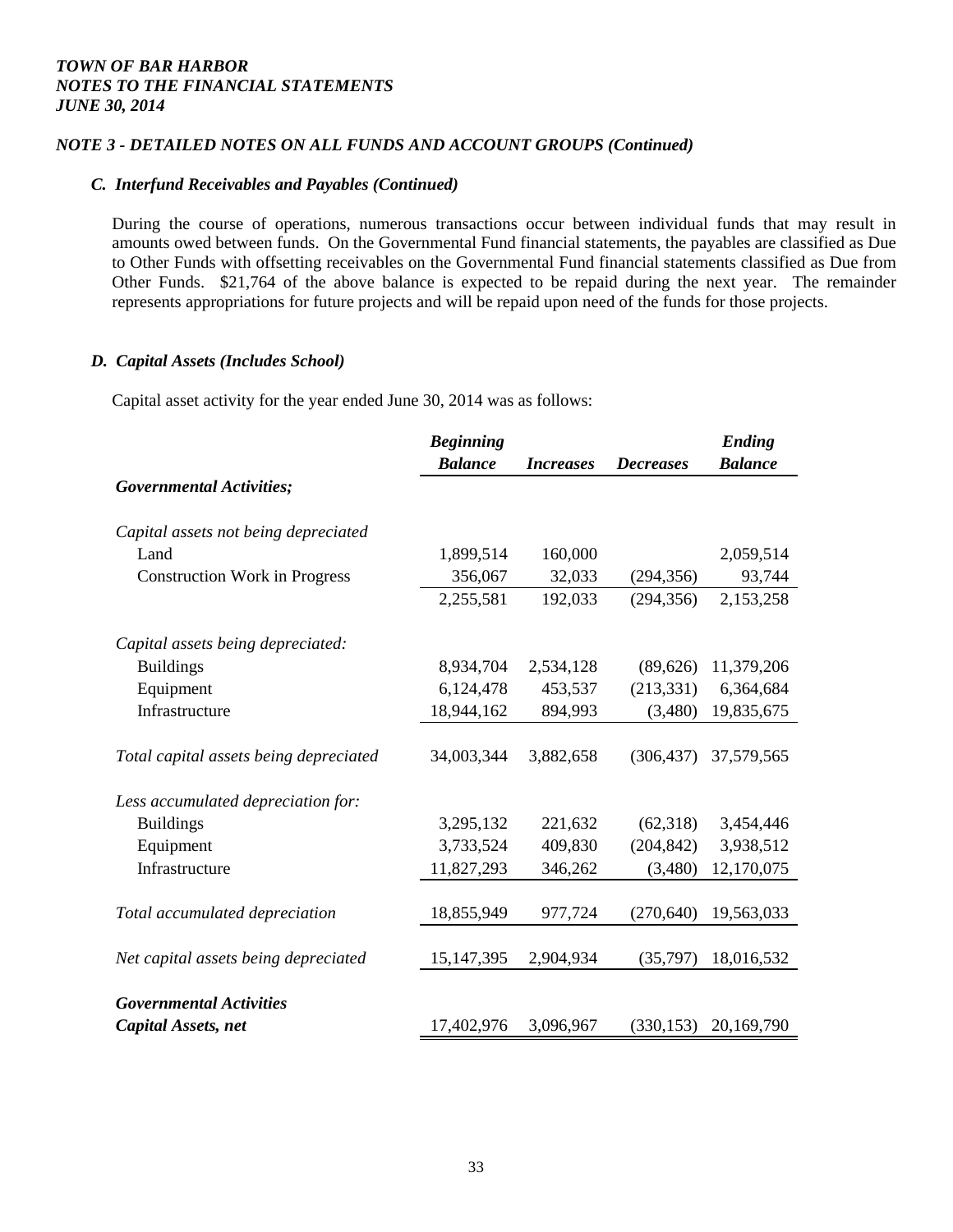### *NOTE 3 - DETAILED NOTES ON ALL FUNDS AND ACCOUNT GROUPS (Continued)*

## *D. Capital Assets (Continued)*

|                                                        | <b>Beginning</b><br><b>Balance</b> | <i>Increases</i> | <b>Decreases</b> | Ending<br><b>Balance</b> |
|--------------------------------------------------------|------------------------------------|------------------|------------------|--------------------------|
| <b>Business-type Activities;</b>                       |                                    |                  |                  |                          |
| Capital assets not being depreciated<br>Land           | 164,793                            |                  | (667)            | 164,126                  |
|                                                        |                                    |                  |                  |                          |
| Capital assets being depreciated:                      |                                    |                  |                  |                          |
| <b>Water Fund</b>                                      | 11,819,663                         | 2,973,619        | (3,167,524)      | 11,625,758               |
| <b>Wastewater Fund</b>                                 | 19,531,766                         | 454,030          | (95,023)         | 19,890,773               |
|                                                        |                                    |                  |                  |                          |
| Total capital assets being depreciated                 | 31, 351, 429                       | 3,427,649        | (3,262,547)      | 31,516,531               |
|                                                        |                                    |                  |                  |                          |
| Less accumulated depreciation for:                     |                                    |                  |                  |                          |
| Water Fund                                             | 2,973,262                          | 256,046          | (275, 731)       | 2,953,577                |
| Wastewater Fund                                        | 8,317,008                          | 529,696          | (46,994)         | 8,799,710                |
|                                                        |                                    |                  |                  |                          |
| Total accumulated depreciation                         | 11,290,270                         | 785,742          | (322, 725)       | 11,753,287               |
|                                                        |                                    |                  |                  |                          |
| Net capital assets being depreciated                   | 20,061,159                         | 2,641,907        | (2,939,822)      | 19,763,244               |
|                                                        |                                    |                  |                  |                          |
| <b>Business-type Activities</b><br>Capital Assets, net | 20,225,952                         | 2,641,907        | (2,939,822)      | 19,927,370               |

Depreciation expense was charged to functions/programs of the primary government as follows;

| <b>Governmental Activities:</b>                             |         |
|-------------------------------------------------------------|---------|
| <b>General Government</b>                                   | 130,598 |
| <b>Public Safety</b>                                        | 258,858 |
| Health and Welfare                                          | 13,937  |
| Parks and Recreation                                        | 53,069  |
| Roads and Sanitation, including infrastructure              | 395,899 |
| Education                                                   | 125,363 |
|                                                             |         |
| <b>Total Depreciation Expense - Governmental Activities</b> | 977.724 |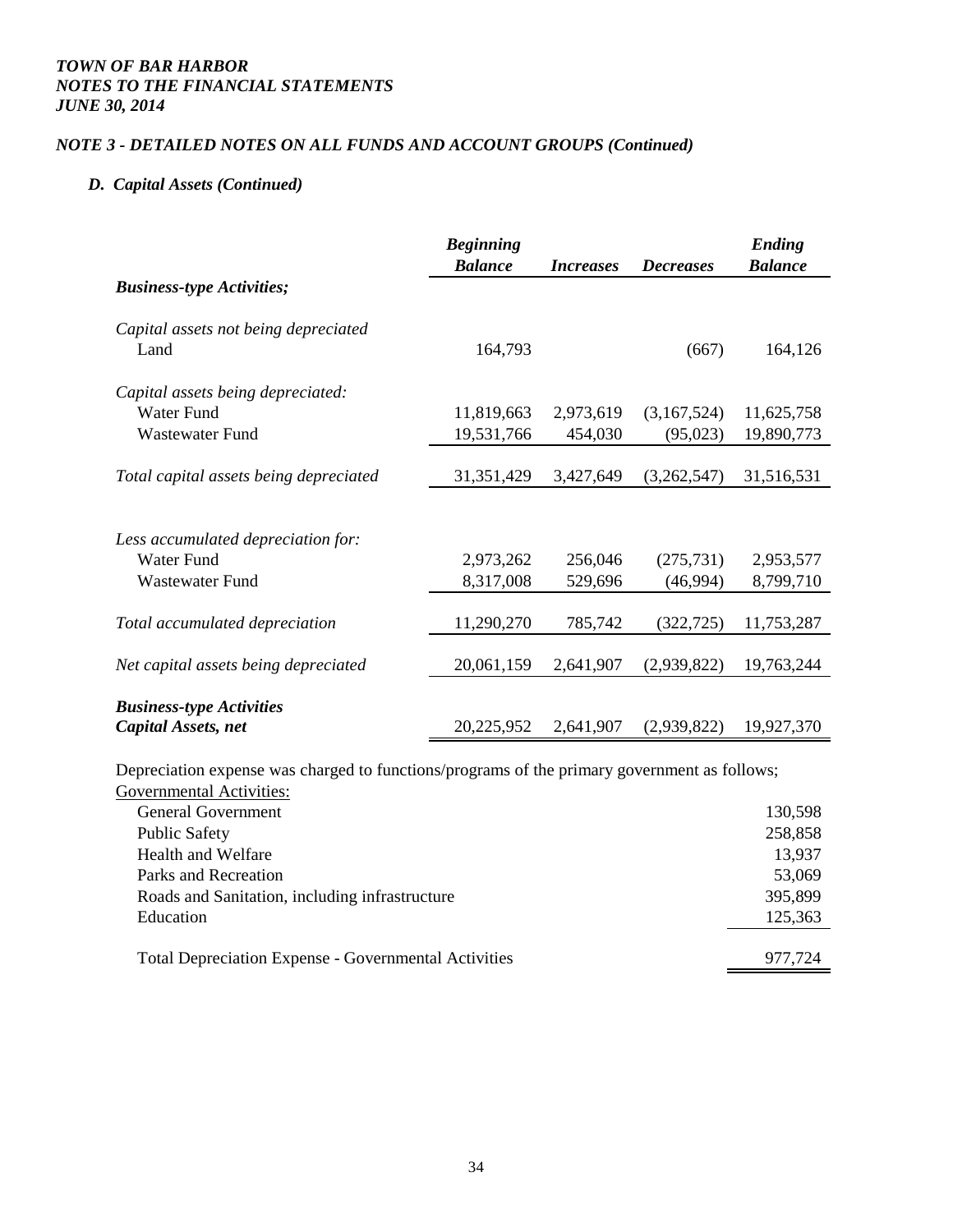### *NOTE 3 - DETAILED NOTES ON ALL FUNDS AND ACCOUNT GROUPS (Continued)*

#### *E. Capital Leases*

The Town is obligated under certain leases accounted for as capital leases. The related obligations are accounted for in General Long-Term Debt Account Group. The following is a schedule of the future minimum lease payments under these School capital leases, and the present value of the net minimum lease payments at June 30:

| Year-ended<br><b>June 30,</b>                  | <b>Minimum</b><br>Lease<br><b>Payment</b> |
|------------------------------------------------|-------------------------------------------|
| 2015                                           | 14,993                                    |
| 2016                                           | 14,992                                    |
| <b>Total Minimum Lease Payments</b>            | 29,985                                    |
| <b>Less: Amount Representing Interest</b>      | (1, 417)                                  |
| Present Value of Future Minimum Lease Payments | 28,568                                    |

#### *F. Long-Term Debt*

*1. General Obligation Bonds and Notes.* The government issues general obligation bonds and notes to provide funds for the acquisition and construction of major capital facilities. General obligation bonds and notes are direct obligations and pledge the full faith and credit of the government. General obligation bonds and notes currently outstanding are as follows:

| <b>Maturity</b><br><b>Date</b> | <i><b>Interest</b></i><br>Rate | Amount                  |
|--------------------------------|--------------------------------|-------------------------|
|                                |                                |                         |
| 11/1/2024                      | 4.45%                          | 531,965                 |
|                                |                                | 440,000                 |
| 5/1/2030                       | $2.0 - 4.0\%$                  | 2,960,000               |
| 4/15/2034                      | $2.0 - 4.0\%$                  | 3,350,000               |
|                                |                                |                         |
|                                |                                | 7,281,965               |
|                                |                                | 10/15/2027 3.75 - 4.25% |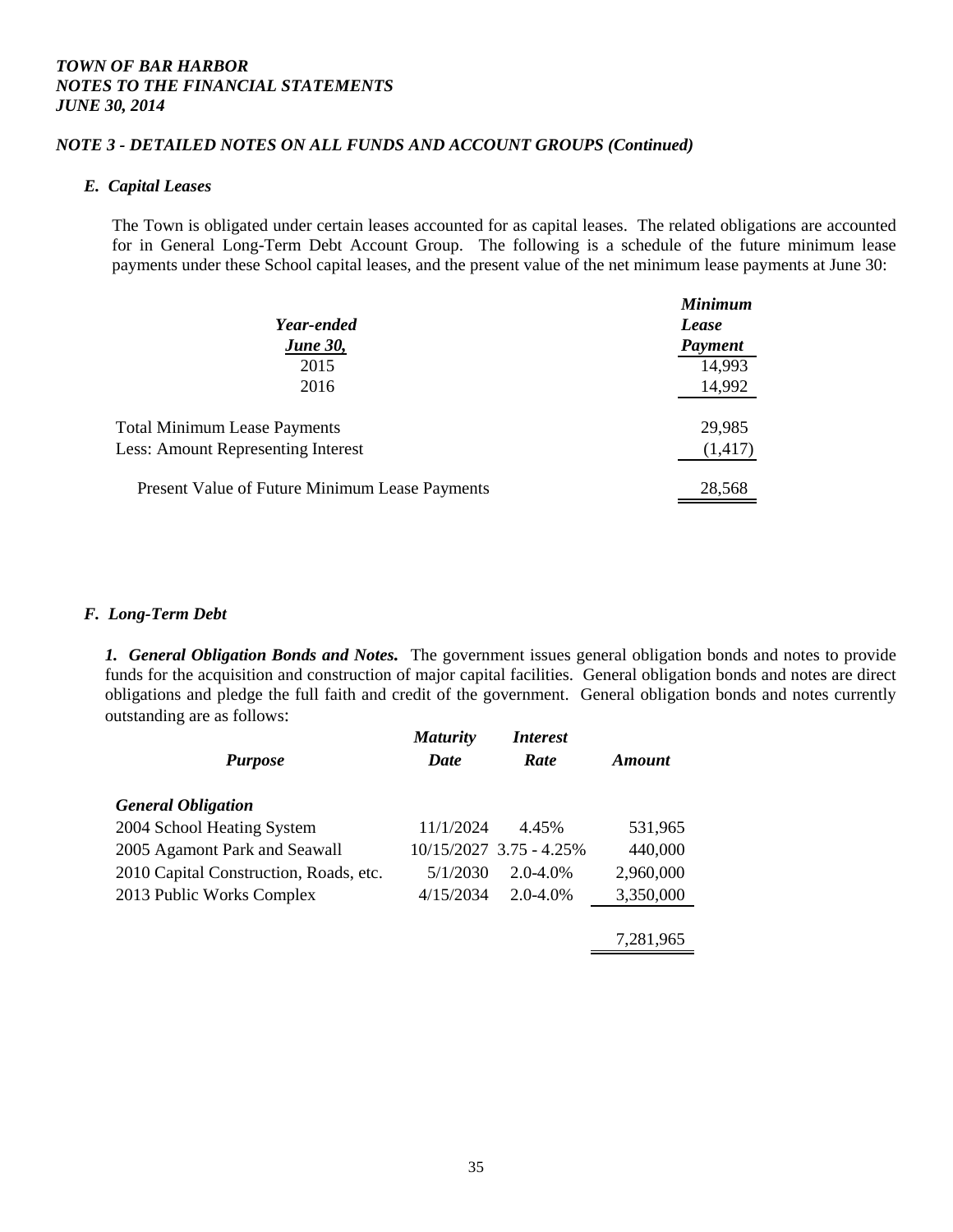### *NOTE 3 - DETAILED NOTES ON ALL FUNDS AND ACCOUNT GROUPS (Continued)*

#### *F. Long-Term Debt (Continued)*

## *1. General Obligation Bonds and Notes (Continued)*

|                                         | <b>Maturity</b> | <i>Interest</i> |            |
|-----------------------------------------|-----------------|-----------------|------------|
| <b>Proprietary</b>                      | Date            | Rate            | Amount     |
| 1997 Wastewater Plant                   | 10/1/2017       | 3.00%           | 1,747,330  |
| 2005 Hulls Cove Wastewater Plant        | 10/15/2027      | $3.0 - 4.38\%$  | 575,000    |
| 2002 Water Tank Purchase                | 10/1/2021       | 2.673%          | 344,754    |
| 2010 Water Mains                        | 5/1/2030        | $2.0 - 4.0\%$   | 480,000    |
| 2011 Wastewater Mains Replacement       |                 |                 |            |
| and Scada System                        | 12/1/2031       | $2.0 - 3.5\%$   | 1,207,167  |
| 2011 Water Refinance. Mains Replacement |                 |                 |            |
| and Duck Brook Pump Station             | 12/1/2031       | $2.0 - 3.5\%$   | 3,017,833  |
| 2012 Safe Drinking Revolving Water Loan | 10/1/2032       | 1.000%          | 2,542,018  |
|                                         |                 |                 |            |
|                                         |                 |                 | 9,914,102  |
| <b>Total Debt</b>                       |                 |                 | 17,196,067 |

Annual debt service requirements to maturity for general obligation bonds and notes including interest of \$4,091,949 are as follows:

| Year Ended<br><b>June 30,</b> | <b>General</b><br><i><b>Obligation</b></i><br><b>Debt</b> | <b>Proprietary</b> | <b>Total</b> |
|-------------------------------|-----------------------------------------------------------|--------------------|--------------|
| 2015                          | 632,142                                                   | 1,192,379          | 1,824,521    |
| 2016                          | 628,701                                                   | 1,193,699          | 1,822,400    |
| 2017                          | 620,079                                                   | 1,194,761          | 1,814,840    |
| 2018                          | 615,946                                                   | 1,185,635          | 1,801,581    |
| 2019                          | 610,646                                                   | 713,255            | 1,323,901    |
| 2020-2024                     | 2,933,981                                                 | 3,002,382          | 5,936,363    |
| 2025-2029                     | 2,343,480                                                 | 1,967,019          | 4,310,499    |
| 2030-2034                     | 1,361,800                                                 | 1,092,111          | 2,453,911    |
| Total                         | 9,746,775                                                 | 11,541,241         | 21,288,016   |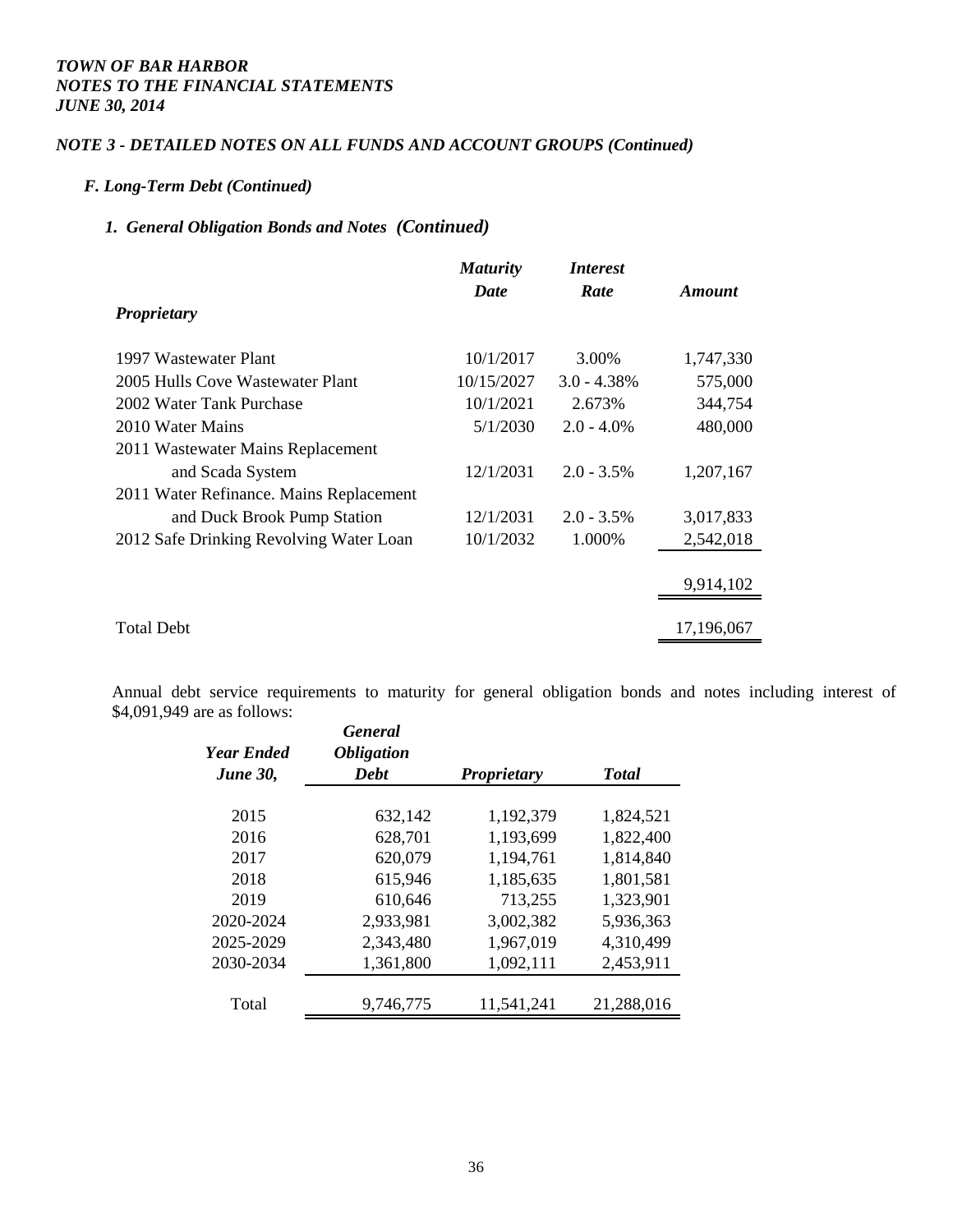### *NOTE 3 - DETAILED NOTES ON ALL FUNDS AND ACCOUNT GROUPS (Continued)*

### *F. Long-Term Debt (Continued)*

#### *2. Changes in Long-Term Liabilities*

The following summary of long-term debt transactions of the Town of Bar Harbor for the fiscal year ended June 30, 2014:

|                                      | <b>General</b><br><i><b>Obligation</b></i> |                    |              |
|--------------------------------------|--------------------------------------------|--------------------|--------------|
|                                      | <b>Debt</b>                                | <b>Proprietary</b> | <b>Total</b> |
| Long-term Debt payable July 1, 2013  | 7,644,521                                  | 10,856,787         | 18,501,308   |
| Debt Issued                          |                                            |                    |              |
| Debt Retired                         | (362, 556)                                 | (942, 685)         | (1,305,241)  |
| Long-term Debt payable June 30, 2014 | 7,281,965                                  | 9,914,102          | 17,196,067   |

#### *G. Contributed Capital*

.

Changes in net contributed capital for the year-ended June 30, 2014 for the government's Proprietary Funds were as follows:

|                                              | Wastewater | Water   |
|----------------------------------------------|------------|---------|
| Balance - Beginning of Year                  | 2,423,960  | 161,411 |
| Additions:                                   | 30,000     | 60,108  |
| Deductions:<br><b>Retirements</b>            |            |         |
| Depreciation Provided by Contributed Capital | (80,622)   | (9,682) |
| Balance - End of Year                        | 2,373,338  | 211,837 |

#### *H. Authorized, Unissued Debt*

The Town approved the following general obligation securities at the 6/3/14 annual town meeting:

- 1) \$2,200,000 to provide for the costs of renovations to the Town Office.
- 2) \$242,000 to provide for the costs of new signage for the downtown area known as the Downtown Wayfindings Signage Plan.

Both of the approved borrowings are authorized but unissued at 6/30/14.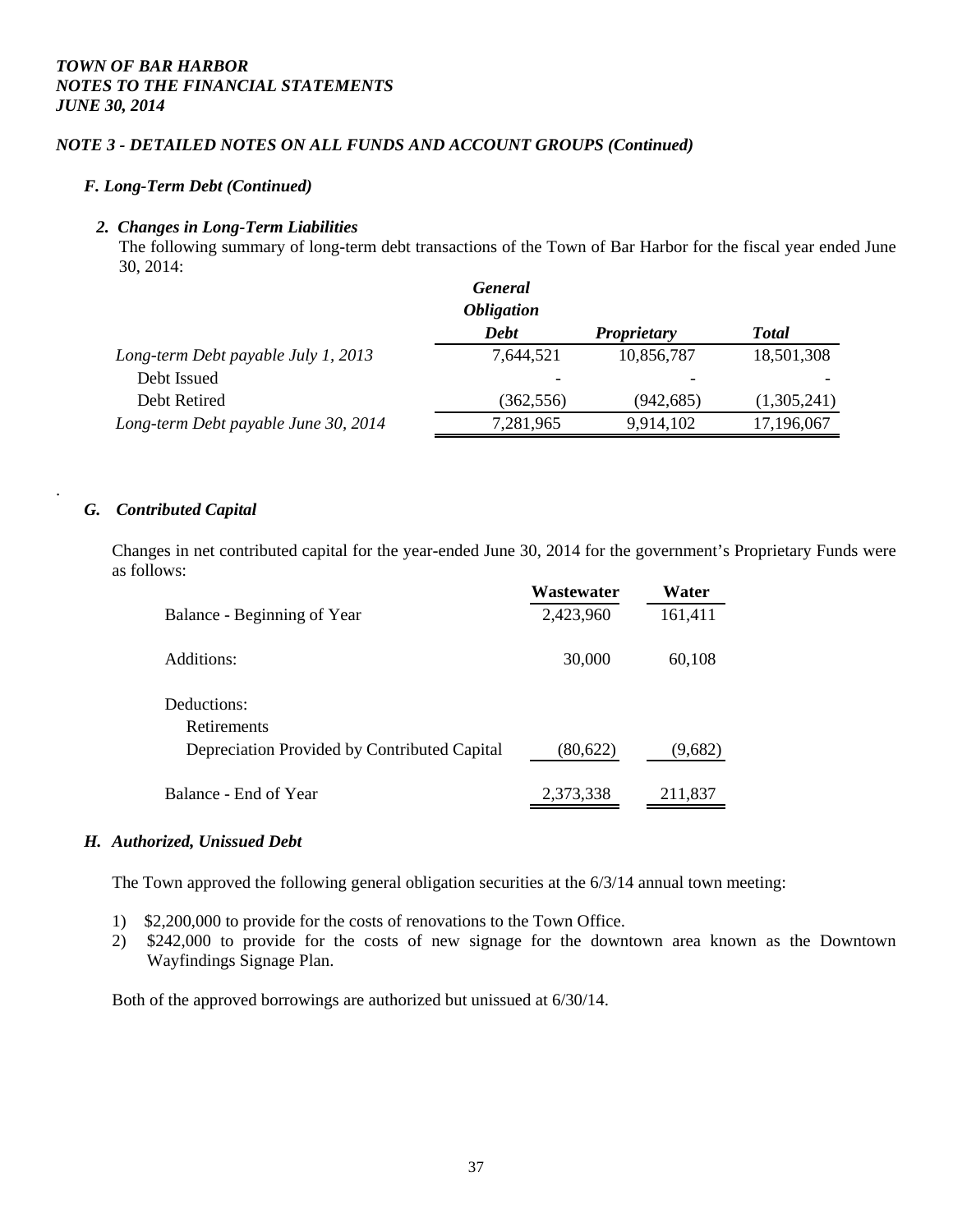#### *NOTE 4 - OTHER INFORMATION*

#### *A. Contingent Liabilities*

Amounts received or receivable from grantor agencies are subject to audit and adjustment by grantor agencies, principally the federal government. Any disallowed claims, including amounts already collected, may constitute a liability of the applicable funds. The amount, if any, of expenditures which may be disallowed by the grantor, cannot be determined at this time, although the government expects such amount, if any to be immaterial.

The government is a defendant in various lawsuits which results from the normal course of its operations. Although the outcome of these lawsuits is not presently determinable, it is the opinion of management that resolution of these matters will not have a material adverse effect on the financial condition of the government.

#### *B. Permanent Funds*

The principal amount of all Permanent Funds is restricted either by law or by terms of individual bequests in that only income earned may be expended. The government's Permanent Funds at June 30 are detailed as follows:

| <b>Purpose</b>       | Nonspendable | <b>Assigned</b> |
|----------------------|--------------|-----------------|
| <b>Cemetery Care</b> | 5,269        |                 |
| Scholarships         | 6,488        | 3,292           |
| Total                | 11,757       | 3,292           |

### *C. Pension Plans*

#### *Plan Description*

The Town's employees are covered under the ICMA or Maine Public Employees Retirement System.

 The ICMA RC (International City Management Association Retirement Corporation) is a qualified defined contribution plan created in accordance with Internal Revenue Code Section 457. The plan, available to all regular, full-time Town employees, permits them to defer a portion of their salary until future years. The deferred compensation is not available to employees until termination, retirement, death, or unforeseeable emergency as defined by the Internal Revenue Code provisions.

 The plan is administered by an independent company, and the Town remits all compensation deferred to this administrator for investment as requested by the participant employees. All compensation deferred and funded under the plan, all investments purchased and all income attributable thereto are held in trust for the exclusive benefit of participants and their beneficiaries.

 The Town participates in the Maine Public Employees Retirement System Consolidated Plan for Participating Districts (Consolidated Plan), and the Maine Public Employees Retirement System's Teacher Plan, both which are cost sharing multiple-employer defined benefit pension plans. The Maine Public Employees Retirement System (System) is a body corporate and politic and an incorporated public instrumentality of the State. Under Title 5 M.R.S.A. the System is the administrator of retirement and disability benefits, annual cost-of-living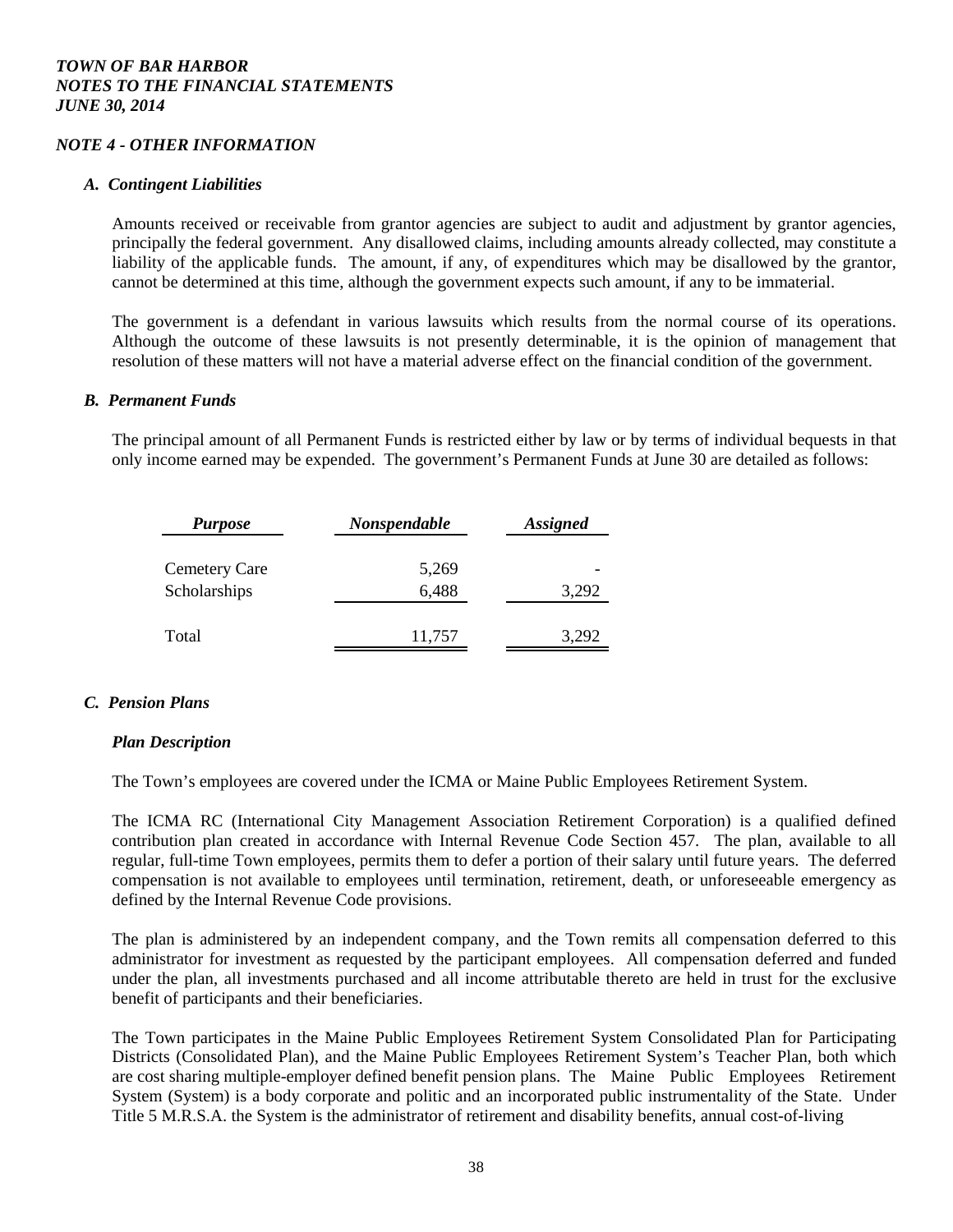#### *NOTE 4 - OTHER INFORMATION (Continued)*

#### *C. Pension Plans*

#### *Plan Description (Continued)*

adjustments, and death benefits to plan members and beneficiaries. The System issues a financial report that includes the financial statements and required supplementary information for the plans. That report may be obtained by writing to Maine Public Employees Retirement System, PO Box 349, Augusta, Maine 04332-0349 or by calling 1-800-451-9800.

#### *Funding Policy*

Under the ICMA plan, covered employees contribute a percentage of their salary to the plan with the Town contributing 6.5% to 10.0%. The Town's costs for the fiscal years ended June 30, 2012, 2013 and 2014 were \$100, 842, \$81,728 and \$77,885 respectively. The Town also contributed \$30,097 on behalf of the former Town Manager as part of a severance agreement.

Maine Public Employees Retirement System Consolidated Plan members are required to contribute 6.5% to 7.5% of their annual covered salary and the Town is required to contribute an actuarially determined rate. The FY 14 rate is 6.5% and 6.9% of annual covered payroll, plus a monthly contribution of \$967 and \$478 to fund the IUUAL, or the Initial Unpooled Unfunded Actuarial Liability. The IUUAL liability stands at \$32,342 as of July 1, 2012. The IUUAL is zero as of 6/30/14. Funding for subsequent fiscal year 2015 will be at 7.8% and 7.2% respectively. The contribution requirements of plan members and the Town are established by the Maine Public Employees Retirement System Board of Trustees. The Town's contributions to the Consolidated Plan for all three funds for the years ended June 30, 2012, 2013 and 2014, were \$104,296, \$128,619 and \$143,403 respectively, which were paid in full each year.

 Consolidated Plan members are required to contribute 6.5% of their annual covered salary and the School Department is required to contribute an actuarially determined rate. The FY 14 rate is 6.5% of annual covered payroll, plus a monthly charge for all covered employees of \$58. The contribution requirements of plan members and the School Department are established by the Maine Public Employees Retirement System Board of Trustees. The School Department's contributions to the Consolidated Plan for the years ended June 30, 2012, 2013 and 2014 were \$5,563, \$9,347 and \$10,975 respectively, which were paid in full each year.

 Teachers and other qualified employees are required to contribute 7.65% of their compensation to the Teacher Plan. The State Department of Education is required to contribute a portion of the employer contribution, which amounted to 13.03% of the annual covered salary for fiscal year 2014. The State's cost for 2014 was approximately \$382,240. The School Unit is required to pay 2.65% of non-federally funded teachers' compensation and 16.15% for federally funded teachers' compensation. This cost amounted to \$77,739 and \$11,985 respectively for 2014. The federal portion is chargeable to the applicable grants.

**Social Security** – The Town has a section 218 agreement to provide full Social Security coverage for its full time employees and at the Town's discretion may exclude part time public safety employees. This agreement was enacted July 1, 1965.

#### *D. Bar Harbor Water Company Pension Plan*

 Prior to its acquisition by the Town, the employees of the Bar Harbor Water Company were covered by the Bar Harbor Water Company Retirement Plan for Employees, a defined benefit pension plan. Contributions were actuarially determined and made by the employer. Employees did not make contributions.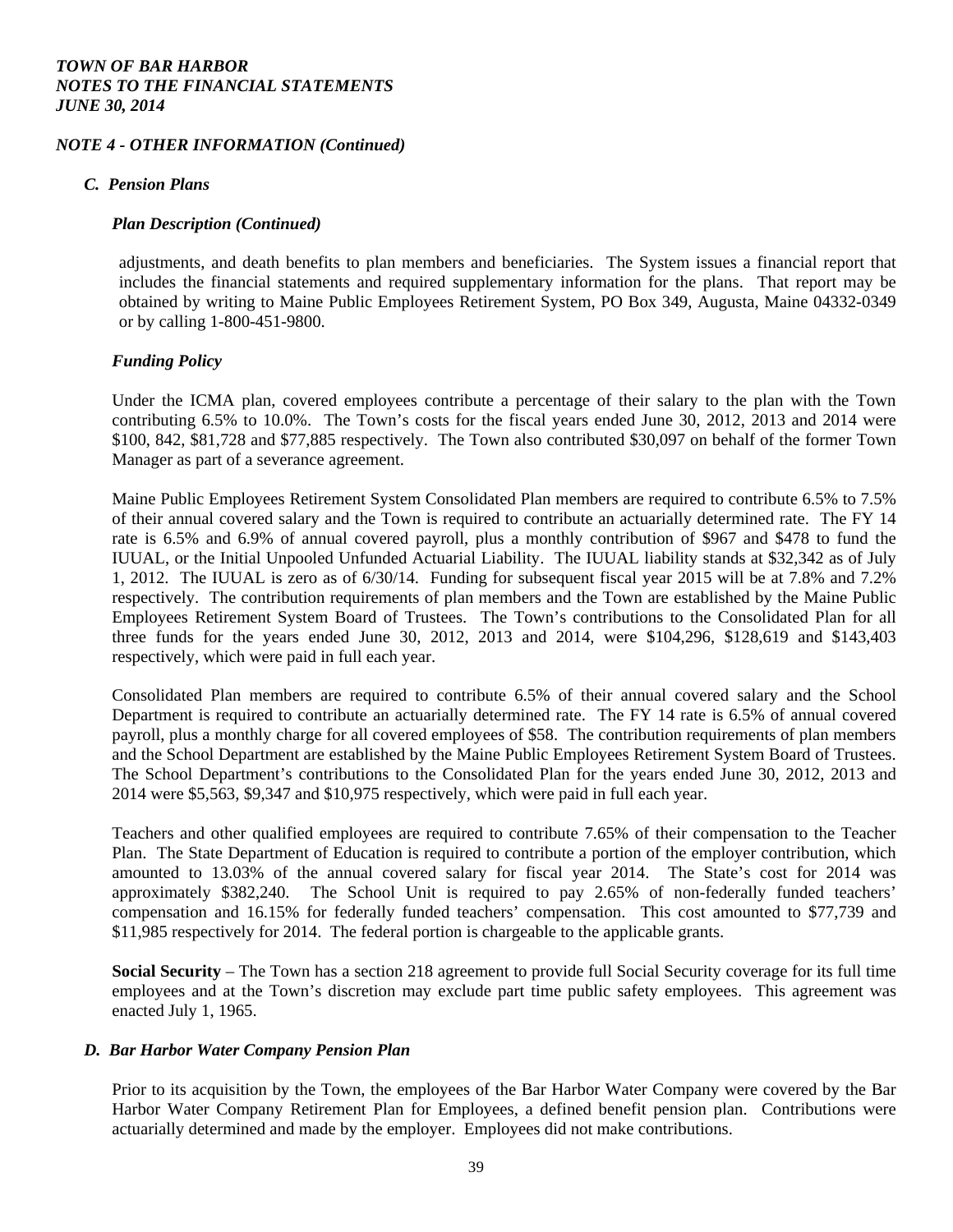### *NOTE 4 - OTHER INFORMATION (Continued)*

### *D. Bar Harbor Water Company Pension Plan (Continued)*

The plan was amended by the Town Council to discontinue the accrual of any additional benefits after December 31, 2001, and effective January 1, 2002, the Town of Bar Harbor became the successor sponsor. During the fiscal year 2014 the Town sold the Water Department Building and used a portion of the proceeds to fully fund the retirement plan and discontinue the plan under the Town. Employees were given the option to roll over their funds or take a lump sum payout. The final distribution of the plan occurred on 12/9/13.

### *E. Risk Management*

The town is exposed to various risks of loss related to torts; theft of, damage and destruction of assets; errors and omissions; and natural disasters for which the town participated in public entity risk pools sponsored by the Maine Municipal Association (MMA) for workers' compensation, and property damage.

 Workers' Compensation - MMA's workers' compensation self-insured trust retains \$1,000,000 of risk and purchases excess insurance for claims which exceed \$1,000,000 up to a maximum coverage of \$2,000,000. All participants are jointly and severally liable; therefore, if collected claims exceed collective contributions the trust has a right to assess additional contributions to its members.

 Property and Casualty - MMA's Self-Funded Risk Management Pool (Pool) was created to establish and administer a risk management service and to bring about prevention or lessening of casualty and property losses to member towns. The town pays an annual premium to the Pool for various coverage and services.

Property Coverage: Members' deductibles vary by type of coverage. The Pool retains the difference up to \$300,000 per occurrence. The first level of reinsurance provides a limit of \$700,000 on a per occurrence basis. Separate contracts are maintained to provide an additional \$500,000,000 per occurrence, bringing the total limit to \$501,000,000 for the Pool. Varying sublimits apply for forest fire suppression, earthquake and flood, including property located in Special Flood Hazard Areas.

Liability Coverages: The Pool retains the first \$300,000 per occurrence. Separate reinsurance contracts are maintained to provide up to an additional \$700,000 per occurrence, for a total of \$2,000,000 per occurrence for claims brought outside the Maine Tort Claims Act. The Pool retains the first \$300,000 per occurrence for Maine Tort Claims Act claims with reinsurance of \$100,000 per occurrence, for a total of \$400,000; the current statutory limit. The primary reinsurer is limited to a maximum limit of liability of \$25,000,000 ultimate net loss for any one occurrence or claim made.

Public Officials and Employment Practices Liability Coverages: Member deductibles range upwards from \$1,000. The Pool retains the difference to a maximum of \$300,000 per occurrence. Separate reinsurance contracts provide up to \$2,000,000 per occurrence, \$4,000,000 annual aggregate for each member, subject to \$10,000,000 annual aggregate for the Pool.

Based on the coverage provided by the pools described above, the town is not aware of any material actual or potential claim liabilities, which should be recorded at June 30, 2014.

#### *F. Other Postemployment Benefits*

The Governmental Accounting Standards Board (GASB) promulgated its Statement 45 which addressed the reporting and disclosure requirements for other post employment benefits (OPEB). GASB Statement 45,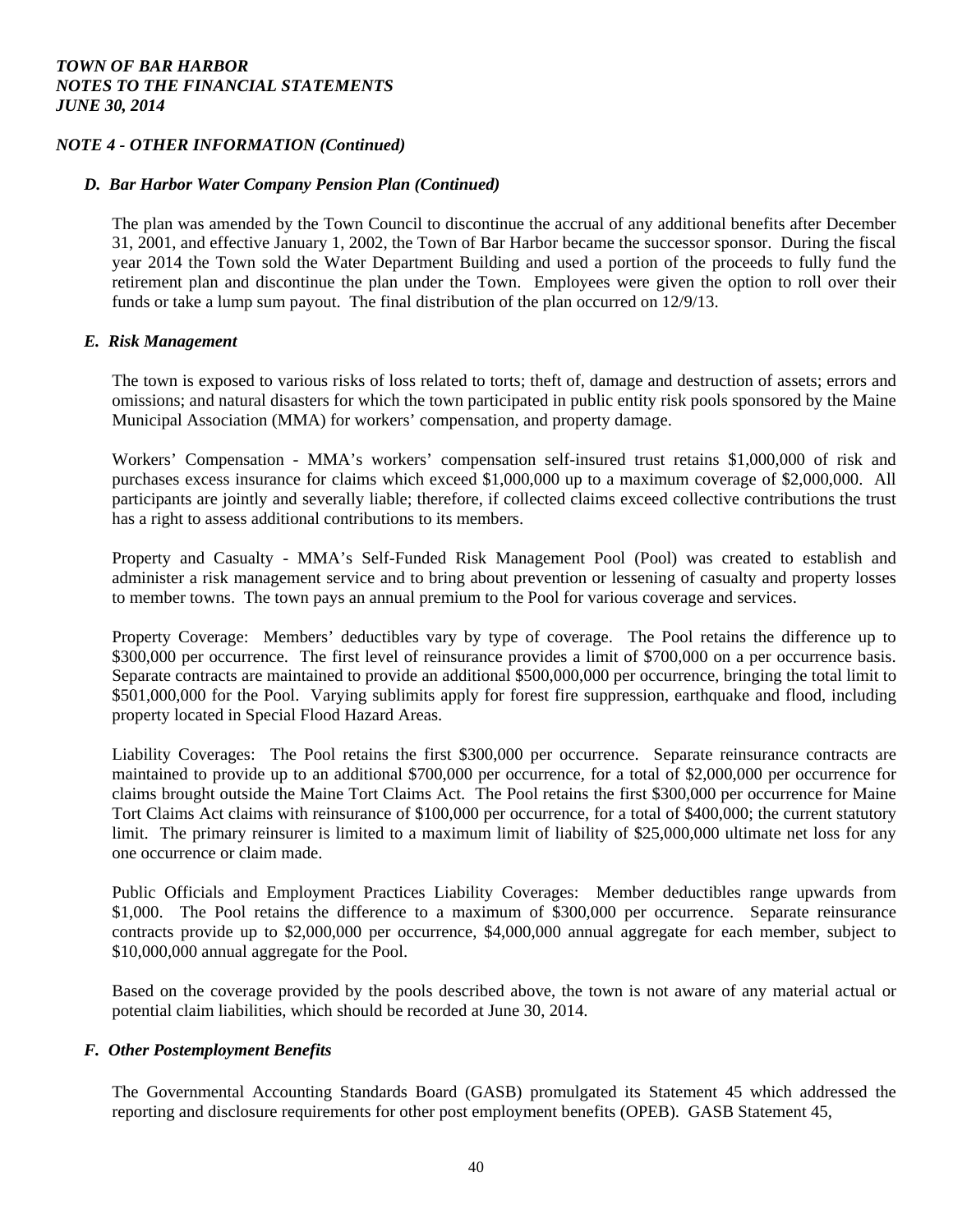### *NOTE 4 - OTHER INFORMATION (Continued)*

#### *F. Other Postemployment Benefits (Continued)*

*Accounting and Financial Reporting by Employers for Postemployment Benefits Other Than Pensions*, was implemented, as required, by the Town of Bar Harbor, Maine for the year ended June 30, 2009. Under this pronouncement, it requires that the long-term cost of retirement health care and obligations for other postemployment benefits be determined on an actuarial basis and reported similar to pension plans.

The Town is a member of the Maine Municipal Employees Health Trust. The Trust is an agent multiple employer Voluntary Employee's Beneficiary Association. The Town is an individually rated member within the Association. The Trust issues a publicly available financial report. That report may be obtained by writing to the Maine Municipal Association at 60 Community Drive, Augusta, ME 04332. The Trust contracted with an outside consultant to assist in the determination and valuation of the Town's OPEB liability under GASB Statement 45. The most recent OPEB liability actuarial valuation was completed by the consultants in January 2014.

*Plan Descriptions* – In addition to providing pension benefits, the Town provides health care benefits for certain retired employees. Eligibility to receive health care benefits follows the same requirements as MainePERS. Eligible retirees are required to pay 100% of the health insurance premiums to receive health benefit coverage.

*Funding Policy and Annual OPEB Cost* – GASB Statement 45 does not mandate the prefunding of postemployment benefits liability. The Town currently plans to fund these benefits on a pay-as-you-go basis primarily from the general fund. No assets have been segregated and restricted to provide postemployment benefits. The annual required contribution (ARC), an actuarial determined rate, represents a level of funding that, if paid on an ongoing basis, is projected to cover normal cost each year and amortize unfunded actuarial liabilities over a period not to exceed thirty years.

The following table represents the OPEB costs for the years ending June 30, 2014, 2013 and 2012 and the annual required contributions:

|                              | 2014     | 2013           | 2012         |
|------------------------------|----------|----------------|--------------|
|                              |          |                |              |
| Normal Cost                  | \$18,158 | \$19,722       | \$19,722     |
| Amortization of unfunded     | \$24,981 | \$32,400       | \$32,400     |
| Adjustment to ARC            | (7,913)  | (6,495)<br>SS. | (4,160)<br>S |
| Interest                     | 6,327    | 5,524          | 3,909        |
| Annual required contribution | 41,553   | \$51,151       | \$51,871     |

*Net OPEB Obligation* – The Town's net OPEB obligation was calculated as follows:

|                                   |          | 2014     |    | 2013      | 2012      |
|-----------------------------------|----------|----------|----|-----------|-----------|
|                                   |          |          |    |           |           |
| <b>OPEB</b> liability, July 1     |          | 136,827  |    | \$112,307 | 71,929    |
| Annual required contribution      | <b>S</b> | 41,553   | S. | 51,151    | 51,871    |
| Less: Actual member contributions |          | (18,522) |    | (26,631)  | (11, 493) |
| <b>OPEB</b> liability, June 30    |          | 159,858  |    | 136,827   | 112,307   |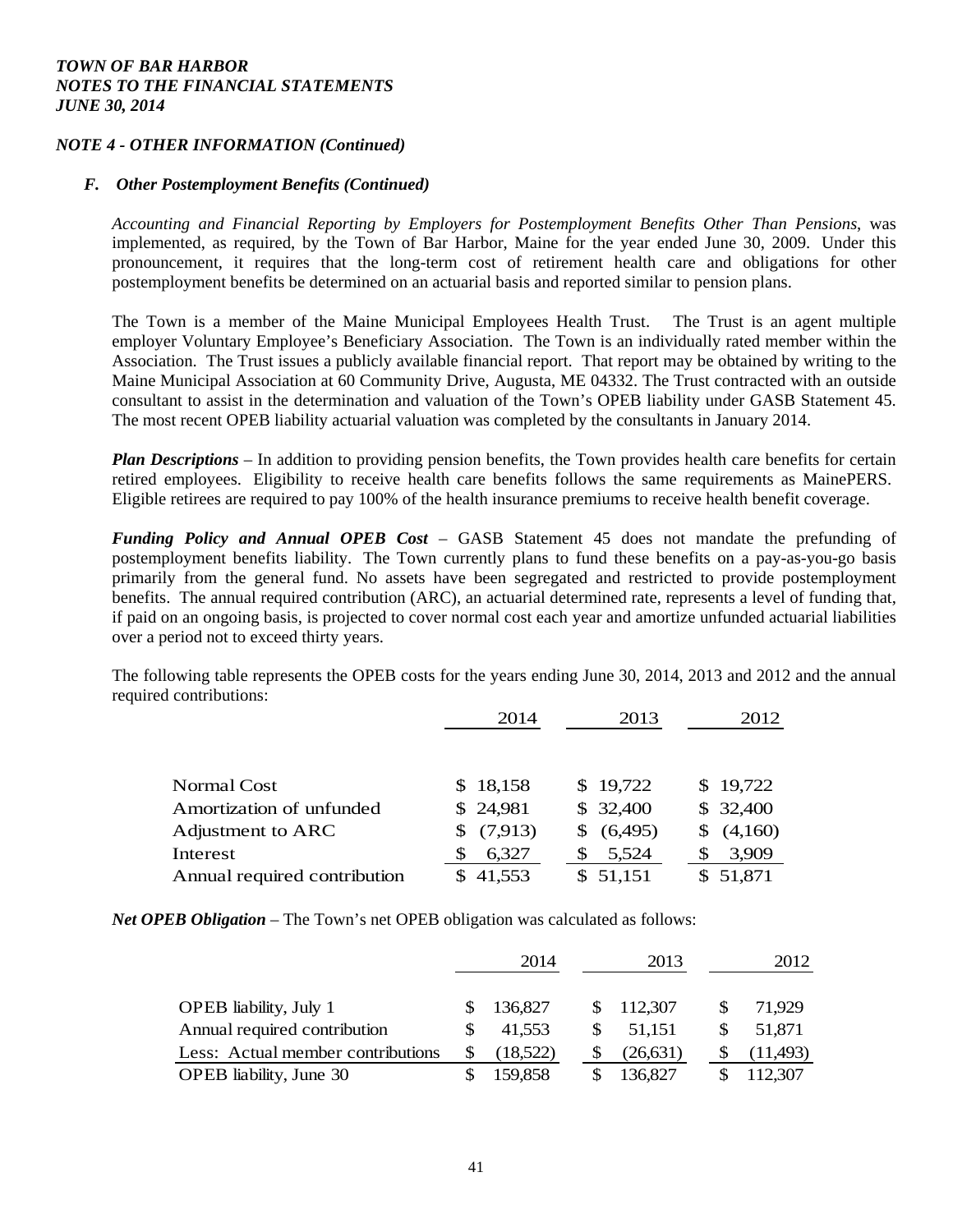### *NOTE 4 - OTHER INFORMATION (Continued)*

#### *F. Other Postemployment Benefits (Continued)*

*Funding Status and Funding Progress* – The Town's annual OPEB cost, the percentage of annual OPEB cost contributed to the plan, and the net OPEB obligation for the years ending June 30, 2014, 2013 and 2012 was as follows:

|                                      | 2014          | 2013          | 2012          |
|--------------------------------------|---------------|---------------|---------------|
| <b>Annual Required Contribution</b>  | \$<br>41,553  | \$<br>51,151  | \$<br>51,871  |
| <b>Actual Member Contributions</b>   | \$<br>18,522  | \$<br>26,631  | \$<br>11,495  |
| Percent contributed                  | 44.57%        | 52.06%        | 22.16%        |
| Actuarial accrued liability          | \$<br>449,253 | \$<br>582,677 | \$<br>582,677 |
| Plan Assets                          | \$            | \$            | \$            |
| Unfunded actuarial accrued liability | \$<br>449,253 | \$<br>582,677 | \$<br>582,677 |
| Covered payroll                      | \$2,821,170   | \$2,739,000   | \$2,717,300   |
| Unfunded actuarial accrued liability |               |               |               |
| as a percentage of covered payroll   | 15.92%        | 21.27%        | 21.44%        |

Actuarial valuations involve estimates of the value of reported amounts and assumptions about the probability of events in the future. Amounts determined regarding the funded status of the plan and the annual required contributions of the employer are subject to continual revision as actual results are compared to past expectations and new estimates are made about the future. The required schedule of funding progress presented as required supplementary information provides multiyear trend information that shows whether the actuarial value of plan assets is increasing or decreasing over time relative to the actuarial accrued liability for benefits.

*Actuarial Methods and Assumptions* – Projections of benefits are based on the substantive plan (the plan as understood by the employer and plan members) and include the types of benefits in force at the valuation date and the pattern of sharing benefit costs between the Town and plan members at that point. Actuarial calculations reflect a long-term perspective and employ methods and assumptions that are designed to reduce short-term volatility in actuarial accrued liabilities and the actuarial value of plan assets. Significant methods and assumptions were as follows:

| Actuarial valuation date      | 1/1/14            |
|-------------------------------|-------------------|
| Actuarial cost method         | Projected Unit    |
| Amortization method           | Level dollar Open |
| Remaining amortization period | 30 years          |
| Actuarial assumptions:        |                   |
| Investment rate of return     | 4.0%              |
| Projected salary increases    | 3.0%              |
| Healthcare inflation rate     |                   |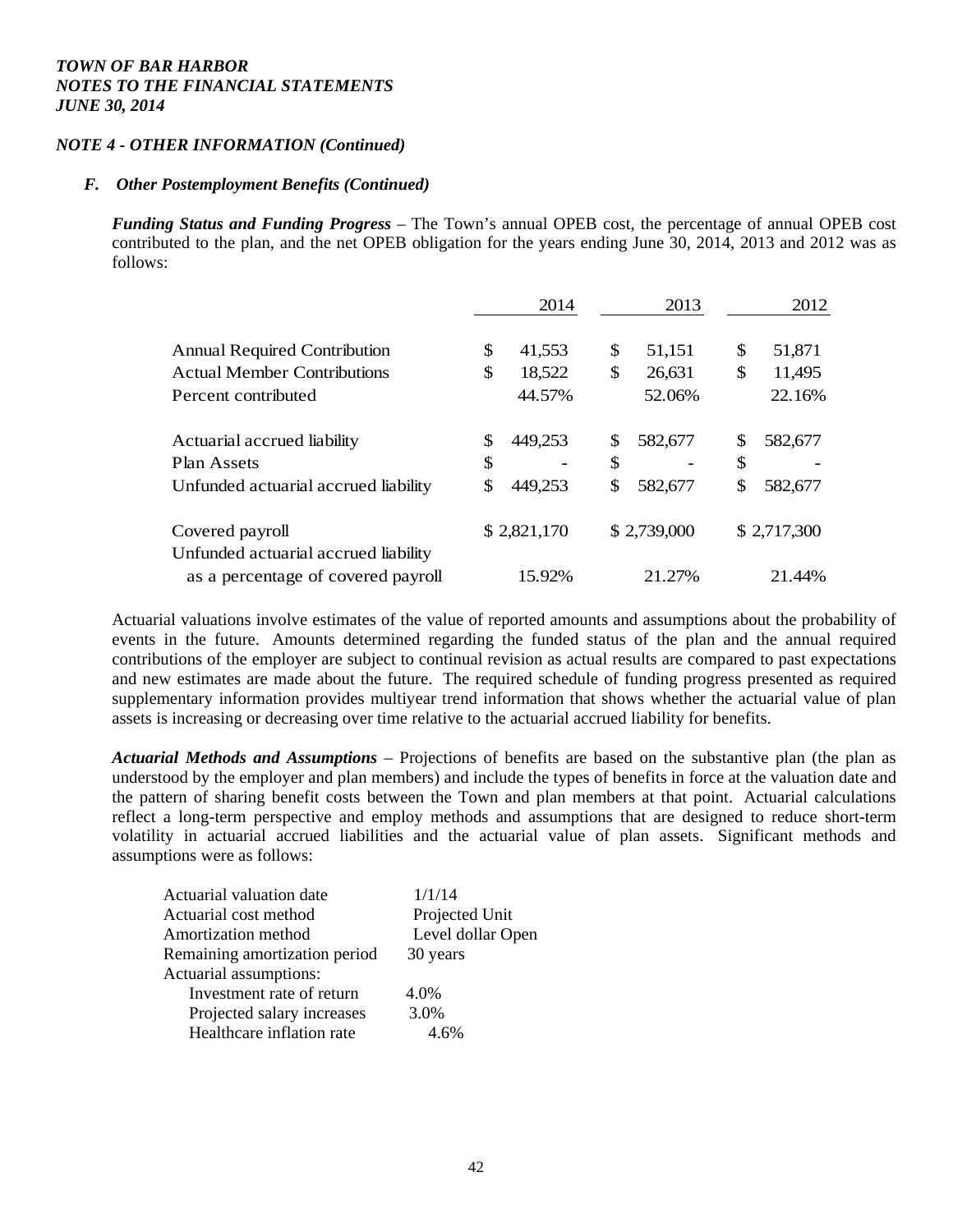### *TOWN OF BAR HARBOR FINANCIAL STATEMENTS AND SUPPLEMENTAL SCHEDULES FOR THE YEAR ENDED JUNE 30, 2014*

|                | <b>TABLE OF CONTENTS</b>                                                                                  | PAGE(S)   |
|----------------|-----------------------------------------------------------------------------------------------------------|-----------|
|                | <b>INDEPENDENT AUDITOR'S REPORT</b>                                                                       | $1 - 2$   |
|                | <b>MANAGEMENT'S DISCUSSION AND ANALYSIS</b>                                                               | $3 - 13$  |
| <b>EXHIBIT</b> | <b>BASIC FINANCIAL STATEMENTS</b>                                                                         |           |
|                | <b>GOVERNMENTAL-WIDE FINANCIAL STATEMENTS</b>                                                             |           |
| A              | <b>Statement of Net Position</b>                                                                          | 14        |
| $\bf{B}$       | <b>Statement of Activities</b>                                                                            | 15        |
|                | <b>FUND FINANCIAL STATEMENTS</b>                                                                          |           |
|                | <b>Governmental Funds Financial Statements</b>                                                            |           |
| $\mathbf C$    | <b>Balance Sheet - Governmental Funds</b>                                                                 | $16 - 17$ |
| $\mathbf D$    | Statement of Revenues, Expenditures                                                                       |           |
|                | And Changes in Fund Balances - Governmental Funds                                                         | $18 - 19$ |
|                | <b>Proprietary Funds Financial Statements</b>                                                             |           |
| E              | <b>Statement of Net Position</b>                                                                          | 20        |
| F              | Statement of Revenues, Expenses, and Changes in Fund Net Position                                         | 21        |
| G              | <b>Statement of Cash Flows</b>                                                                            | 22        |
|                | <b>NOTES TO THE FINANCIAL STATEMENTS</b>                                                                  | $23 - 42$ |
|                | REQUIRED SUPPLEMENTARY INFORMATION OTHER THAN<br><b>MANAGEMENT'S DISCUSSION AND ANALYSIS</b>              |           |
| H              | <b>Budgetary Comparison Schedule</b>                                                                      | 43        |
|                | <b>OTHER SUPPLEMENTARY INFORMATION</b>                                                                    |           |
|                | <b>GENERAL FUND</b>                                                                                       |           |
| $A-1$          | <b>Statement of Estimated and Actual Revenues</b>                                                         | $44 - 45$ |
| $A-2$          | Statement of Appropriations, Expenditures, and Encumbrances                                               | $46 - 47$ |
| $A-3$          | Statement of Changes in Unassigned Fund Balance                                                           | 48        |
| $A-4$          | <b>Balance Sheet: General Reserves and Committed Funds</b>                                                | 49        |
| $A-5$          | Statement of Revenues, Expenditures and Changes in Fund Balances:<br>General Reserves and Committed Funds | 50        |
|                | <b>SPECIAL REVENUE FUNDS</b>                                                                              |           |
| $B-1$          | <b>Balance Sheet</b>                                                                                      | 51        |
| $B-2$          | Statement of Revenues, Expenditures and Changes in Fund Balances                                          | 52        |
|                | <b>CAPITAL PROJECT FUNDS</b>                                                                              |           |
| $C-1$          | Schedule of Activity                                                                                      | $53 - 55$ |
|                | <b>PERMANENT FUNDS</b>                                                                                    |           |
| $D-1$          | <b>Balance Sheet</b>                                                                                      | 56        |
| $D-2$          | Statement of Revenues, Expenditures and Changes in Fund Balances                                          | 57        |
|                | <b>STATE OF MAINE REPORT</b>                                                                              |           |
|                | Statement of Assurance and Determination                                                                  | 58        |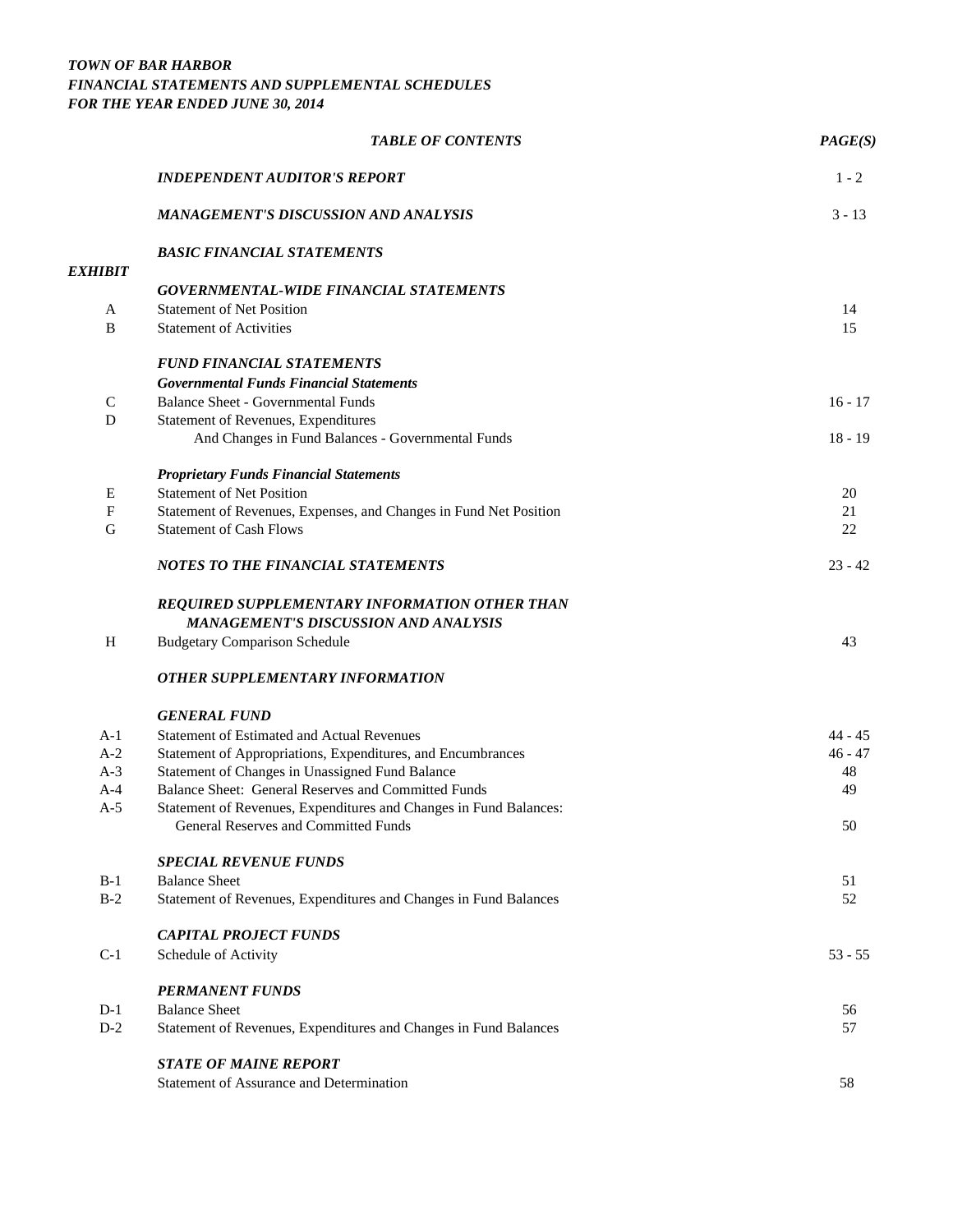### *TOWN OF BAR HARBOR Exhibit G STATEMENT OF CASH FLOWS ALL PROPRIETARY FUND TYPES FOR THE YEAR ENDED JUNE 30, 2014*

|                                                                       | <b>Proprietary Fund Types</b> |                   |              |
|-----------------------------------------------------------------------|-------------------------------|-------------------|--------------|
|                                                                       | Wastewater                    | Water             |              |
|                                                                       | <i><b>Enterprise</b></i>      | <b>Enterprise</b> | <b>Total</b> |
| <b>Cash Flows from Operating Activities</b>                           |                               |                   |              |
| <b>Received from Customers</b>                                        | 2,139,634                     | 1,781,856         | 3,921,490    |
| Payments to Suppliers                                                 | (596, 913)                    | (470, 855)        | (1,067,768)  |
| Payments to Employees                                                 | (569, 348)                    | (531, 411)        | (1,100,759)  |
| Other Receipts (Payments)                                             | (36,900)                      | (34,748)          | (71, 648)    |
| Net Cash Provided by (Used in) Operating Activities                   | 936,473                       | 744,842           | 1,681,315    |
| <b>Cash Flows from Capital and Related Financing Activities</b>       |                               |                   |              |
| <b>Purchases of Capital Assets</b>                                    | (129, 879)                    | (2,927,312)       | (3,057,191)  |
| Principal Received on Capital Debt Issued                             |                               | 2,662,957         | 2,662,957    |
| Principal Paid on Capital Debt                                        | (449, 984)                    | (322, 510)        | (772, 494)   |
| Proceeds from Sale of Building                                        |                               | 387,279           | 387,279      |
| <b>Interest Paid on Capital Debt</b>                                  | (115, 851)                    | (134,994)         | (250, 845)   |
| <b>Net Cash Used in Capital and Related Financing Activities</b>      | (695, 714)                    | (334,580)         | (1,030,294)  |
| <b>Cash Flows from Investing Activities</b>                           |                               |                   |              |
| Purchase of Investments                                               | (419, 289)                    | (142, 743)        | (562, 032)   |
| <b>Interest and Dividends</b>                                         | 5,760                         | 1,159             | 6,919        |
| <b>Net Cash Provided by (Used in) Investing Activities</b>            | (413,529)                     | (141, 584)        | (555, 113)   |
| <b>Net Increase (Decrease) in Cash and Cash Equivalents</b>           | (172,770)                     | 268,678           | 95,908       |
| <b>Balances</b> - beginning of the year                               | 1,931,807                     | 184,925           | 2,116,732    |
| <b>Balances</b> - end of the year                                     | 1,759,037                     | 453,603           | 2,212,640    |
| <b>Reconciliation of Operating Income (Loss) to Net Cash Provided</b> |                               |                   |              |
| by Operating Activities:                                              |                               |                   |              |
| Net Operating Income (Loss)                                           | 402,277                       | 463,529           | 865,806      |
| Adjustment to Reconcile Net Operating Income to Net Cash              |                               |                   |              |
| Provided (Used) by Operating Activities:                              |                               |                   |              |
| Depreciation and Amortization                                         | 529,696                       | 280,809           | 810,505      |
| (Increase) Decrease in Accounts Receivable                            | (21, 925)                     | 395,141           | 373,216      |
| (Increase) Decrease in Due To/From Other Funds                        | 91,350                        | (356,978)         | (265, 628)   |
| (Increase) Decrease in Inventory                                      | (5,526)                       | 699               | (4,827)      |
| (Increase) Decrease in Prepaid Expense                                |                               | 34,581            | 34,581       |
| Increase (Decrease) in Accrued Wages Payable                          | 425                           | (1,193)           | (768)        |
| Increase (Decrease) in Accrued Interest Payable                       | (3,586)                       | (1,034)           | (4,620)      |
| Increase (Decrease) in Escrow Deposits                                |                               | (1,294)           | (1,294)      |
| Increase (Decrease) in Compensated Absences Payable                   | (12, 460)                     | 3,298             | (9,162)      |
| Increase (Decrease) in Accounts Payable                               | (43,778)                      | (27, 927)         | (71, 705)    |
| Increase (Decrease) in Retainage Payable                              |                               | (44, 789)         | (44, 789)    |
| Net Cash Provided by (Used in) Operating Activities                   | 936,473                       | 744,842           | 1,681,315    |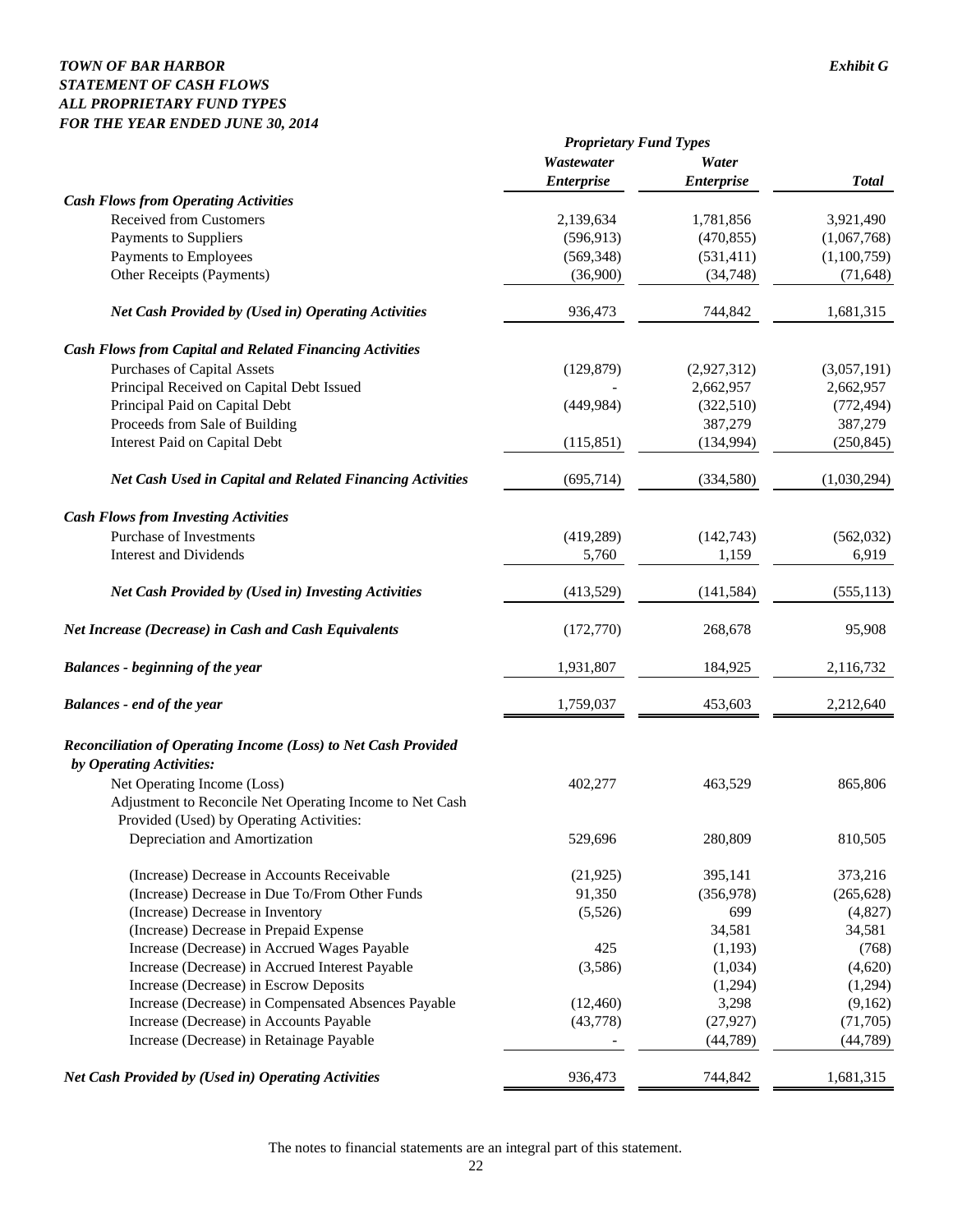### *TOWN OF BAR HARBOR Exhibit H REQUIRED SUPPLEMENTARY INFORMATION SCHEDULE OF REVENUES AND EXPENDITURES BUDGET AND ACTUAL - GENERAL FUND FOR THE YEAR ENDED JUNE 30, 2014*

|                                                  |               |               |             | Variance      |
|--------------------------------------------------|---------------|---------------|-------------|---------------|
|                                                  | Original      | Final         |             | Favorable     |
|                                                  | <b>Budget</b> | <b>Budget</b> | Actual      | (Unfavorable) |
| <b>Revenues</b>                                  |               |               |             |               |
| <b>Taxes</b>                                     | 15,310,098    | 15,310,098    | 15,406,046  | 95,948        |
| <b>Intergovernmental Revenues</b>                | 309,110       | 309,110       | 232,227     | (76, 883)     |
| <b>Departmental Revenues</b>                     | 2,058,155     | 2,058,155     | 2,009,983   | (48, 172)     |
| <b>Other Local Sources</b>                       | 268,269       | 268,269       | 256,598     | (11,671)      |
| <b>Total Revenues</b>                            | 17,945,632    | 17,945,632    | 17,904,854  | (40, 778)     |
| <b>Expenditures</b>                              |               |               |             |               |
| <b>General Government</b>                        | 2,772,930     | 2,733,930     | 2,676,963   | 56,967        |
| <b>Public Safety</b>                             | 2,549,375     | 2,551,375     | 2,542,285   | 9,090         |
| Health and Welfare                               | 127,820       | 127,820       | 128,040     | (220)         |
| Parks and Recreation                             | 230,478       | 230,478       | 228,873     | 1,605         |
| <b>Island Explorer Shuttle Bus</b>               | 38,720        | 38,720        | 38,720      |               |
| Roads and Sanitation                             | 1,763,969     | 1,810,969     | 1,807,945   | 3,024         |
| Education                                        | 6,060,588     | 6,060,588     | 6,060,588   |               |
| Assessments                                      | 3,211,296     | 3,211,296     | 3,160,004   | 51,292        |
| <b>Total Expenditures</b>                        | 16,755,176    | 16,765,176    | 16,643,418  | 121,758       |
| <b>Excess Revenues Over Expenditures</b>         | 1,190,456     | 1,180,456     | 1,261,436   | 80,980        |
| <b>Other Financing Sources</b>                   |               |               |             |               |
| <b>Transfers from Other Funds</b>                | 283,527       | 283,527       | 284,259     | 732           |
| <b>Transfers to Other Funds</b>                  | (1,700,842)   | (1,752,842)   | (1,752,842) |               |
| <b>Total Other Financing Sources</b>             | (1,417,315)   | (1,469,315)   | (1,468,583) | 732           |
| <b>Net Change in Fund Balance</b>                | (226, 859)    | (288, 859)    | (207, 147)  | 81,712        |
| <b>Beginning Fund Balances - Budgetary Basis</b> |               |               | 3,114,079   |               |
| <b>Ending Fund Balances - Budgetary Basis</b>    |               |               | 2,906,932   |               |
| <b>Adjustments to Conform to GAAP:</b>           |               |               |             |               |
| <b>Elimination of Encumbrances</b>               |               |               | 490,307     |               |
| <b>Ending Fund Balances - GAAP Basis</b>         |               |               | 3,397,239   |               |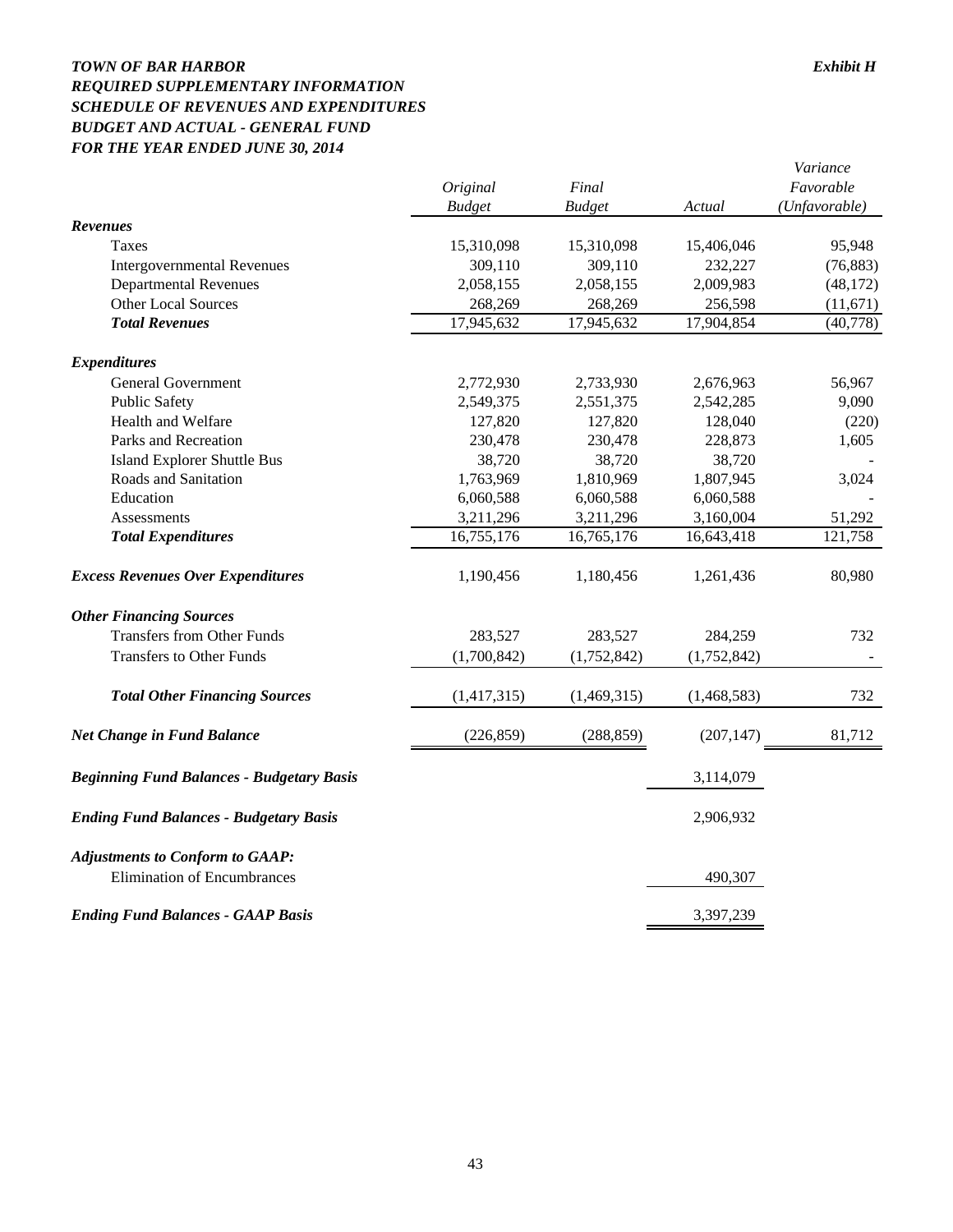### *TOWN OF BAR HARBOR Exhibit A-1 GENERAL FUND STATEMENT OF ESTIMATED AND ACTUAL REVENUES FOR THE YEAR ENDED JUNE 30, 2014*

|                                   |                  |               | Over(Under)   |
|-----------------------------------|------------------|---------------|---------------|
|                                   | <b>Estimated</b> | <b>Actual</b> | <b>Budget</b> |
| <b>Taxes</b>                      |                  |               |               |
| Property                          | 14,372,104       | 14,431,823    | 59,719        |
| Auto Excise                       | 838,491          | 889,241       | 50,750        |
| <b>Boat Excise</b>                | 14,089           | 11,455        | (2,634)       |
| Interest/Fees on Taxes            | 85,414           | 73,527        | (11, 887)     |
|                                   | 15,310,098       | 15,406,046    | 95,948        |
| <b>Intergovernmental Revenues</b> |                  |               |               |
| <b>State of Maine</b>             |                  |               |               |
| Municipal Revenue Sharing         | 188,604          | 133,206       | (55,398)      |
| General Assistance                | 839              | 279           | (560)         |
| Tree Growth                       | 3,717            | 4,249         | 532           |
| Veterans Reimbursement            | 2,029            | 2,055         | 26            |
| Homestead Reimbursement           | 47,497           | 47,655        | 158           |
| <b>BETE</b> Reimbursement         | 3,001            | 3,020         | 19            |
| <b>State Grants</b>               | 2                |               | (2)           |
| <b>Other Grants</b>               | $\mathbf{1}$     |               | (1)           |
| Federal                           |                  |               |               |
| Acadia National Park - PILT       | 63,420           | 41,763        | (21, 657)     |
|                                   | 309,110          | 232,227       | (76, 883)     |
| <b>Departmental Revenues</b>      |                  |               |               |
| Ambulance/Fire                    |                  |               |               |
| Ambulance Service                 | 395,412          | 333,574       | (61, 838)     |
| Police                            |                  |               |               |
| Police Detail                     | 6,066            | 7,750         | 1,684         |
| <b>Parking Tickets</b>            | 55,878           | 50,111        | (5,767)       |
| All Other                         | 6,610            | 8,229         | 1,619         |
| Planning / Code                   |                  |               |               |
| <b>Building Permits</b>           | 144,862          | 169,011       | 24,149        |
| <b>Plumbing Permits</b>           | 31,932           | 28,826        | (3,106)       |
| <b>Electrical Inspections</b>     | 26,203           | 25,130        | (1,073)       |
| <b>Vacation Rental Permits</b>    | 2,666            | 1,050         | (1,616)       |
| Plan Board/Subdivision & Rezoning | 3,835            | 6,930         | 3,095         |
| Site Plan Review                  | 10,096           | 13,420        | 3,324         |
| All Other                         | 6,744            | 4,207         | (2,537)       |
| <b>Harbor Fees</b>                |                  |               |               |
| Docking                           | 32,971           | 31,235        | (1,736)       |
| Moorings                          | 3,919            | 4,900         | 981           |
| All Other                         | 11,292           | 11,932        | 640           |
| Solid Waste                       |                  |               |               |
| Sale of Recyclables               | 91,001           | 71,806        | (19, 195)     |
| All Other                         | 600              | 175           | (425)         |
| Public Works                      |                  |               |               |
| All Other                         | 9,349            | 10,181        | 832           |
| Parks and Recreation              |                  |               |               |
| Park and Recreation Fees          | 1,000            | 800           | (200)         |
| Fire Department                   | 1                |               | (1)           |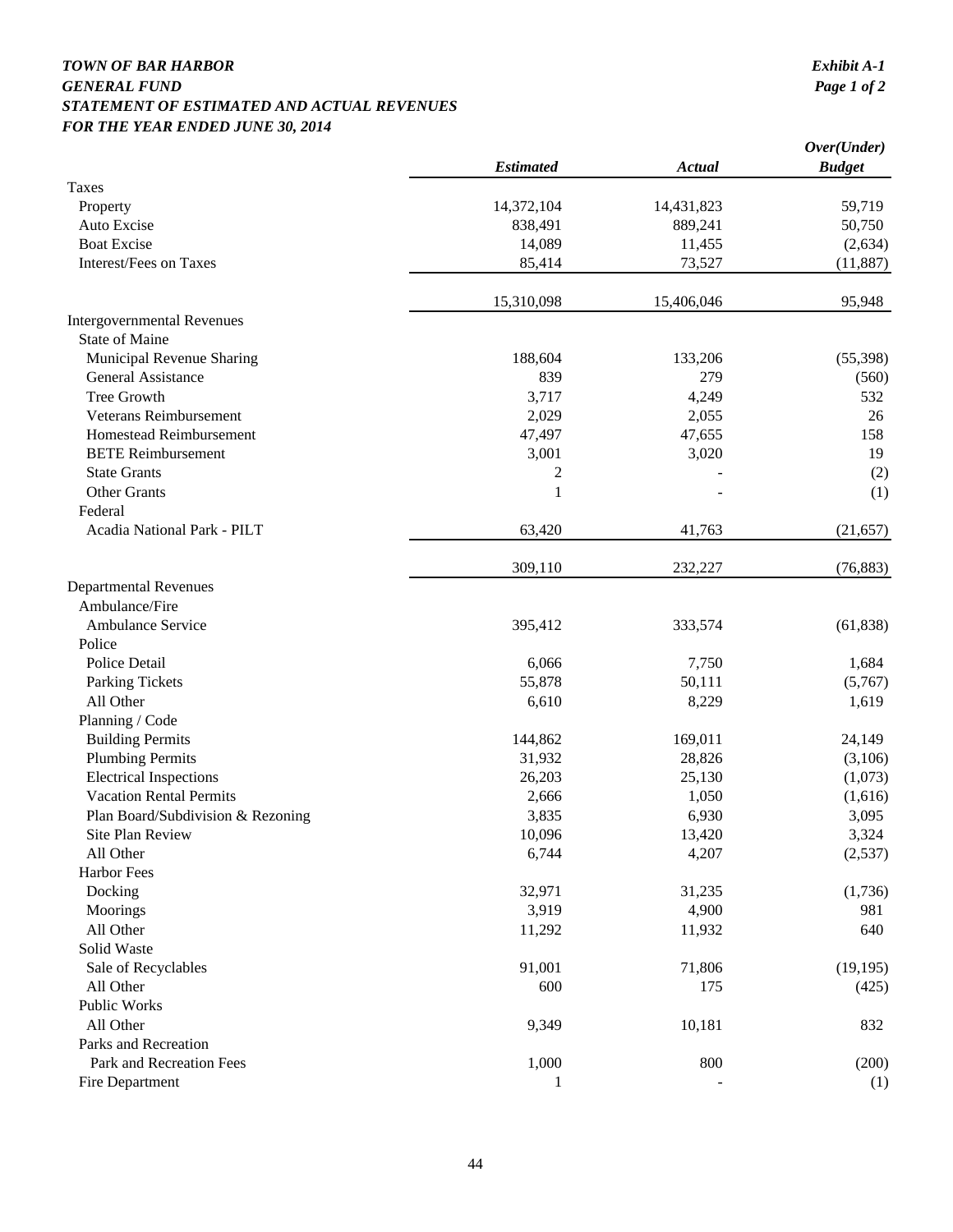### *TOWN OF BAR HARBOR Exhibit A-1 GENERAL FUND STATEMENT OF ESTIMATED AND ACTUAL REVENUES FOR THE YEAR ENDED JUNE 30, 2014*

|                                                  | <b>Estimated</b> | Actual     | Over(Under)<br><b>Budget</b> |
|--------------------------------------------------|------------------|------------|------------------------------|
| Departmental Revenues (Continued)                |                  |            |                              |
| Finance                                          |                  |            |                              |
| <b>Administrative Services</b>                   | 170,019          | 170,019    |                              |
| <b>Auto Registrations</b>                        | 16,670           | 15,780     | (890)                        |
| Boat/RV Registrations/Snowmobile Fees            | 1,612            | 1,642      | 30                           |
| Municipal Building Leases                        | 24,071           | 33,867     | 9,796                        |
| Town Clerk                                       |                  |            |                              |
| Clerk's Fees                                     | 17,046           | 19,238     | 2,192                        |
| All Other                                        | 8,665            | 10,535     | 1,870                        |
| <b>Elementary School</b>                         | 979,635          | 979,635    |                              |
|                                                  | 2,058,155        | 2,009,983  | (48, 172)                    |
| <b>Other Local Sources</b>                       |                  |            |                              |
| Interest on Investments                          | 30,000           | 13,442     | (16, 558)                    |
| Kids Corner Lease                                | 5,100            | 5,150      | 50                           |
| <b>Island Explorer Lease</b>                     | 18,462           | 17,720     | (742)                        |
| <b>Other Rentals</b>                             | 3,525            | 2,701      | (824)                        |
| Jackson Laboratory - PILT                        | 72,785           | 77,116     | 4,331                        |
| Housing Authority - PILT                         | 25,259           | 25,986     | 727                          |
| Other - PILT                                     | 13,325           | 15,175     | 1,850                        |
| Cable TV Franchise                               | 88,017           | 84,763     | (3,254)                      |
| <b>Insurance Dividends</b>                       | 10,644           | 14,350     | 3,706                        |
| Sale of Fixed Assets                             | $\mathbf{1}$     |            | (1)                          |
| All Other                                        | 1,151            | 195        | (956)                        |
|                                                  | 268,269          | 256,598    | (11,671)                     |
| <b>Operating Transfers In</b><br>Cemetery Income | 39               | 20         | (19)                         |
| Cruise Ship Fund                                 | 277,983          | 277,983    |                              |
| Dog Control Reserve                              | 3,079            | 2,745      | (334)                        |
| <b>Shellfish Conservation</b>                    | 2,426            | 3,511      | 1,085                        |
|                                                  | 283,527          | 284,259    | 732                          |
| Total Revenues, Operating Transfers and          |                  |            |                              |
| <b>Other Financing Sources</b>                   | 18,229,159       | 18,189,113 | (40, 046)                    |
| Beginning Fund Balance Used                      | 288,859          |            |                              |
| <b>Total</b>                                     | 18,518,018       |            |                              |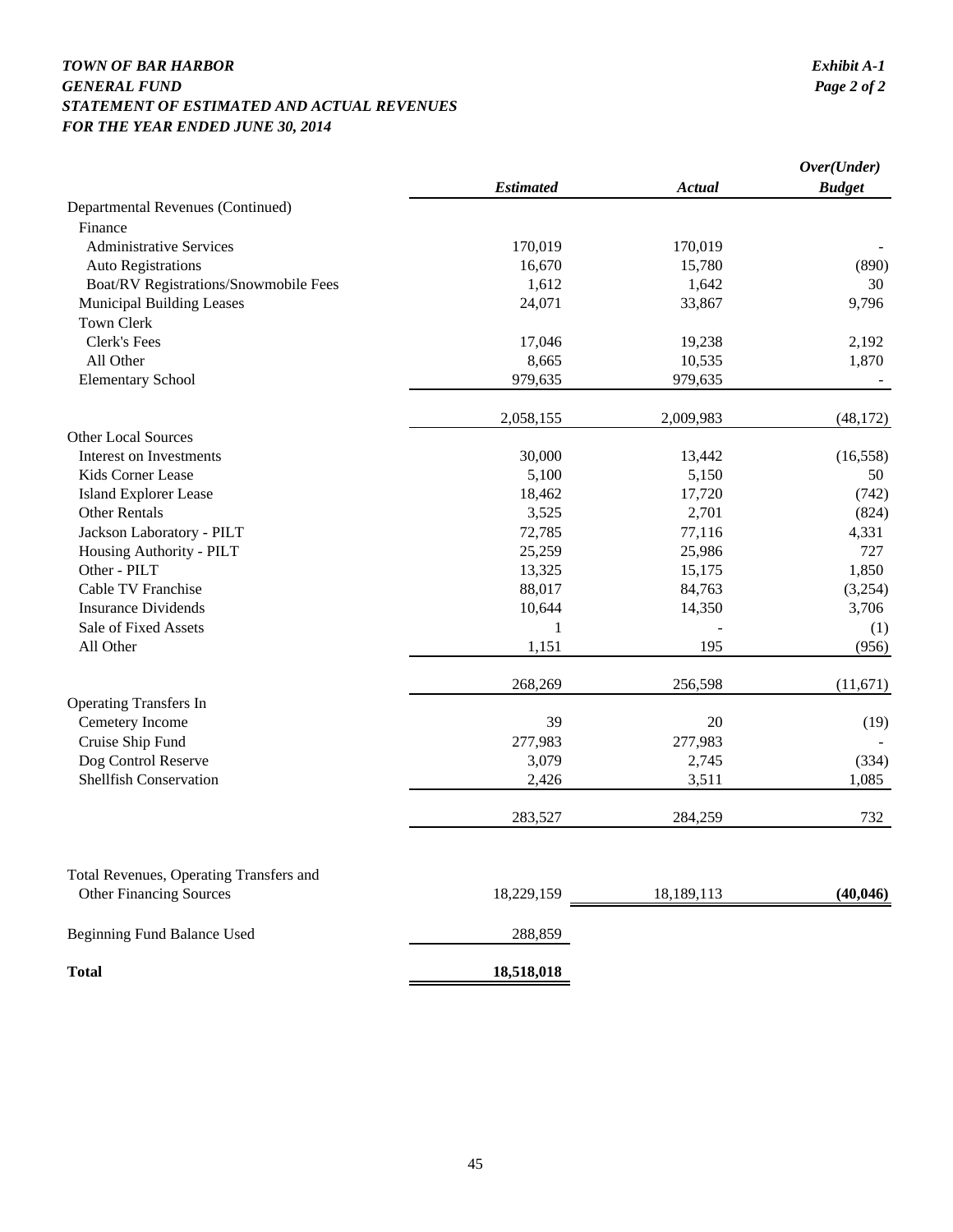## *TOWN OF BAR HARBOR*

#### *GENERAL FUND Page 1 of 2 STATEMENT OF APPROPRIATIONS, EXPENDITURES AND ENCUMBRANCES FOR THE YEAR ENDED JUNE 30, 2014 (Over)*

|                               | <b>Encumbered</b> |                       | <b>Expenditures</b>  | <b>Encumbered</b> | $\sqrt{2}$<br>$\ensuremath{\textit{Under}}$ |
|-------------------------------|-------------------|-----------------------|----------------------|-------------------|---------------------------------------------|
|                               | From 6/30/13      | <b>Appropriations</b> | <b>Net of Refund</b> | to 6/30/15        | <b>Budget</b>                               |
| <b>General Government</b>     |                   |                       |                      |                   |                                             |
| <b>Town Council</b>           |                   | 39,174                | 32,920               |                   | 6,254                                       |
| <b>Town Manager</b>           | 8,000             | 126,623               | 131,036              |                   | 3,587                                       |
| Town Clerk                    |                   | 123,153               | 119,475              | 3,600             | 78                                          |
| Finance                       | 3,391             | 315,481               | 316,215              |                   | 2,657                                       |
| Legal Counsel                 |                   | 66,685                | 67,420               | 1,194             | (1,929)                                     |
| Elections                     |                   | 14,750                | 10,361               |                   | 4,389                                       |
| Technology                    | 1,000             | 122,689               | 121,486              |                   | 2,203                                       |
| <b>Municipal Building</b>     |                   | 81,129                | 80,273               |                   | 856                                         |
| Town Offices                  |                   | 33,789                | 37,566               |                   | (3,777)                                     |
| <b>Employee Benefits</b>      | 250               | 1,346,398             | 1,345,347            |                   | 1,301                                       |
| Insurance                     |                   | 80,867                | 77,194               |                   | 3,673                                       |
| Assessing                     | 1,920             | 130,901               | 115,497              | 3,900             | 13,424                                      |
| Code Enforcement              | 1,625             | 69,813                | 69,142               |                   | 2,296                                       |
| Planning                      | 9,990             | 105,210               | 104,722              | 1,200             | 9,278                                       |
| 27th Pay Period               |                   | 13,427                | (3,240)              |                   | 16,667                                      |
| <b>Vacation Accruals</b>      |                   | 42,005                | 47,475               |                   | (5,470)                                     |
| Abatements/Discount on Taxes  |                   | 21,836                | 20,356               |                   | 1,480                                       |
|                               | 26,176            | 2,733,930             | 2,693,245            | 9,894             | 56,967                                      |
| <b>Public Safety</b>          |                   |                       |                      |                   |                                             |
| Ambulance                     |                   | 403,887               | 391,936              |                   | 11,951                                      |
| Fire Department               | 1,000             | 796,560               | 796,575              |                   | 985                                         |
| Police Department             | 3,500             | 922,513               | 919,922              | 5,431             | 660                                         |
| <b>Public Safety Building</b> |                   | 42,738                | 45,807               |                   | (3,069)                                     |
| <b>Street Lights</b>          |                   | 69,635                | 63,278               |                   | 6,357                                       |
| Dispatch                      |                   | 203,104               | 201,945              |                   | 1,159                                       |
| Harbor Division               |                   | 112,938               | 121,891              |                   | (8,953)                                     |
|                               | 4,500             | 2,551,375             | 2,541,354            | 5,431             | 9,090                                       |
| Health and Welfare            |                   |                       |                      |                   |                                             |
| General Assistance            |                   | 1,678                 | 1,445                |                   | 233                                         |
| Cooperating Agencies          |                   | 39,843                | 39,843               |                   |                                             |
| <b>Emergency Management</b>   |                   | 423                   |                      |                   | 423                                         |
| <b>Comfort Station</b>        | 3,977             | 85,876                | 90,729               |                   | (876)                                       |
|                               | 3,977             | 127,820               | 132,017              |                   | (220)                                       |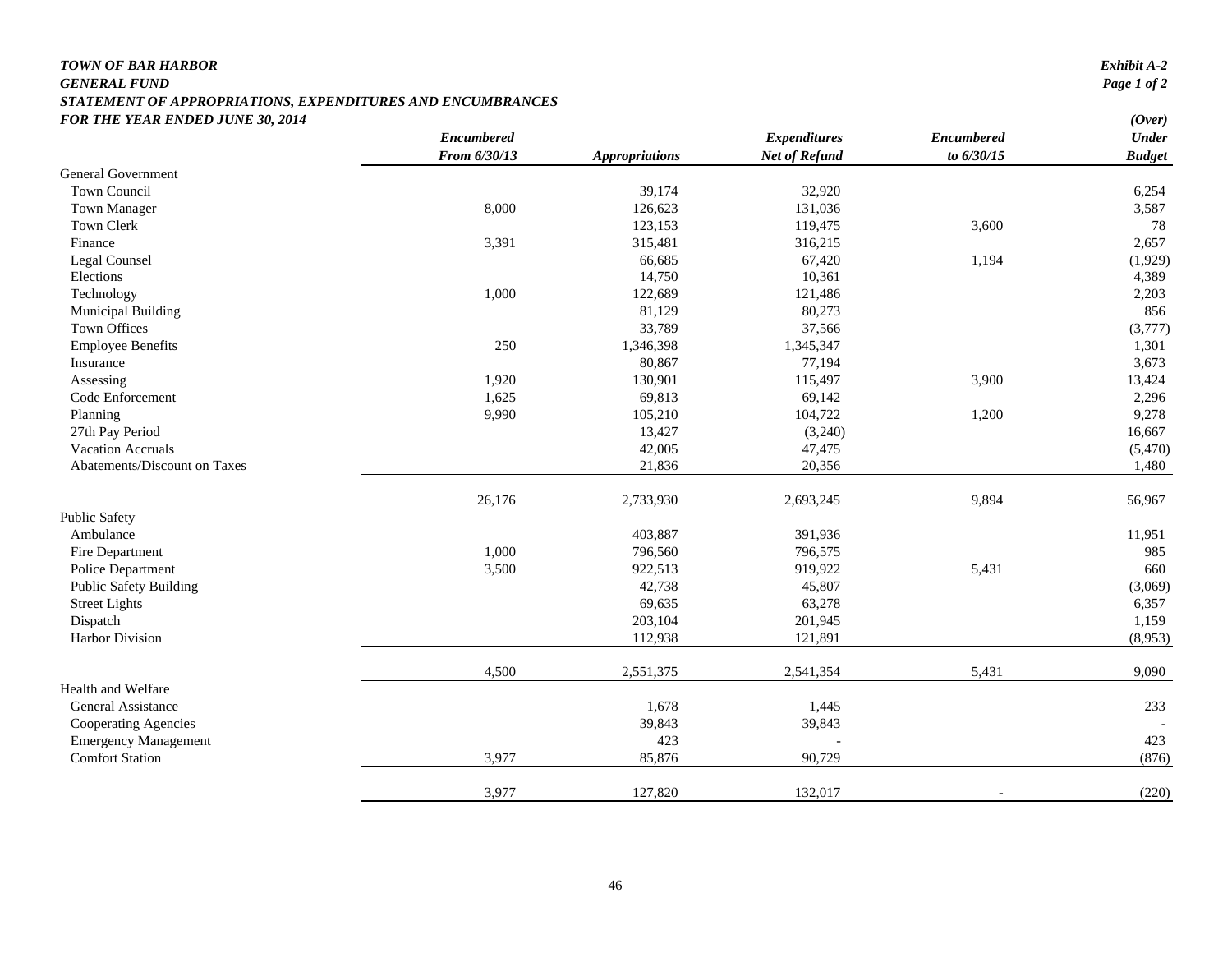#### *TOWN OF BAR HARBOR Exhibit A-2 GENERAL FUND Page 2 of 2 STATEMENT OF APPROPRIATIONS, EXPENDITURES AND ENCUMBRANCES FOR THE YEAR ENDED JUNE 30, 2014*

|                                                        | <b>Encumbered</b><br>From 6/30/13 | <b>Appropriations</b> | <b>Expenditures</b><br>Net of Refund | <b>Encumbered</b><br>to 6/30/15 | (Over)<br>Under<br><b>Budget</b> |
|--------------------------------------------------------|-----------------------------------|-----------------------|--------------------------------------|---------------------------------|----------------------------------|
| Parks and Recreation                                   |                                   |                       |                                      |                                 |                                  |
| Parks & Recreation                                     |                                   | 230,478               | 228,873                              |                                 | 1,605                            |
|                                                        |                                   | 230,478               | 228,873                              |                                 | 1,605                            |
| Island Explorer Shuttle Bus                            |                                   | 38,720                | 38,720                               |                                 |                                  |
| Roads and Sanitation                                   |                                   |                       |                                      |                                 |                                  |
| Public Works                                           |                                   | 142,190               | 143,623                              |                                 | (1, 433)                         |
| <b>Highway Division</b>                                | 1,600                             | 1,068,551             | 1,059,443                            | 5,250                           | 5,458                            |
| Solid Waste                                            |                                   | 600,228               | 601,229                              |                                 | (1,001)                          |
|                                                        | 1,600                             | 1,810,969             | 1,804,295                            | 5,250                           | 3,024                            |
| Education                                              |                                   |                       |                                      |                                 |                                  |
| <b>Elementary School</b>                               | 432,744                           | 6,060,588             | 6,023,600                            | 469,732                         |                                  |
| <b>Total Appropriations, Expenditures</b>              |                                   |                       |                                      |                                 |                                  |
| and Encumbrances                                       | 468,997                           | 13,553,880            | 13,462,104                           | 490,307                         | 70,466                           |
| Assessments                                            |                                   |                       |                                      |                                 |                                  |
| Regional School District                               |                                   | 2,606,151             | 2,606,151                            |                                 |                                  |
| County Tax                                             |                                   | 553,853               | 553,853                              |                                 |                                  |
| Overlay                                                |                                   | 51,292                |                                      |                                 | 51,292                           |
|                                                        |                                   | 3,211,296             | 3,160,004                            |                                 | 51,292                           |
| <b>Operating Transfers Out</b><br>Maine Forestry Grant |                                   | 14,000                | 14,000                               |                                 |                                  |
| Capital Improvements Program                           |                                   | 1,738,842             | 1,738,842                            |                                 |                                  |
|                                                        |                                   | 1,752,842             | 1,752,842                            |                                 |                                  |
| <b>Totals</b>                                          | 468,997                           | 18,518,018            | 18,374,950                           | 490,307                         | 121,758                          |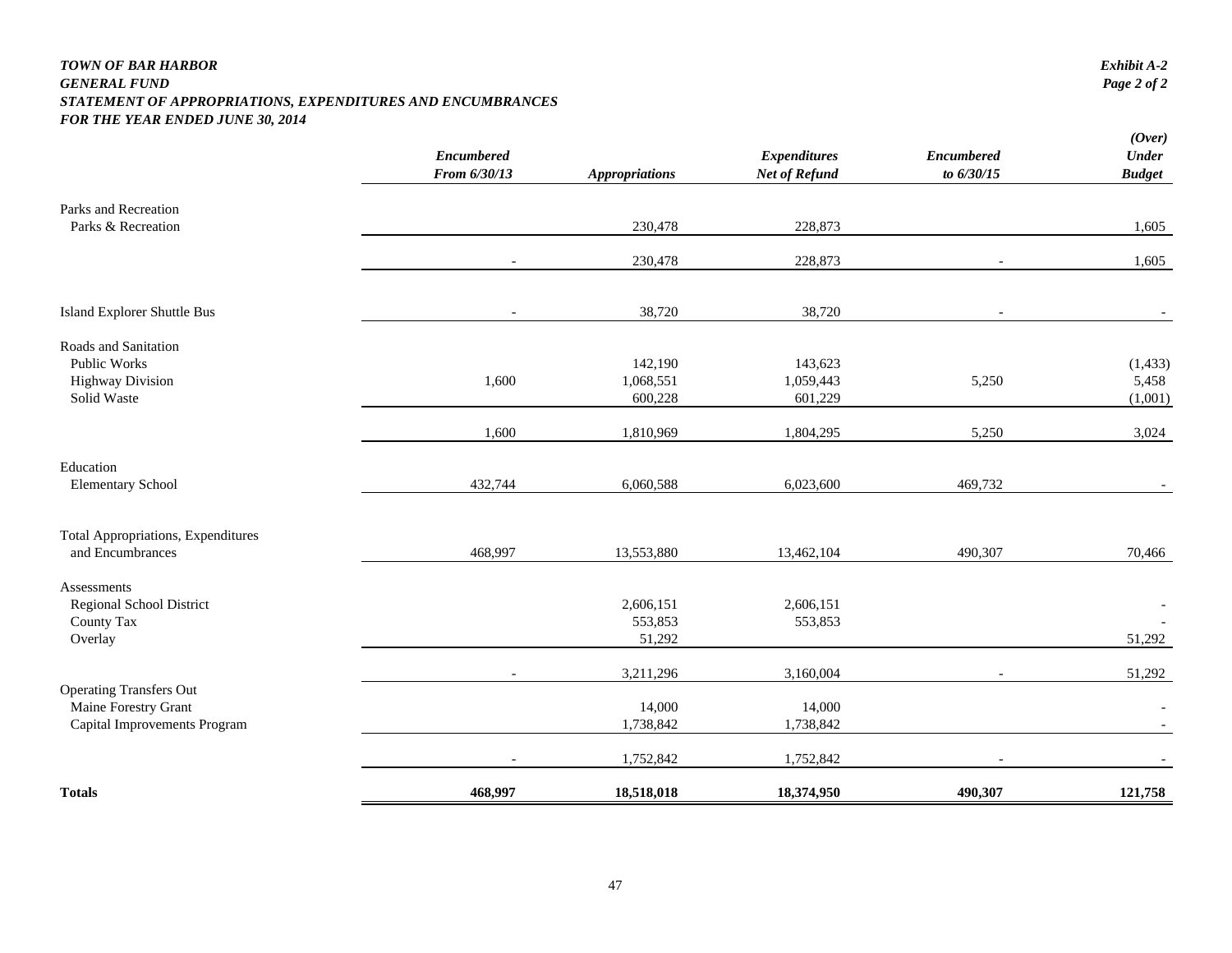### *TOWN OF BAR HARBOR Exhibit A-3 GENERAL FUND STATEMENT OF CHANGES IN UNASSIGNED FUND BALANCE FOR THE YEAR ENDED JUNE 30, 2014*

| Unassigned Fund Balance, July 1                              | 840,746  |            |
|--------------------------------------------------------------|----------|------------|
| Unassigned Fund Balance, June 30                             | 623,932  |            |
| <b>Increase (Decrease)</b>                                   |          | (216, 814) |
| <b>Analysis of Change</b>                                    |          |            |
| Additions                                                    |          |            |
| <b>Budget Summary</b><br>Revenue Surplus (Exhibit A-1)       | (40,046) |            |
|                                                              |          |            |
| <b>Unexpended Balance of Appropriations</b><br>(Exhibit A-2) | 70,466   |            |
| Unexpended Balance (Overdraft) of Assessments                |          |            |
| and Operating Transfers (Exhibit A-2)                        | 51,292   |            |
| (Increase) Decrease in Assigned Fund Balances                | (9,667)  |            |
| <b>Budget Surplus</b>                                        |          | 72,045     |
| Deductions                                                   |          |            |
| Fund Balance Used to Fund Appropriations                     |          | (288, 859) |
| <b>Increase (Decrease)</b>                                   |          | (216, 814) |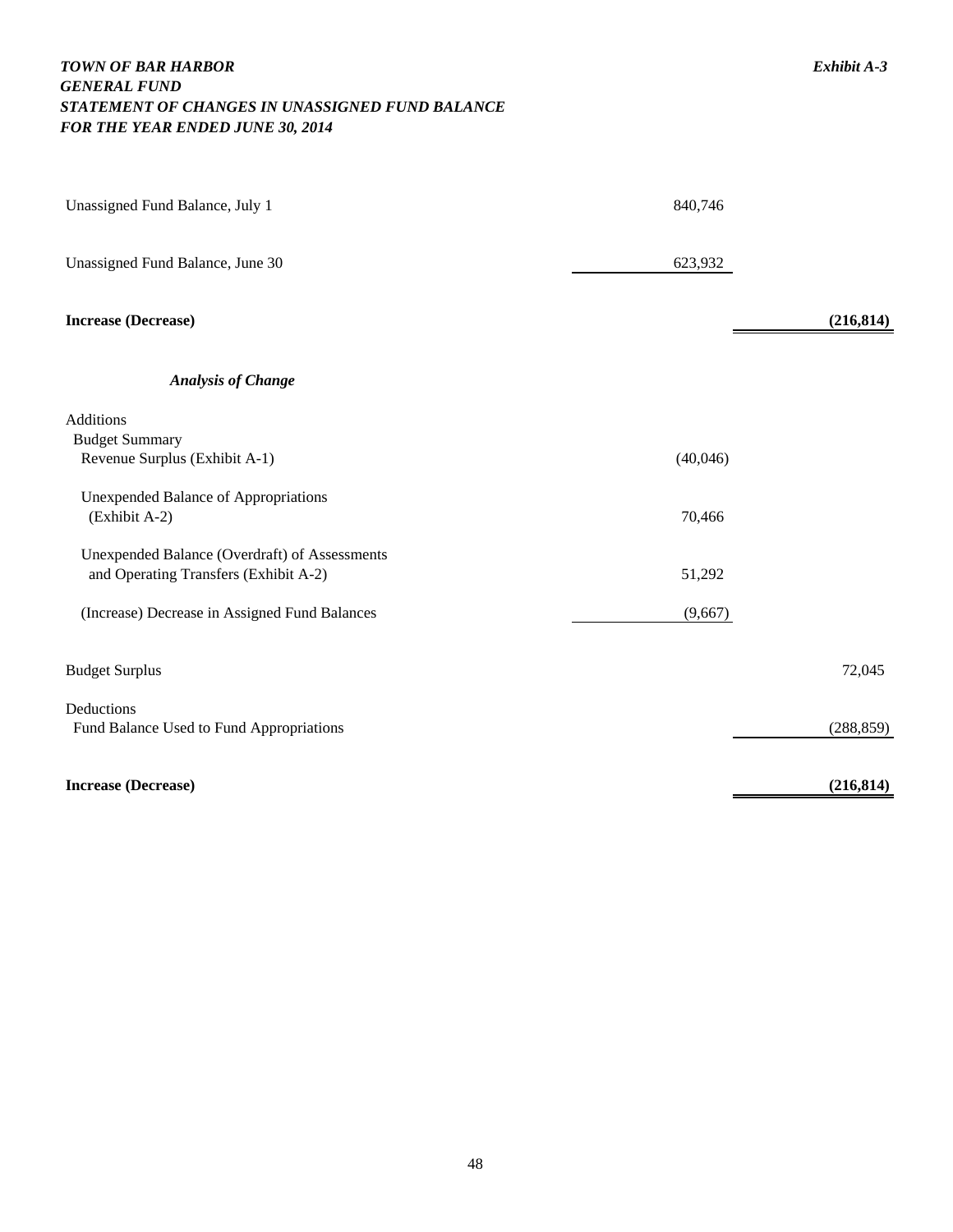#### *TOWN OF BAR HARBOR Exhibit A-4 GENERAL RESERVES AND COMMITTED FUNDS COMBINING BALANCE SHEET JUNE 30, 2014*

| Assets                                 | Dog<br>Control<br>Reserve | Cruise<br><b>Ship</b><br><b>Fund</b> | <b>Total</b> |
|----------------------------------------|---------------------------|--------------------------------------|--------------|
| <b>Accounts Receivable</b>             |                           | 10,464                               | 10,464       |
| Due from Other Funds                   | 1,029                     | 45,447                               | 46,476       |
| <b>Total Assets</b>                    | 1,029                     | 55,911                               | 56,940       |
| <b>Liabilities &amp; Fund Balances</b> |                           |                                      |              |
| Liabilities                            |                           |                                      |              |
| <b>Unearned Revenue</b>                |                           |                                      |              |
| Accounts Payable                       |                           | 5,936                                | 5,936        |
| <b>Total Liabilities</b>               |                           | 5,936                                | 5,936        |
| <b>Fund Balances</b>                   |                           |                                      |              |
| Restricted                             | 1,029                     |                                      | 1,029        |
| Assigned - Encumbrances                |                           | 16,413                               | 16,413       |
| Assigned                               |                           | 33,562                               | 33,562       |
| <b>Total Fund Balances</b>             | 1,029                     | 49,975                               | 51,004       |

**Total Liabilities & Fund Balances** 1,029 55,911 56,940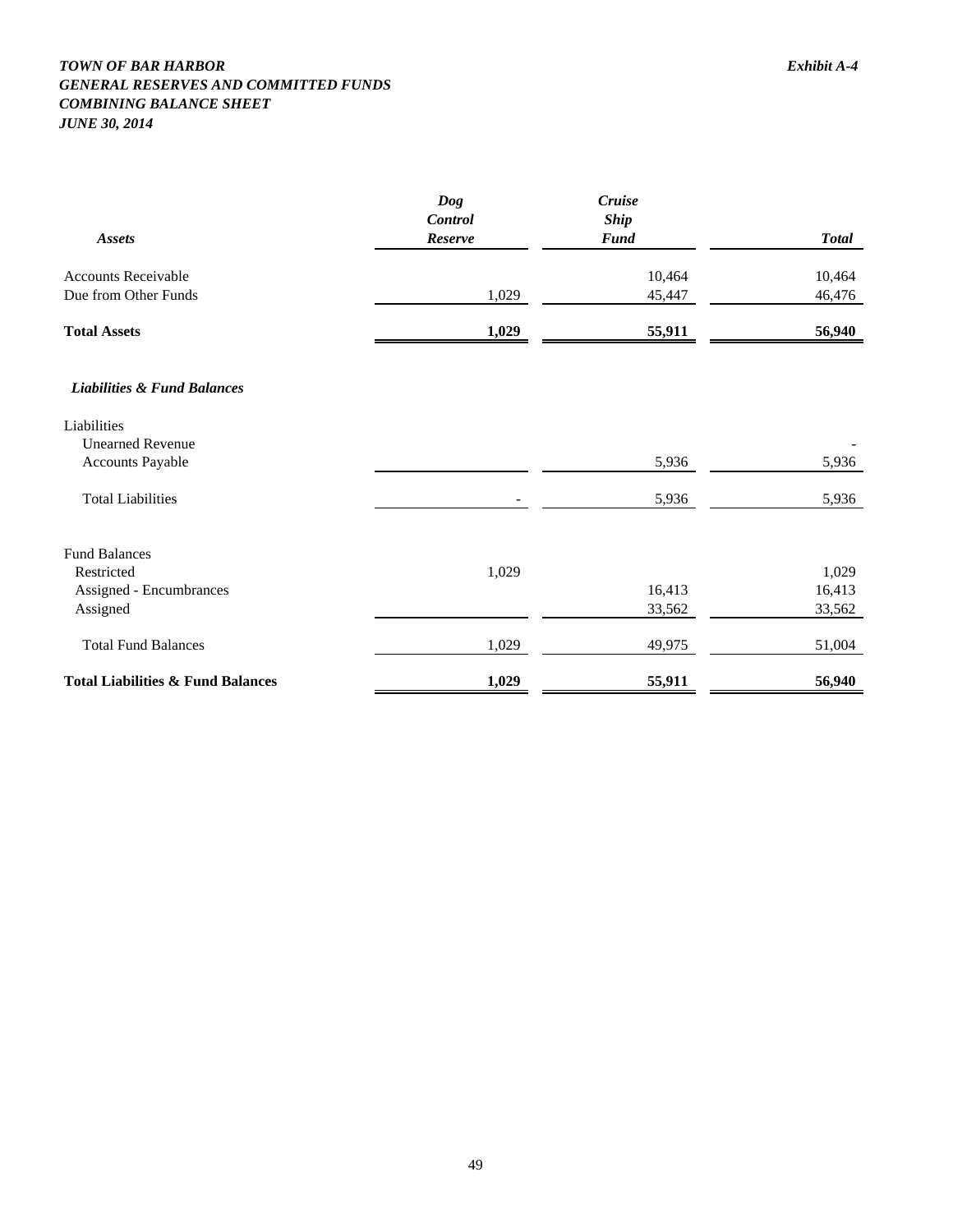### *TOWN OF BAR HARBOR Exhibit A-5 GENERAL RESERVES AND COMMITTED FUNDS COMBINING STATEMENT OF REVENUES, EXPENDITURES AND CHANGES IN FUND BALANCES FOR THE YEAR ENDED JUNE 30, 2014*

|                                                                      | <b>Dog</b><br><b>Control</b><br>Reserve | <b>Shellfish</b><br>Conservation<br>Reserve | <b>Cruise</b><br><b>Ship</b><br><b>Fund</b> | <b>Total</b> |
|----------------------------------------------------------------------|-----------------------------------------|---------------------------------------------|---------------------------------------------|--------------|
| Revenues                                                             |                                         |                                             |                                             |              |
| Dog Fees                                                             | 1,873                                   |                                             |                                             | 1,873        |
| <b>Shellfish Fees</b>                                                |                                         | 3,511                                       |                                             | 3,511        |
| Port Fees                                                            |                                         |                                             | 284,490                                     | 284,490      |
| <b>Cruise Ship Passenger Fees</b>                                    |                                         |                                             | 399,353                                     | 399,353      |
| <b>Total Revenues</b>                                                | 1,873                                   | 3,511                                       | 683,843                                     | 689,227      |
| Expenditures                                                         |                                         |                                             |                                             |              |
| <b>Public Safety</b>                                                 | 103                                     |                                             |                                             | 103          |
| <b>Cruise Ship Operating</b>                                         |                                         |                                             | 131,993                                     | 131,993      |
| <b>Total Expenditures</b>                                            | 103                                     |                                             | 131,993                                     | 132,096      |
| Excess of Revenues Over (Under)                                      |                                         |                                             |                                             |              |
| Expenditures                                                         | 1,770                                   | 3,511                                       | 551,850                                     | 557,131      |
| Other Financing Sources (Uses)                                       |                                         |                                             |                                             |              |
| <b>Transfers from Other Funds</b><br><b>Transfers to Other Funds</b> | (2,745)                                 | (3,511)                                     | (575, 125)                                  | (581, 381)   |
|                                                                      |                                         |                                             |                                             |              |
| <b>Total Other Financing</b><br>Sources (Uses)                       | (2,745)                                 | (3,511)                                     | (575, 125)                                  | (581, 381)   |
|                                                                      |                                         |                                             |                                             |              |
| Excess of Revenues and Other                                         |                                         |                                             |                                             |              |
| <b>Financing Sources (Uses)</b>                                      |                                         |                                             |                                             |              |
| Over Expenditures                                                    | (975)                                   |                                             | (23, 275)                                   | (24,250)     |
| Fund Balance - July 1                                                | 2,004                                   |                                             | 73,250                                      | 75,254       |
| <b>Fund Balance - June 30</b>                                        | 1,029                                   |                                             | 49,975                                      | 51,004       |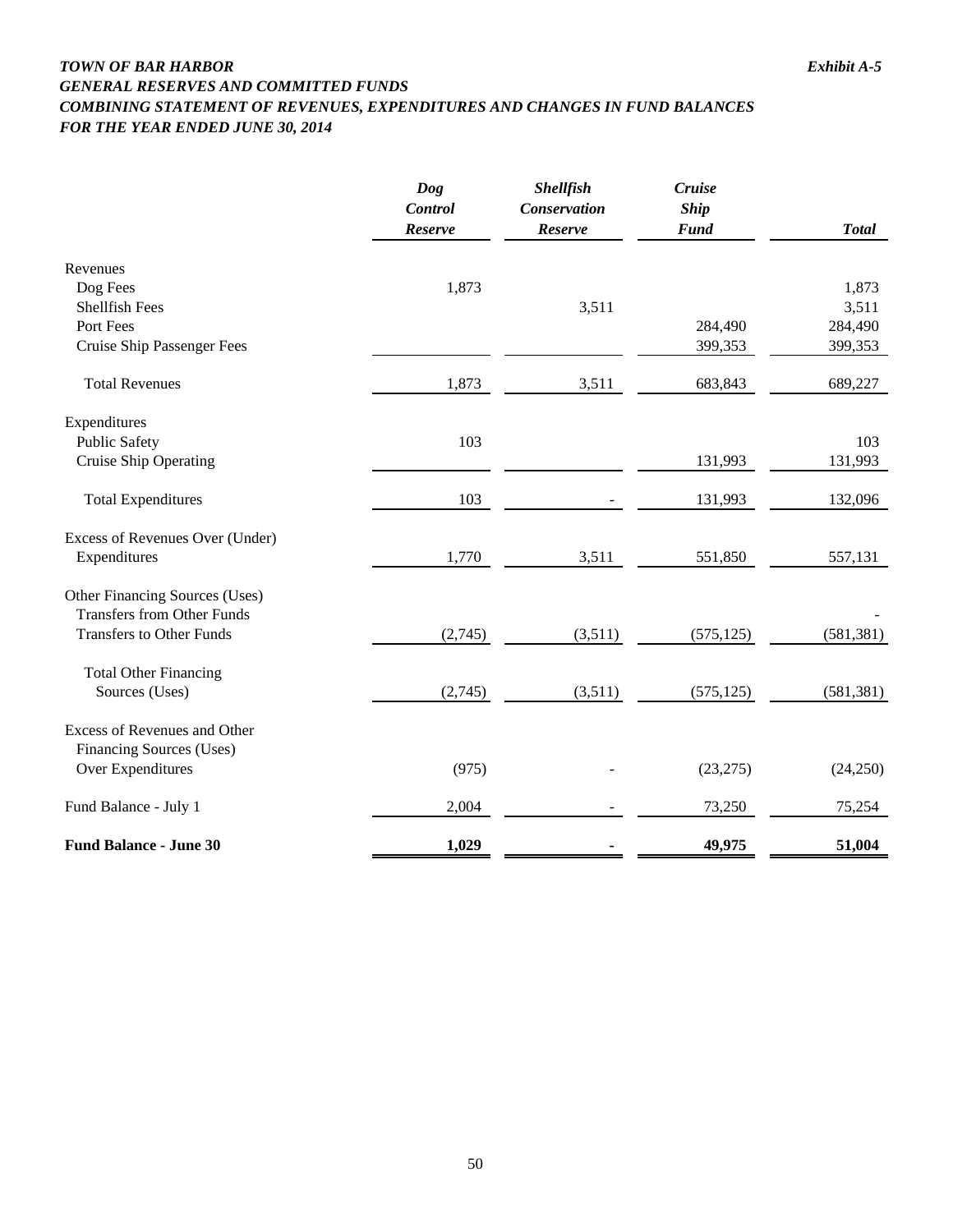### *TOWN OF BAR HARBOR Exhibit B-1 ALL SPECIAL REVENUE FUNDS COMBINING BALANCE SHEET JUNE 30, 2014*

|                                              | <b>Maine</b> |              |  |
|----------------------------------------------|--------------|--------------|--|
|                                              | Forestry     |              |  |
| <b>Assets</b>                                | <b>Grant</b> | <b>Total</b> |  |
| Due from Other Funds                         |              |              |  |
| Due from Other Governments                   | 11,000       | 11,000       |  |
| <b>Total Assets</b>                          | 11,000       | 11,000       |  |
| <b>Liabilities &amp; Fund Balances</b>       |              |              |  |
| Liabilities                                  |              |              |  |
| Due to Other Funds                           | 11,000       | 11,000       |  |
| <b>Total Liabilities</b>                     | 11,000       | 11,000       |  |
| <b>Fund Balances</b>                         |              |              |  |
| Restricted                                   |              |              |  |
| <b>Total Fund Balances</b>                   |              |              |  |
| <b>Total Liabilities &amp; Fund Balances</b> | 11,000       | 11,000       |  |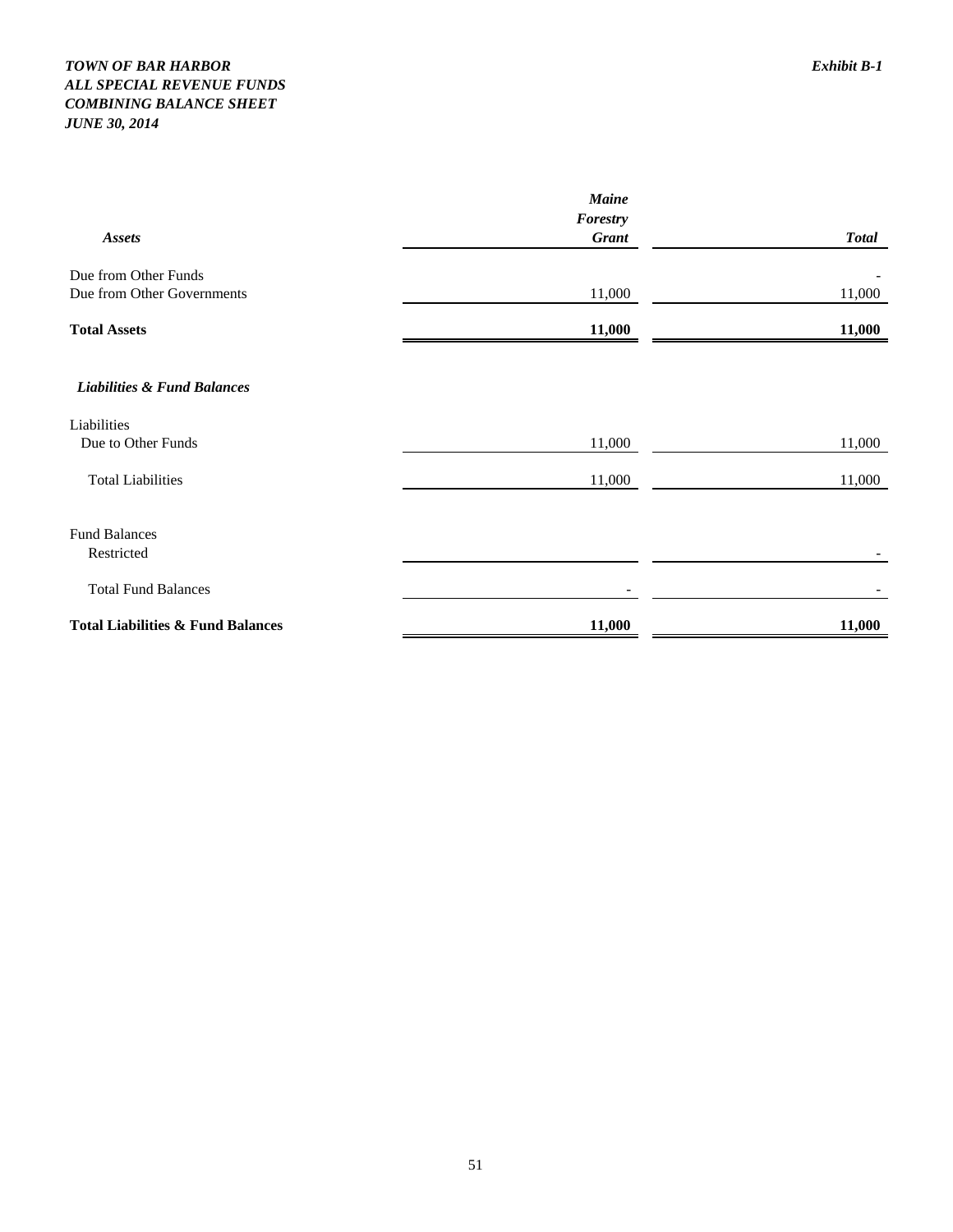### *TOWN OF BAR HARBOR Exhibit A STATEMENT OF NET POSITION JUNE 30, 2014*

|                                                                                    | Governmental      | <b>Business-Type</b> |              |
|------------------------------------------------------------------------------------|-------------------|----------------------|--------------|
| <b>Assets</b>                                                                      | <b>Activities</b> | <b>Activities</b>    | <b>Total</b> |
| Cash and Equivalents                                                               | 7,139,725         | 2,212,640            | 9,352,365    |
| Investments                                                                        | 1,651,527         |                      | 1,651,527    |
| Receivables                                                                        |                   |                      |              |
| Taxes and Liens                                                                    | 773,855           | 50,841               | 824,696      |
| User Fees, net                                                                     |                   | 497,719              | 497,719      |
| Accounts                                                                           | 51,403            | 6,885                | 58,288       |
| Ambulance                                                                          | 104,043           |                      | 104,043      |
| <b>Accrued Interest</b>                                                            | 1,363             |                      | 1,363        |
| Prepaid Expense                                                                    | 23,495            | 66,203               | 89,698       |
| Inventory                                                                          | 17,932            | 180,351              | 198,283      |
| Due from Other Governments                                                         | 89,436            |                      | 89,436       |
| Bond Issuance Costs, Net                                                           |                   | 5,692                | 5,692        |
| Capital Assets:                                                                    |                   |                      |              |
| Land                                                                               | 2,059,514         | 164,126              | 2,223,640    |
| <b>Construction Work in Progress</b>                                               | 93,744            | 88,507               | 182,251      |
| Other Capital Assets, Net of Depreciation                                          | 18,016,532        | 19,674,737           | 37,691,269   |
| <b>Total Assets</b>                                                                | 30,022,569        | 22,947,701           | 52,970,270   |
| Liabilities, Deferred Inflows of Resources and Net Position                        |                   |                      |              |
| Liabilities                                                                        |                   |                      |              |
| <b>Accounts Payable</b>                                                            | 415,150           | 78,503               | 493,653      |
| Retainage Payable                                                                  | 44,755            | 3,780                | 48,535       |
| Payroll Taxes Deductible                                                           | 13,238            |                      | 13,238       |
| <b>Accrued Salaries Payable</b>                                                    | 578,002           | 17,881               | 595,883      |
| <b>Accrued Compensated Absences</b>                                                | 267,178           | 31,872               | 299,050      |
| <b>Accrued Interest Payable</b>                                                    |                   | 41,441               | 41,441       |
| <b>Internal Balances</b>                                                           | 2,608             | (2,608)              |              |
| <b>Construction Advances</b>                                                       |                   | 165,000              | 165,000      |
| Deposits Payable                                                                   | 11,364            | 842                  | 12,206       |
| Long-term Liabilities:                                                             |                   |                      |              |
| Due Within One Year                                                                | 401,374           | 774,295              | 1,175,669    |
| Due in More Than One Year                                                          | 6,909,159         | 9,139,807            | 16,048,966   |
| <b>Total Liabilities</b>                                                           | 8,642,828         | 10,250,813           | 18,893,641   |
| Deferred Inflows of Resources                                                      |                   |                      |              |
| Prepaid Taxes                                                                      | 35,247            |                      | 35,247       |
| Net Position                                                                       |                   |                      |              |
| Net Investment in Capital Assets                                                   | 12,859,257        | 10,018,960           | 22,878,217   |
| Restricted                                                                         | 145,761           |                      | 145,761      |
| Unrestricted                                                                       | 8,339,476         | 2,677,928            | 11,017,404   |
| <b>Total Net Position</b>                                                          | 21,344,494        | 12,696,888           | 34,041,382   |
| <b>Total Liabilities, Deferred Inflows of</b><br><b>Resources and Net Position</b> | 30,022,569        | 22,947,701           | 52,970,270   |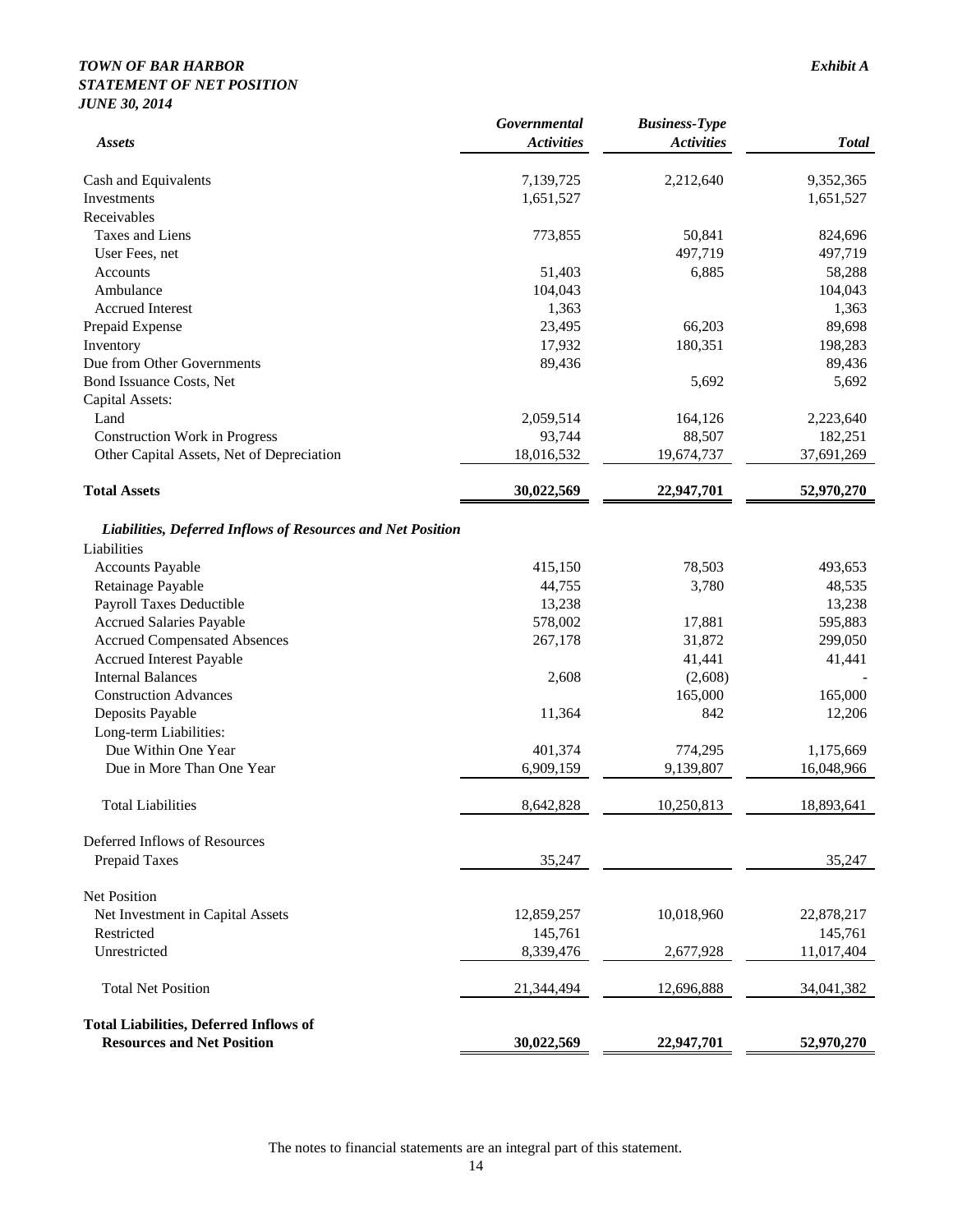### *TOWN OF BAR HARBOR Exhibit B-2 COMBINING STATEMENT OF REVENUES, EXPENDITURES AND CHANGES IN FUND BALANCES SPECIAL REVENUES/GRANTS FOR THE YEAR ENDED JUNE 30, 2014*

|                                     | <b>ARRA Port</b><br><b>Security</b><br><b>Grant</b> | <b>Healthy</b><br><b>Maine Streets</b><br><b>Grant</b> | <b>Maine</b><br>Forestry<br><b>Grant</b> | <b>Total</b> |
|-------------------------------------|-----------------------------------------------------|--------------------------------------------------------|------------------------------------------|--------------|
| Revenues                            |                                                     |                                                        |                                          |              |
| <b>Local Revenues</b>               |                                                     |                                                        |                                          |              |
| Intergovernmental                   |                                                     | 15,000                                                 |                                          | 15,000       |
| <b>Total Revenues</b>               |                                                     | 15,000                                                 |                                          | 15,000       |
| Expenditures                        |                                                     |                                                        |                                          |              |
| <b>General Government</b>           |                                                     | 19,895                                                 |                                          | 19,895       |
| Parks & Recreation                  |                                                     |                                                        | 21,667                                   | 21,667       |
| <b>Public Works</b>                 |                                                     |                                                        |                                          |              |
| <b>Public Safety</b>                | 14,169                                              |                                                        |                                          | 14,169       |
| <b>Total Expenditures</b>           | 14,169                                              | 19,895                                                 | 21,667                                   | 55,731       |
| <b>Excess of Revenues Over</b>      |                                                     |                                                        |                                          |              |
| (Under) Expenditures                | (14, 169)                                           | (4,895)                                                | (21, 667)                                | (40, 731)    |
| Other Financing Sources (Uses)      |                                                     |                                                        |                                          |              |
| <b>Transfers from Other Funds</b>   |                                                     |                                                        | 14,000                                   | 14,000       |
| <b>Transfers to Other Funds</b>     |                                                     |                                                        |                                          |              |
| <b>Total Other Financing</b>        |                                                     |                                                        |                                          |              |
| Sources (Uses)                      |                                                     |                                                        | 14,000                                   | 14,000       |
| <b>Excess of Revenues and Other</b> |                                                     |                                                        |                                          |              |
| Sources Over (Under)                |                                                     |                                                        |                                          |              |
| <b>Expenditures and Other Uses</b>  | (14, 169)                                           | (4,895)                                                | (7,667)                                  | (26, 731)    |
| Fund Balance - July 1               | 14,169                                              | 4,895                                                  | 7,667                                    | 26,731       |
| Fund Balance (Deficit) - June 30    |                                                     |                                                        |                                          |              |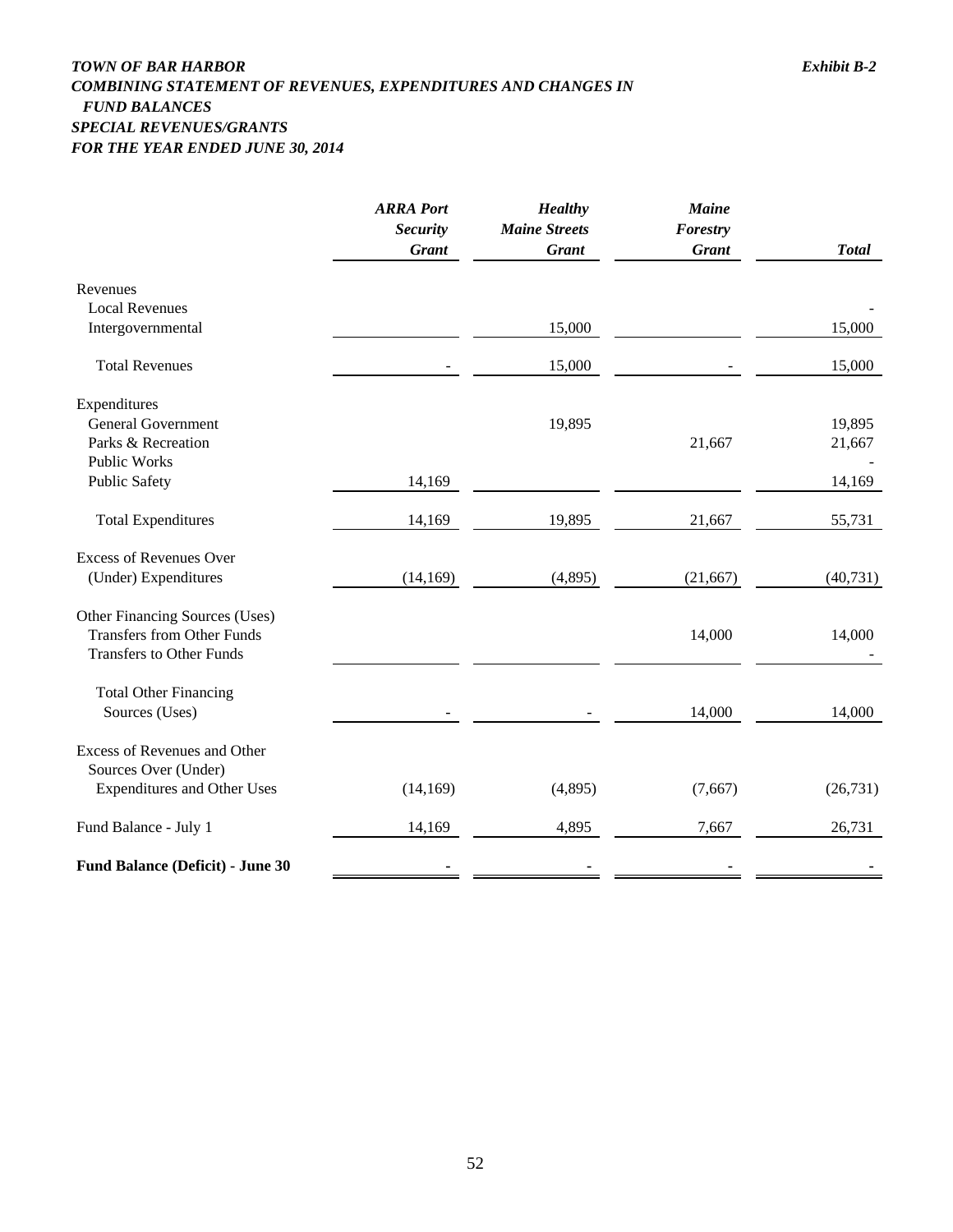#### *TOWN OF BAR HARBOR Exhibit C-1 CAPITAL IMPROVEMENTS PROGRAMSCHEDULE OF ACTIVITY*

| FOR THE YEAR ENDED JUNE 30, 2014    |                |               |                  |                  |                | <b>Transfers</b>  |                |
|-------------------------------------|----------------|---------------|------------------|------------------|----------------|-------------------|----------------|
|                                     | <b>Balance</b> |               | Revenues and     | Expenditures/    | <b>Balance</b> | From (To)         | <b>Balance</b> |
| <b>Town Projects</b>                | July 1         | <b>Budget</b> | <b>Transfers</b> | <b>Transfers</b> | (Over) Under   | <b>Unassigned</b> | June 30        |
| Town Clerk                          |                |               |                  |                  |                |                   |                |
| Computerized Voting Equipment       | 15,400         | (15,400)      |                  |                  |                |                   |                |
| Finance                             |                |               |                  |                  |                |                   |                |
| Computer Hardware                   | 2,889          | (2,889)       |                  |                  |                |                   |                |
| Technology                          |                |               |                  |                  |                |                   |                |
| Copier Equipment                    | 1,670          | 6,530         |                  | (8,400)          | (200)          | 200               |                |
| Wide Format Scanner & GIS Equipment | 14,351         | 7,129         |                  |                  | 21,480         |                   | 21,480         |
| WAN & Cable TV System               | 21,553         | 10,640        |                  | (3,600)          | 28,593         |                   | 28,593         |
| Audio Visual Equipment              | 915            | 305           |                  |                  | 1,220          |                   | 1,220          |
| Document Imaging System             | 3,019          | 2,000         |                  |                  | 5,019          |                   | 5,019          |
| <b>Computer Servers</b>             | 12,320         | 12,884        |                  | (14,777)         | 10,427         |                   | 10,427         |
| Website Improvements                | 1,798          | 10,000        |                  | (10,702)         | 1,096          |                   | 1,096          |
| PA Hearing Loop System              | 5,000          | (5,000)       |                  |                  |                |                   |                |
| Town Office Phone System            | 6,128          | 2,521         |                  | (8,649)          |                |                   |                |
| Aerial Photography Update           | 29,644         |               |                  | (10,500)         | 19,144         |                   | 19,144         |
| <b>Municipal Building</b>           |                |               |                  |                  |                |                   |                |
| <b>Building Renovation</b>          | 32,797         |               |                  | (32, 640)        | 157            |                   | 157            |
| Code Enforcement                    |                |               |                  |                  |                |                   |                |
| Pickup Inspection Truck             | 12,189         | 2,032         |                  |                  | 14,221         |                   | 14,221         |
| Assessing                           |                |               |                  |                  |                |                   |                |
| Property Tax Maps & Revaluation     | 6,187          | (6,187)       |                  |                  |                |                   |                |
| Vehicle Purchase                    | 86             | 2,667         |                  |                  | 2,753          |                   | 2,753          |
| Planning                            |                |               |                  |                  |                |                   |                |
| <b>Backyard Parking</b>             | 26,000         | 38,000        |                  | (26,000)         | 38,000         |                   | 38,000         |
| Ambulance                           |                |               |                  |                  |                |                   |                |
| Ambulance Reserve                   | 2,101          | 33,115        |                  |                  | 35,216         |                   | 35,216         |
| Defibrillators                      | 24,220         | 3,000         |                  |                  | 27,220         |                   | 27,220         |
| Jaws of Life                        | 8,488          |               |                  |                  | 8,488          |                   | 8,488          |
| Fire Department                     |                |               |                  |                  |                |                   |                |
| Fire Engine #2                      | 70,062         | 8,366         |                  |                  | 78,428         |                   | 78,428         |
| Fire Engine #3 Reserve              | 32,164         | 8,138         |                  |                  | 40,302         |                   | 40,302         |
| Fire Engine #4                      | 122,913        | 16,867        |                  |                  | 139,780        |                   | 139,780        |
| Fire Engine #5                      | 89,004         | 8,366         |                  |                  | 97,370         |                   | 97,370         |
| Fire Truck - Crew's                 |                | 2,728         |                  |                  | 2,728          |                   | 2,728          |
| Fire Pickup Truck Reserve           | 144            | 3,833         |                  |                  | 3,977          |                   | 3,977          |
| Thermal Imaging Camera              | 15,698         |               |                  |                  | 15,698         |                   | 15,698         |
| SCBA's & Cascade System             | 12,050         | 2,708         |                  |                  | 14,758         |                   | 14,758         |
| Police Department                   |                |               |                  |                  |                |                   |                |
| Computers & Software                | 10,906         | 5,724         |                  | (16, 630)        |                |                   |                |
| Radio Base Station & Console        | 16,738         | 16,554        |                  |                  | 33,292         |                   | 33,292         |
| Speed Trailer & Monitor             | 3,667          | 412           |                  |                  | 4,079          |                   | 4,079          |
| <b>Cruiser Replacement</b>          | 2,887          | 30,078        |                  | (25,700)         | 7,265          |                   | 7,265          |
| Cruiser Equipment                   | 6,569          | 4,100         |                  | (1,683)          | 8,986          |                   | 8,986          |
| Security camera System              | 3,440          | 15,601        |                  |                  | 19,041         |                   | 19,041         |
| <b>Night Vision Units</b>           | 2,720          | 7,639         |                  |                  | 10,359         |                   | 10,359         |
| Port Security Boat                  | 8,819          | 8,819         |                  |                  | 17,638         |                   | 17,638         |
|                                     |                |               |                  |                  |                |                   |                |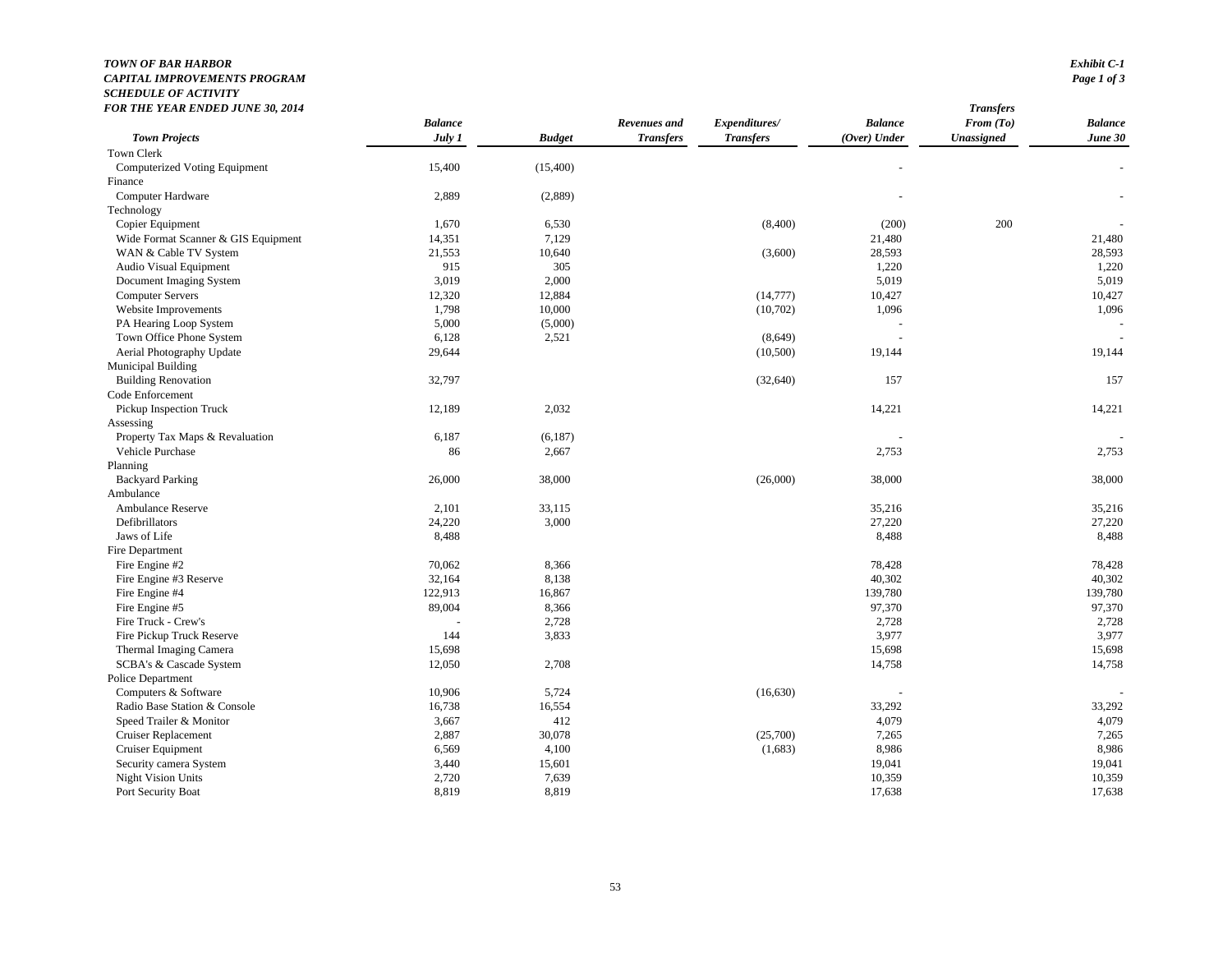#### *TOWN OF BAR HARBOR Exhibit C-1 CAPITAL IMPROVEMENTS PROGRAMSCHEDULE OF ACTIVITY*

| FOR THE YEAR ENDED JUNE 30, 2014 |                |               |                  |                  |                | <b>Transfers</b> |                |
|----------------------------------|----------------|---------------|------------------|------------------|----------------|------------------|----------------|
|                                  | <b>Balance</b> |               | Revenues and     | Expenditures/    | <b>Balance</b> | From $(To)$      | <b>Balance</b> |
| Town Projects (Continued)        | July 1         | <b>Budget</b> | <b>Transfers</b> | <b>Transfers</b> | (Over) Under   | Unassigned       | June 30        |
| <b>Public Safety Building</b>    |                |               |                  |                  |                |                  |                |
| Public Safety Bldg. Generator    | 6,942          | 667           |                  |                  | 7,609          |                  | 7,609          |
| School Shelter Generator         | 2,001          | 667           |                  |                  | 2,668          |                  | 2,668          |
| <b>Building Renovations</b>      | 26,225         | 21,600        |                  | (16,913)         | 30,912         |                  | 30,912         |
| Harbor Department                |                |               |                  |                  |                |                  |                |
| Harbor Master Boat & Trailer     | 14,544         |               |                  |                  | 14,544         |                  | 14,544         |
| New Floats                       | 6,148          | 8,405         |                  |                  | 14,553         |                  | 14,553         |
| Gangway Replacement              | 12,363         | 3,117         |                  |                  | 15,480         |                  | 15,480         |
| <b>Pier Renovations</b>          | 156,366        | 12,861        |                  | (169, 227)       |                |                  |                |
| Security Camera System           | 1,721          | 7,155         |                  | (8, 877)         | (1)            | 1                | $\sim$         |
| Parks & Recreation               |                |               |                  |                  |                |                  |                |
| Museum in the Streets            | 583            | 530           |                  |                  | 1,113          |                  | 1,113          |
| Albert Meadow-Grant's Park       | 5,464          | 5,601         |                  |                  | 11,065         |                  | 11,065         |
| Tree Planting                    |                | 8,000         |                  | (580)            | 7,420          |                  | 7,420          |
| Mt. Desert Cemetery              | 60,728         |               |                  |                  | 60,728         |                  | 60,728         |
| Park Equipment                   | 6,837          | 2,000         |                  |                  | 8,837          |                  | 8,837          |
| Launch Ramp-Hadley Point         | 1,496          | 1,496         |                  |                  | 2,992          |                  | 2,992          |
| Village Green Bandstand          | 2,466          | 1,233         |                  |                  | 3,699          |                  | 3,699          |
| <b>Glen Mary Renovations</b>     | 18,081         | 6,152         |                  |                  | 24,233         |                  | 24,233         |
| Harborview Park                  | 62,691         | 125,676       |                  | (2,500)          | 185,867        |                  | 185,867        |
| <b>Comfort Stations</b>          |                |               |                  |                  |                |                  |                |
| New Restrooms Construction       | 68,081         | 20,000        |                  |                  | 88,081         |                  | 88,081         |
| Public Works / Highway           |                |               |                  |                  |                |                  |                |
| Air Compressor                   | 4,950          | 750           |                  |                  | 5,700          |                  | 5,700          |
| Backhoe Reserve (Cat & Deere)    | 105,495        | 23,630        |                  | (105, 233)       | 23,892         |                  | 23,892         |
| <b>Brush Chipper</b>             | 22,005         | 1,350         |                  |                  | 23,355         |                  | 23,355         |
| <b>Grader Reserve</b>            | 120,935        | 3,400         |                  |                  | 124,335        |                  | 124,335        |
| <b>Hydraulic Lifts</b>           | 2,095          | 1,000         |                  |                  | 3,095          |                  | 3,095          |
| Front End Loader Reserve         | 108,982        | 16,602        |                  |                  | 125,584        |                  | 125,584        |
| Road Improvement Program         | 1,473,223      | 498,101       |                  | (721, 481)       | 1,249,843      |                  | 1,249,843      |
| Sidewalk Plow                    |                | 13,244        |                  |                  | 13,244         |                  | 13,244         |
| Sidewalk Reconstruction Program  | 427,283        | 131,799       |                  | (215, 672)       | 343,410        |                  | 343,410        |
| Washer, Steam Pressure           | 10,611         |               |                  |                  | 10,611         |                  | 10,611         |
| Street Sweeper (Broom)           | 59,576         | 10,404        |                  |                  | 69,980         |                  | 69,980         |
| Street Sweeper (Vacuum)          |                | 15,204        |                  |                  | 15,204         |                  | 15,204         |
| Public Works Complex             | 3,111,607      |               |                  | (2,923,455)      | 188,152        |                  | 188,152        |
| Tag Trailer                      | 11,399         | 1,025         |                  |                  | 12,424         |                  | 12,424         |
| <b>Water Truck</b>               | 1,000          | 1,000         |                  |                  | 2,000          |                  | 2,000          |
| Route #3 Construction            | 117,160        | 211,420       |                  |                  | 328,580        |                  | 328,580        |
| <b>Light Truck Purchase</b>      | 88,026         | 54,533        |                  | (38, 110)        | 104,449        |                  | 104,449        |
| <b>Plow Truck Reserve</b>        | 64,836         | 66,857        |                  |                  | 131,693        |                  | 131,693        |
| <b>Bobcat Loader</b>             | 24,913         | 2,666         |                  |                  | 27,579         |                  | 27,579         |
| Roller, Vibratory                | 30,244         | 1,379         |                  |                  | 31,623         |                  | 31,623         |
| Waste Oil Furnace                | 1,413          | 1,164         |                  |                  | 2,577          |                  | 2,577          |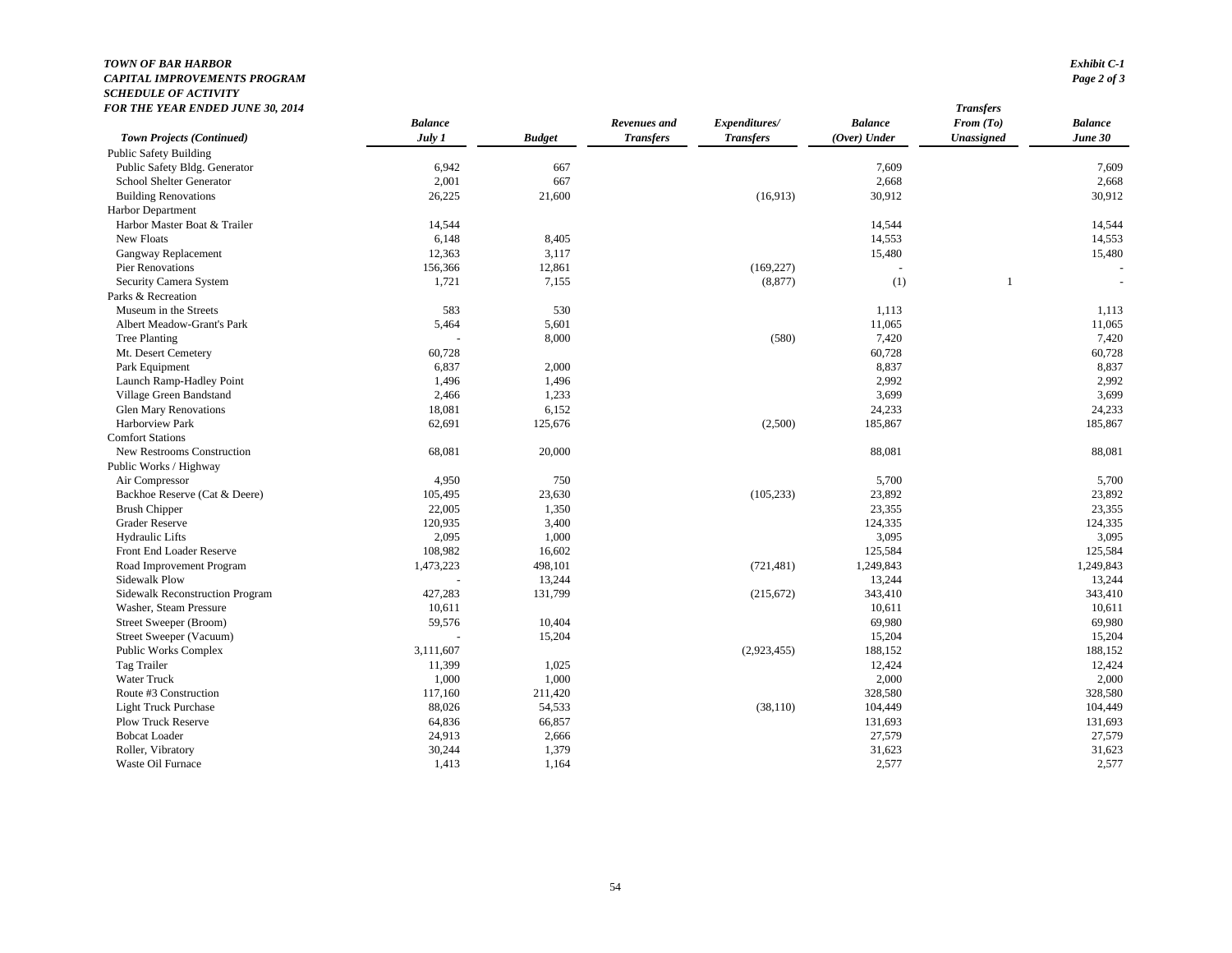#### *TOWN OF BAR HARBOR Exhibit C-1 CAPITAL IMPROVEMENTS PROGRAMSCHEDULE OF ACTIVITY*

| <b>FOR THE YEAR ENDED JUNE 30, 2014</b> | <b>Balance</b> |               | Revenues and     | Expenditures/    | <b>Balance</b> | <b>Transfers</b><br>From $(To)$ | $\label{1} \textit{Balance}$ |
|-----------------------------------------|----------------|---------------|------------------|------------------|----------------|---------------------------------|------------------------------|
| Town Projects (Continued)               | July 1         | <b>Budget</b> | <b>Transfers</b> | <b>Transfers</b> | $(Over)$ Under | Unassigned                      | June 30                      |
| Solid Waste Division                    |                |               |                  |                  |                |                                 |                              |
| Storage                                 | 5,000          | 257           |                  |                  | 5,257          |                                 | 5,257                        |
| <b>Bailers</b>                          |                | 1,249         |                  |                  | 1,249          |                                 | 1,249                        |
| Glass Crusher                           | 3,584          | 807           |                  |                  | 4,391          |                                 | 4,391                        |
| Forklifts                               | 8,615          | 2,379         |                  |                  | 10,994         |                                 | 10,994                       |
| <b>Transfer Station Reserve</b>         | 2,168          | 5,332         |                  |                  | 7,500          |                                 | 7,500                        |
| <b>Recycling Facility Reserve</b>       | 645            | 2,500         |                  |                  | 3,145          |                                 | 3,145                        |
| Debt Service                            |                |               |                  |                  |                |                                 |                              |
| <b>Building Renovation Bond Payment</b> |                | 32,542        |                  | (32, 541)        |                | (1)                             |                              |
| Debt Service - Agamont Park             |                | 58,680        |                  | (58, 680)        |                |                                 |                              |
| Public Works - FY 10                    |                | 288,138       |                  | (288, 137)       | $\overline{1}$ | (1)                             |                              |
| Public Works - FY 13                    | 126,859        | (58, 817)     |                  | (68,043)         | (1)            | $\overline{1}$                  |                              |
| <b>Town Total</b>                       | 7,009,897      | 1,855,035     |                  | (4,808,730)      | 4,056,202      | 200                             | 4,056,402                    |
| <b>School Projects</b>                  |                |               |                  |                  |                |                                 |                              |
| 2004 Heating System Payment             |                | 70,000        |                  | (70,000)         |                |                                 |                              |
| 2004 Heating System Payment             |                | 61,222        |                  | (59, 826)        | 1,396          | (1, 396)                        |                              |
| <b>ADA Act Renovations</b>              | 13,898         |               |                  |                  | 13,898         |                                 | 13,898                       |
| Capital Outlay Reserve                  | 6,848          | 28,406        |                  |                  | 35,254         | 1,396                           | 36,650                       |
| Furniture & Equipment                   | 5,000          | 5,000         |                  | (4,671)          | 5,329          |                                 | 5,329                        |
| Computers & Technology                  | 11,462         | 57,000        |                  | (46,074)         | 22,388         |                                 | 22,388                       |
| Copier Lease/Purchase                   |                | 14,993        |                  | (14,993)         |                |                                 |                              |
| Flooring                                | 24,991         | 5,000         |                  |                  | 29,991         |                                 | 29,991                       |
| Repaving                                | 17,500         |               |                  |                  | 17,500         |                                 | 17,500                       |
| Asbestos Removal                        | 10,310         |               |                  |                  | 10,310         |                                 | 10,310                       |
| Pickup Truck Replacement                | 16,894         | 5,868         |                  | (21,072)         | 1,690          |                                 | 1,690                        |
| Playground Equipment                    | 6,886          | 500           |                  |                  | 7,386          |                                 | 7,386                        |
| Emerson Bathroom                        | 7,500          | (7,500)       |                  |                  |                |                                 |                              |
| Roof Repairs                            | 30,668         | 5,000         |                  |                  | 35,668         |                                 | 35,668                       |
| Storage Units                           | 3,000          |               |                  |                  | 3,000          |                                 | 3,000                        |
| Technology Infrastructure               |                | 20,000        |                  | (18, 287)        | 1,713          |                                 | 1,713                        |
| Connors Windows                         | 12,065         |               |                  |                  | 12,065         |                                 | 12,065                       |
| <b>Bleacher Upgrage</b>                 | 7,500          | (7,500)       |                  |                  |                |                                 |                              |
| Boiler Lead-Lag System                  | 18,475         | 10,000        |                  |                  | 28,475         |                                 | 28,475                       |
| <b>Tractor Plow Reserve</b>             | 5,000          |               |                  |                  | 5,000          |                                 | 5,000                        |
| <b>Bleacher Buddy</b>                   | 4,000          | (4,000)       |                  |                  |                |                                 |                              |
| <b>Emerson Entry Doors</b>              |                | 7,500         |                  |                  | 7,500          |                                 | 7,500                        |
| Roof Fascia & Drainage                  | 830            | (830)         |                  |                  |                |                                 |                              |
| Sewer Lines                             | 6,064          | (6,064)       |                  |                  |                |                                 |                              |
| Floor Machine                           |                | 6,506         |                  | (6,506)          |                |                                 |                              |
| Safety & Access Control                 | 21,958         |               |                  | (18, 107)        | 3,851          |                                 | 3,851                        |
| <b>Indoor Pipe Replacement</b>          | 40,450         | 5,000         |                  | (4,864)          | 40,586         |                                 | 40,586                       |
| School Total                            | 271,299        | 276,101       |                  | (264, 400)       | 283,000        |                                 | 283,000                      |
| Subtotal                                | 7,281,196      | 2,131,136     |                  | (5,073,130)      | 4,339,202      | 200                             | 4,339,402                    |
| <b>Unassigned Balance</b>               | 17,459         | (2,131,136)   | 2,181,413        |                  | 67,736         | (200)                           | 67,536                       |
| <b>Totals</b>                           | 7,298,655      |               | 2,181,413        | (5,073,130)      | 4.406.938      |                                 | 4.406.938                    |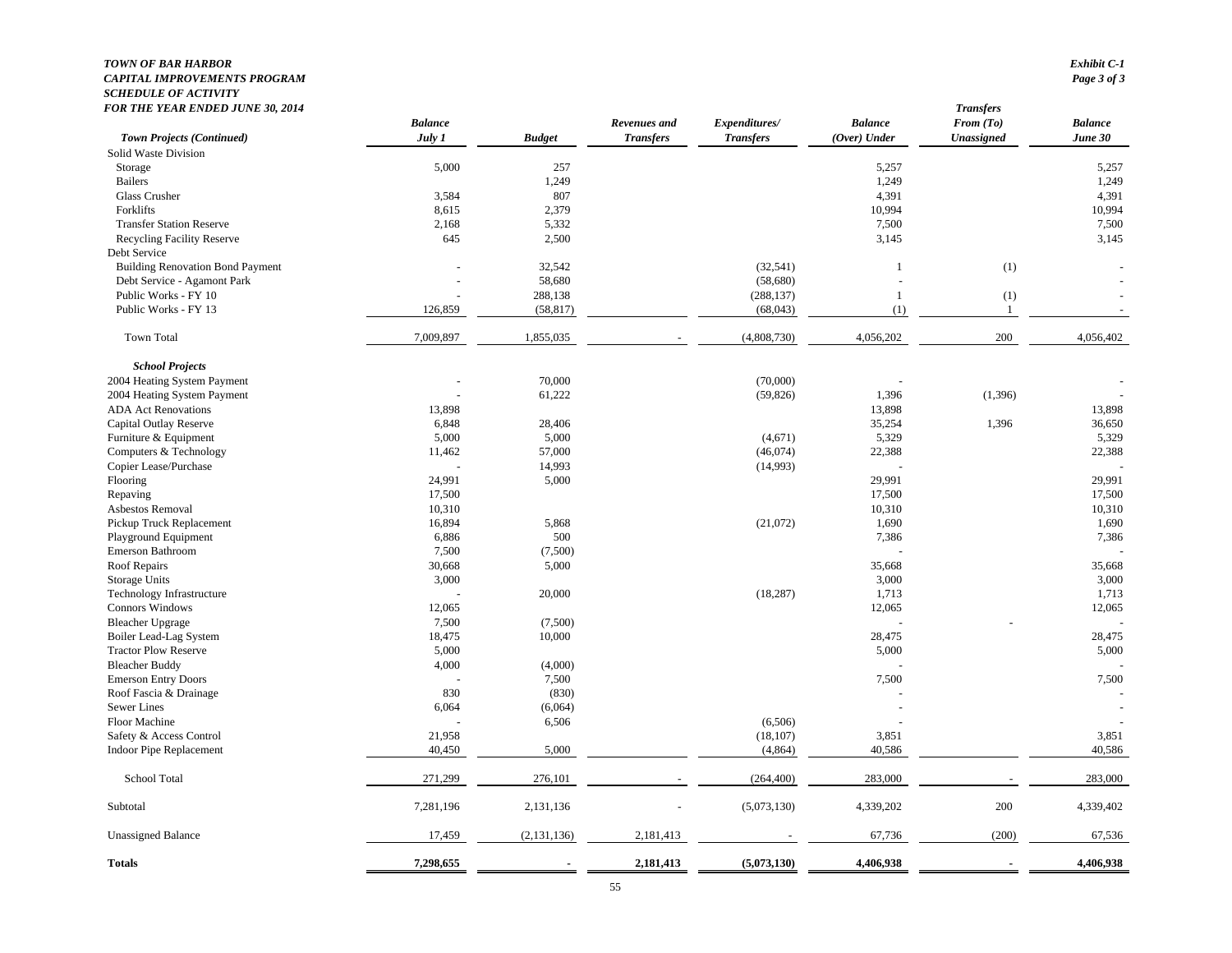### *TOWN OF BAR HARBOR Exhibit D-1 COMBINING BALANCE SHEET ALL PERMANENT FUNDS FOR THE YEAR ENDED JUNE 30, 2014*

|                                              | <b>Gurnee</b> | <b>Cemetery</b> |              |
|----------------------------------------------|---------------|-----------------|--------------|
| <b>Assets</b>                                | Scholarship   | <b>Trusts</b>   | <b>Total</b> |
| Cash and Equivalents                         | 1,752         | 944             | 2,696        |
| Investments                                  | 8,028         | 4,325           | 12,353       |
| <b>Total Assets</b>                          | 9,780         | 5,269           | 15,049       |
| <b>Liabilities &amp; Fund Balances</b>       |               |                 |              |
| Liabilities                                  |               |                 |              |
| Due to Other Funds                           |               |                 |              |
| <b>Total Liabilities</b>                     | ۰             |                 |              |
| <b>Fund Balances</b>                         |               |                 |              |
| Nonspendable                                 | 6,488         | 5,269           | 11,757       |
| Assigned                                     | 3,292         |                 | 3,292        |
| <b>Total Fund Balances</b>                   | 9,780         | 5,269           | 15,049       |
| <b>Total Liabilities &amp; Fund Balances</b> | 9,780         | 5,269           | 15,049       |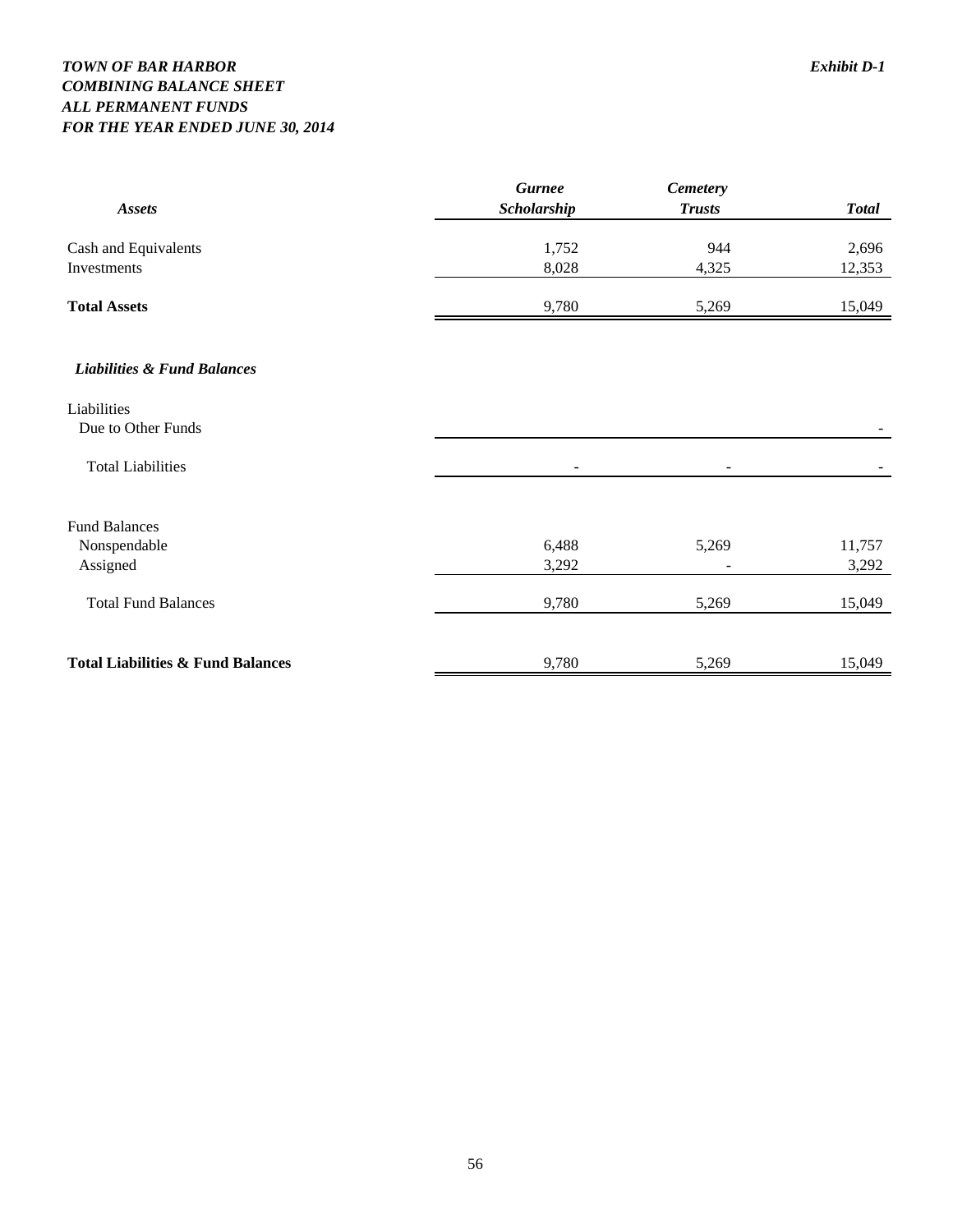### *TOWN OF BAR HARBOR Exhibit D-2 COMBINING STATEMENT OF REVENUES, EXPENDITURES AND CHANGES IN FUND BALANCES ALL PERMANENT FUNDS FOR THE YEAR ENDED JUNE 30, 2014*

|                                                               | <b>Gurnee</b><br>Scholarship | <b>Cemetery</b><br><b>Trusts</b> | <b>Total</b> |
|---------------------------------------------------------------|------------------------------|----------------------------------|--------------|
| Revenues                                                      |                              |                                  |              |
| New Funds                                                     |                              |                                  |              |
| <b>Investment Income</b>                                      | 38                           | 19                               | 57           |
|                                                               | 38                           | 19                               | 57           |
| Expenditures                                                  |                              |                                  |              |
| Scholarships                                                  |                              |                                  |              |
|                                                               | $\overline{a}$               |                                  |              |
| <b>Excess of Revenues Over</b>                                |                              |                                  |              |
| Expenditures                                                  | 38                           | 19                               | 57           |
| Other Financing Sources (Uses)                                |                              |                                  |              |
| <b>Transfers to Other Funds</b>                               |                              | (20)                             | (20)         |
| <b>Total Other Financing</b>                                  |                              |                                  |              |
| Sources (Uses)                                                |                              | (20)                             | (20)         |
| Excess of Revenues and Other<br><b>Financing Sources Over</b> |                              |                                  |              |
| (Under) Expenditures                                          | 38                           | (1)                              | 37           |
| Fund Balance - July 1                                         | 9,742                        | 5,270                            | 15,012       |
| <b>Fund Balance - June 30</b>                                 | 9,780                        | 5,269                            | 15,049       |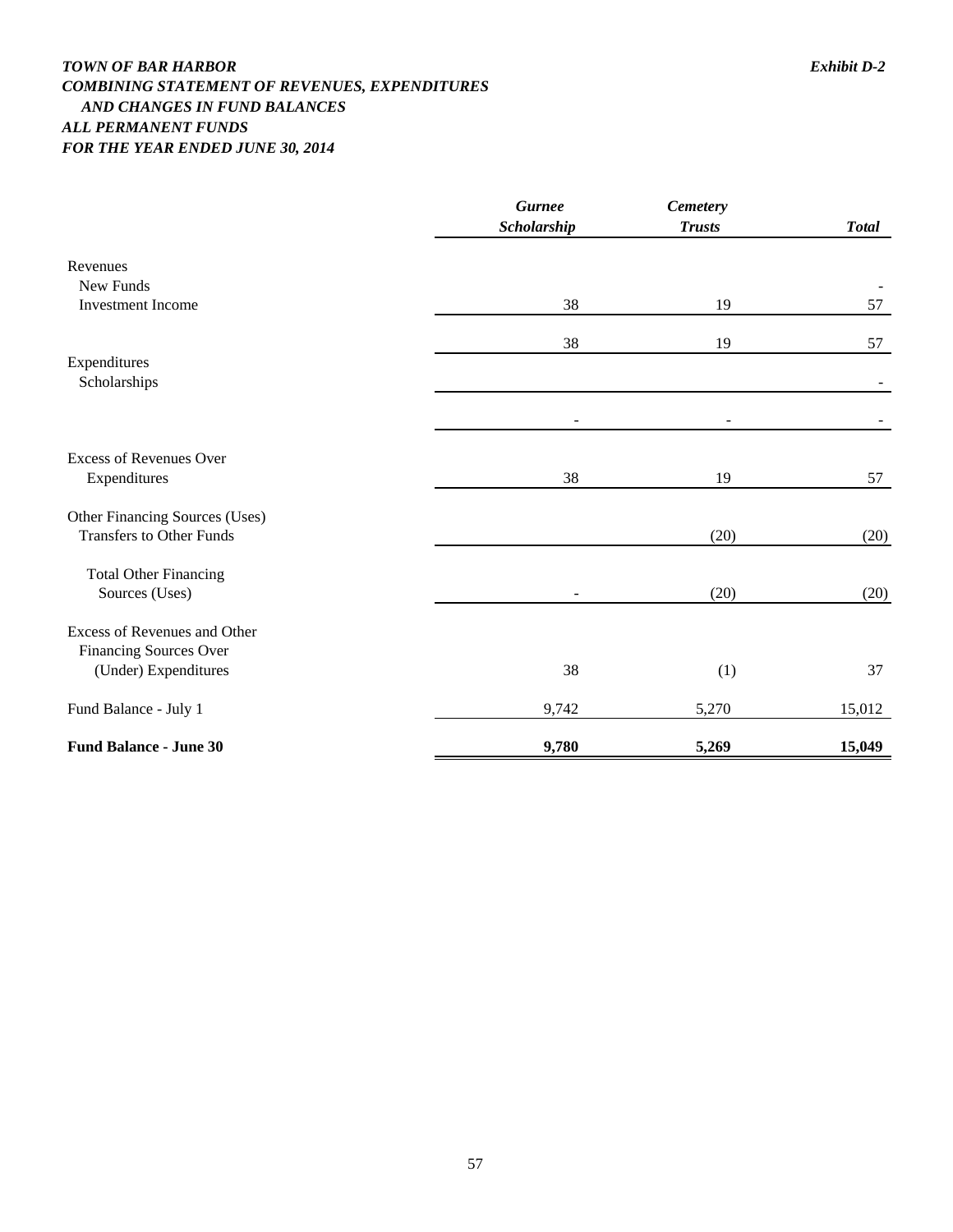#### *TOWN OF BAR HARBOR Exhibit B STATEMENT OF ACTIVITIES*

| <b>FOR THE YEAR ENDED JUNE 30, 2014</b>     |                 | <b>Program Revenues</b> |                  | Net (Expense) Revenue and Changes in Net Position |                      |                |
|---------------------------------------------|-----------------|-------------------------|------------------|---------------------------------------------------|----------------------|----------------|
|                                             |                 | Fees, Fines, and        |                  |                                                   |                      |                |
| <b>Functions/Programs</b>                   |                 | <b>Charges</b> for      | <b>Operating</b> | Governmental                                      | <b>Business-like</b> |                |
| <b>Primary Government</b>                   | <b>Expenses</b> | <b>Services</b>         | <b>Grants</b>    | <b>Activities</b>                                 | <b>Activities</b>    | <b>Total</b>   |
| Governmental Activities:                    |                 |                         |                  |                                                   |                      |                |
| <b>General Government</b>                   | 2,843,738       | 499,655                 | 15,000           | (2,329,083)                                       |                      | (2,329,083)    |
| Public Safety                               | 2,814,484       | 453,115                 |                  | (2,361,369)                                       |                      | (2,361,369)    |
| Health and Welfare                          | 145,954         |                         |                  | (145, 954)                                        |                      | (145, 954)     |
| Parks & Recreation                          | 303,609         | 800                     |                  | (302, 809)                                        |                      | (302, 809)     |
| Island Explorer Shuttle Bus                 | 38,720          |                         |                  | (38, 720)                                         |                      | (38, 720)      |
| Roads and Sanitation                        | 2,200,194       | 82,162                  |                  | (2,118,032)                                       |                      | (2,118,032)    |
| Assessments                                 | 3,160,004       |                         |                  | (3,160,004)                                       |                      | (3,160,004)    |
| Capital Outlay                              | 916,633         |                         |                  | (916, 633)                                        |                      | (916, 633)     |
| Education                                   | 6,151,581       | 53,607                  | 926,028          | (5,171,946)                                       |                      | (5,171,946)    |
| Cruise Ship                                 | 131,993         | 683,843                 |                  | 551,850                                           |                      | 551,850        |
| <b>Total Governmental Activities</b>        | 18,706,910      | 1,773,182               | 941,028          | (15,992,700)                                      |                      | (15,992,700)   |
| <b>Business-type Activities:</b>            |                 |                         |                  |                                                   |                      |                |
| Wastewater                                  | 1,853,208       | 2,139,634               |                  |                                                   | 286,426              | 286,426        |
| Water                                       | 1,453,321       | 1,781,856               |                  |                                                   | 328,535              | 328,535        |
| <b>Total Business-type Activities</b>       | 3,306,529       | 3,921,490               |                  |                                                   | 614,961              | 614,961        |
| <b>Total Primary Government</b>             | 22,013,439      | 5,694,672               | 941,028          | (15,992,700)                                      | 614,961              | (15, 377, 739) |
| <b>General Revenues:</b>                    |                 |                         |                  |                                                   |                      |                |
| Taxes                                       |                 |                         |                  |                                                   |                      |                |
| Property                                    |                 |                         |                  | 14,449,631                                        |                      | 14,449,631     |
| Auto and Boat Excise                        |                 |                         |                  | 900,696                                           |                      | 900,696        |
| <b>Intergovernmental Revenues</b>           |                 |                         |                  | 288,334                                           |                      | 288,334        |
| Other Local Sources                         |                 |                         |                  | 368,039                                           | 102,031              | 470,070        |
| <b>Water Building Proceeds</b>              |                 |                         |                  |                                                   | 387,279              | 387,279        |
| Gain/(Loss) on Disposal of Assets           |                 |                         |                  | (35,797)                                          | (48, 721)            | (84, 518)      |
| Total Revenues, Special Items and Transfers |                 |                         |                  | 15,970,903                                        | 440,589              | 16,411,492     |
| <b>Changes in Net Position</b>              |                 |                         |                  | (21,797)                                          | 1,055,550            | 1,033,753      |
| <b>Net Position - Beginning</b>             |                 |                         |                  | 21,366,291                                        | 11,641,338           | 33,007,629     |
| <b>Net Position - Ending</b>                |                 |                         |                  | 21,344,494                                        | 12,696,888           | 34,041,382     |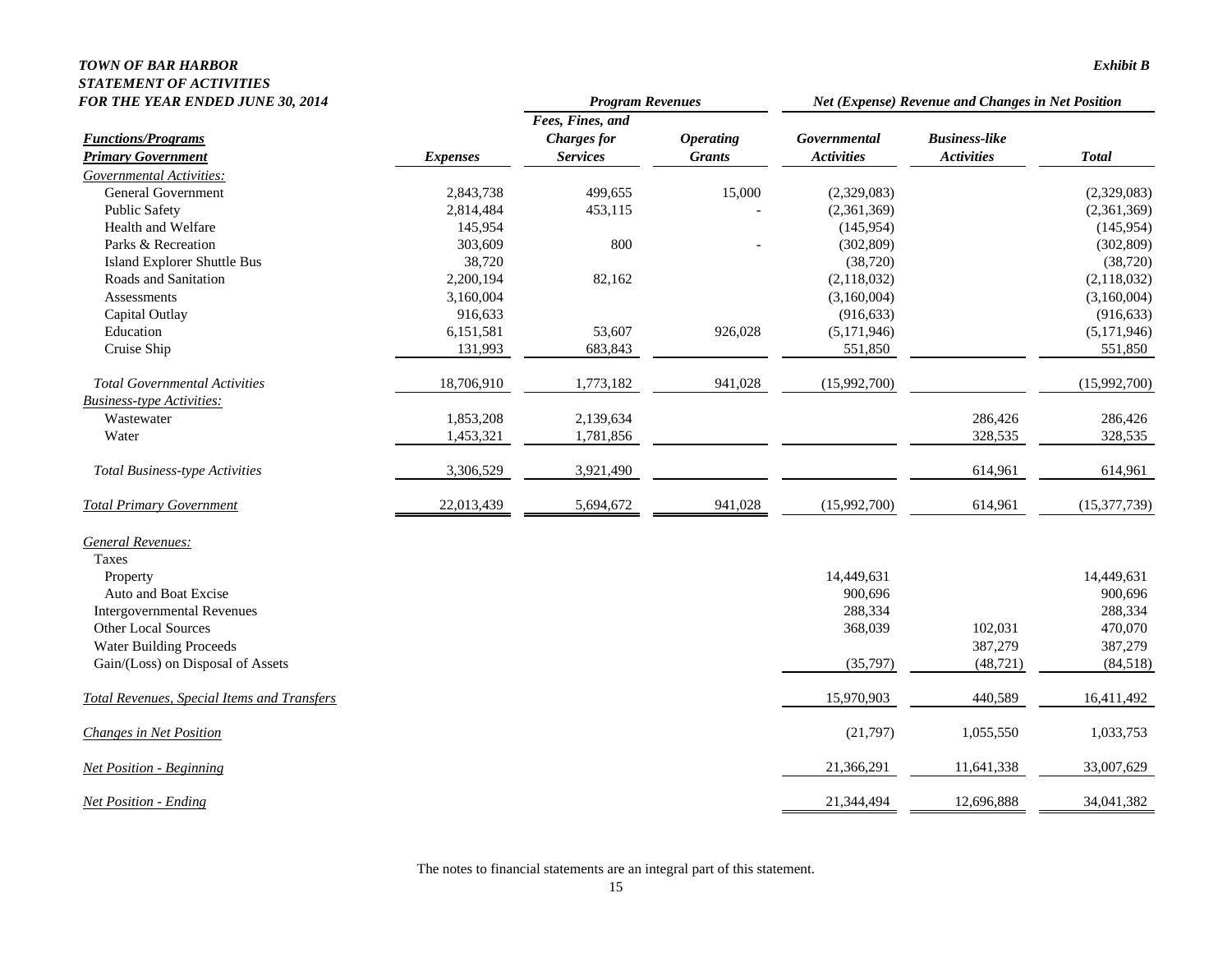#### *TOWN OF BAR HARBOR Exhibit C BALANCE SHEET - GOVERNMENTAL FUNDS Page 1 of 2 JUNE 30, 2014*

| <b>Assets</b>                                                | <b>General</b><br><b>Fund</b> | CIP<br><b>Fund</b> | <b>Other</b><br>Governmental<br><b>Funds</b> | <b>Total</b><br>Governmental<br><b>Funds</b> |
|--------------------------------------------------------------|-------------------------------|--------------------|----------------------------------------------|----------------------------------------------|
|                                                              |                               |                    |                                              |                                              |
| Cash and Equivalents                                         | 7,137,029                     |                    | 2,696                                        | 7,139,725                                    |
| Investments                                                  | 1,639,174                     |                    | 12,353                                       | 1,651,527                                    |
| Receivables                                                  |                               |                    |                                              |                                              |
| Taxes                                                        | 22,297                        |                    |                                              | 22,297                                       |
| <b>Tax Liens</b>                                             | 751,558                       |                    |                                              | 751,558                                      |
| Accounts                                                     | 51,403                        |                    |                                              | 51,403                                       |
| <b>Bonds</b>                                                 |                               |                    |                                              |                                              |
| <b>Ambulance Fees</b>                                        | 104,043                       |                    |                                              | 104,043                                      |
| <b>Accrued Interest</b>                                      | 1,363                         |                    |                                              | 1,363                                        |
| Prepaid Expense                                              | 23,495                        |                    |                                              | 23,495                                       |
| Inventory                                                    | 17,932                        |                    |                                              | 17,932                                       |
| Due from Other Governments                                   | 78,436                        |                    | 11,000                                       | 89,436                                       |
| Due from Other Funds                                         | 15,024                        | 4,624,818          |                                              | 4,639,842                                    |
| <b>Total Assets</b>                                          | 9,841,754                     | 4,624,818          | 26,049                                       | 14,492,621                                   |
| Liabilities, Deferred Inflows of Resources and Fund Balances |                               |                    |                                              |                                              |
| Liabilities                                                  |                               |                    |                                              |                                              |
| <b>Accounts Payable</b>                                      | 242,025                       | 173,125            |                                              | 415,150                                      |
| Retainage Payable                                            |                               | 44,755             |                                              | 44,755                                       |
| <b>Payroll Taxes/Deductions</b>                              | 13,238                        |                    |                                              | 13,238                                       |
| <b>Accrued Salaries Payable</b>                              | 578,002                       |                    |                                              | 578,002                                      |
| <b>Accrued Compensated Absences</b>                          | 221,269                       |                    |                                              | 221,269                                      |
| Due to Other Funds                                           | 4,631,450                     |                    | 11,000                                       | 4,642,450                                    |
| Deposits Payable                                             | 11,364                        |                    |                                              | 11,364                                       |
| <b>Total Liabilities</b>                                     | 5,697,348                     | 217,880            | 11,000                                       | 5,926,228                                    |
| <b>Deferred Inflows of Resources:</b>                        |                               |                    |                                              |                                              |
| Prepaid Taxes                                                | 35,247                        |                    |                                              | 35,247                                       |
| <b>Unearned Property Taxes</b>                               | 630,597                       |                    |                                              | 630,597                                      |
| <b>Unearned Rental Income</b>                                | 2,319                         |                    |                                              | 2,319                                        |
| <b>Unearned Escrow</b>                                       | 28,000                        |                    |                                              | 28,000                                       |
| <b>Total Deferred Inflows of Resources</b>                   | 696,163                       |                    |                                              | 696,163                                      |
| <b>Fund Balances</b>                                         |                               |                    |                                              |                                              |
| Nonspendable                                                 | 2,850                         |                    | 11,757                                       | 14,607                                       |
| Restricted                                                   | 131,154                       |                    |                                              | 131,154                                      |
| Committed                                                    |                               | 4,406,938          |                                              | 4,406,938                                    |
| Assigned                                                     | 2,690,307                     |                    | 3,292                                        | 2,693,599                                    |
| Unassigned                                                   | 623,932                       |                    |                                              | 623,932                                      |
| <b>Total Fund Balances</b>                                   | 3,448,243                     | 4,406,938          | 15,049                                       | 7,870,230                                    |
| <b>Total Liabilities, Deferred Inflows of</b>                |                               |                    |                                              |                                              |
| <b>Resources, and Fund Balances</b>                          | 9,841,754                     | 4,624,818          | 26,049                                       | 14,492,621                                   |

(Continued)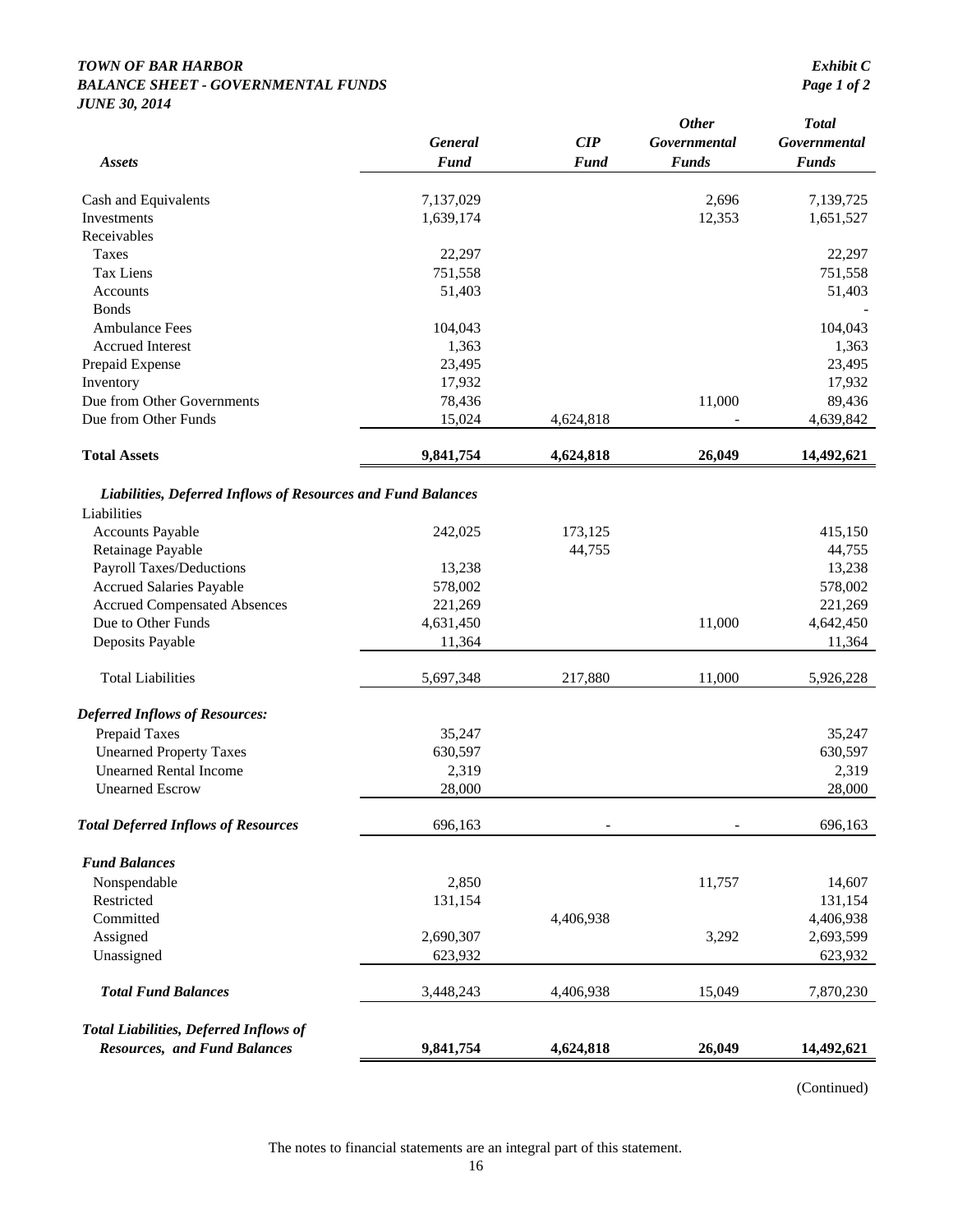### *TOWN OF BAR HARBOR Exhibit C BALANCE SHEET - GOVERNMENTAL FUNDS Page 2 of 2 JUNE 30, 2014*

| Amounts reported for governmental activities in the Statement of Net Position are different because:                                                                         |               |
|------------------------------------------------------------------------------------------------------------------------------------------------------------------------------|---------------|
| <b>Total Fund Balance</b>                                                                                                                                                    | 7,870,230     |
| Capital assets used in governmental activities are not financial resources and, therefore, are not<br>reported in the funds, net of accumulated depreciation of \$19,563,033 | 20,169,790    |
| Certain long-term assets are not available to pay for current fund liabilities and, therefore, are<br>deferred in the funds:<br><b>Unearned Revenues</b>                     | 660,916       |
| Certain long-term liabilities are not due and payable from current financial resources and, therefore,<br>are not reported in the funds:                                     |               |
| <b>Bonds Payable</b>                                                                                                                                                         | (7, 281, 965) |
| Accrued Compensated Absences - School Department                                                                                                                             | (45,909)      |
| Capital Leases Payable                                                                                                                                                       | (28, 568)     |
|                                                                                                                                                                              | (7, 356, 442) |
| Net Position of Governmental Activities                                                                                                                                      | 21,344,494    |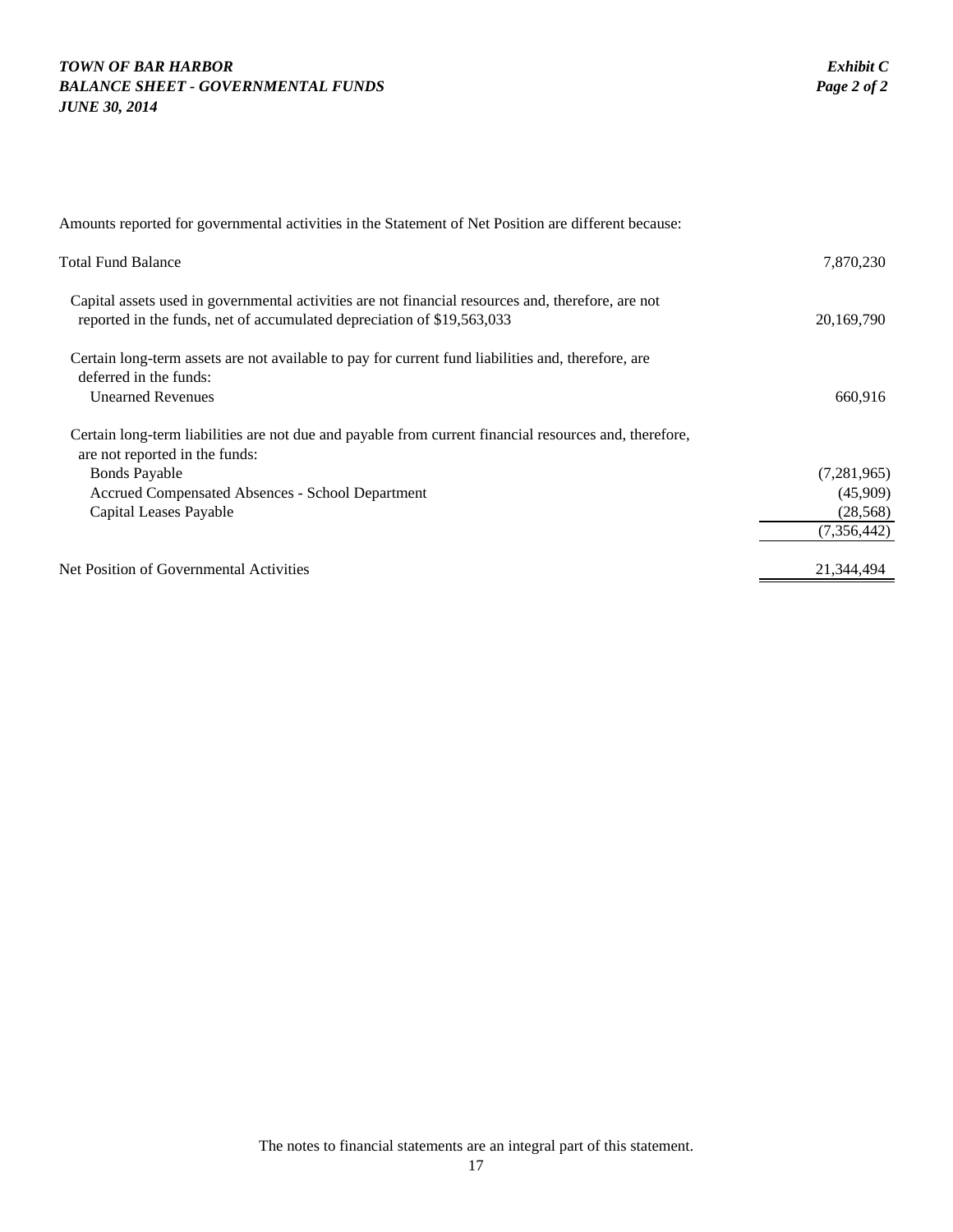### *TOWN OF BAR HARBOR Exhibit D STATEMENT OF REVENUES, EXPENDITURES AND CHANGES Page 1 of 2 IN FUND BALANCES - GOVERNMENTAL FUNDS FOR THE YEAR ENDED JUNE 30, 2014*

|                                        | <b>General</b> | CIP         | <b>Other</b><br>Governmental | <b>Total</b><br>Governmental |
|----------------------------------------|----------------|-------------|------------------------------|------------------------------|
|                                        | <b>Fund</b>    | Fund        | <b>Funds</b>                 | <b>Funds</b>                 |
| Revenues                               |                |             |                              |                              |
| <b>Taxes</b>                           | 15,406,046     |             |                              | 15,406,046                   |
| <b>Intergovernmental Revenues</b>      | 232,227        | 63,962      | 15,000                       | 311,189                      |
| <b>Departmental Revenues</b>           | 2,693,826      |             |                              | 2,693,826                    |
| <b>Other Local Sources</b>             | 261,982        | 81,467      | 57                           | 343,506                      |
| <b>Total Revenues</b>                  | 18,594,081     | 145,429     | 15,057                       | 18,754,567                   |
| Expenditures                           |                |             |                              |                              |
| <b>General Government</b>              | 2,693,245      |             | 19,895                       | 2,713,140                    |
| <b>Public Safety</b>                   | 2,541,457      |             | 14,169                       | 2,555,626                    |
| Health and Welfare                     | 132,017        |             |                              | 132,017                      |
| Parks and Recreation                   | 228,873        |             | 21,667                       | 250,540                      |
| <b>Island Explorer Shuttle Bus</b>     | 38,720         |             |                              | 38,720                       |
| Roads and Sanitation                   | 1,804,295      |             |                              | 1,804,295                    |
| Education                              | 6,023,600      |             |                              | 6,023,600                    |
| Assessments                            | 3,160,004      |             |                              | 3,160,004                    |
| Cruise Ship                            | 131,993        |             |                              | 131,993                      |
| Capital Outlay                         |                | 5,073,130   |                              | 5,073,130                    |
| <b>Total Expenditures</b>              | 16,754,204     | 5,073,130   | 55,731                       | 21,883,065                   |
| Excess of Revenues Over (Under)        |                |             |                              |                              |
| Expenditures                           | 1,839,877      | (4,927,701) | (40,674)                     | (3,128,498)                  |
| Other Financing Sources (Uses)         |                |             |                              |                              |
| <b>Transfers from Other Funds</b>      | 284,259        | 2,035,984   | 14,000                       | 2,334,243                    |
| <b>Transfers to Other Funds</b>        | (2, 334, 223)  |             | (20)                         | (2,334,243)                  |
| <b>Total Other Financing</b>           |                |             |                              |                              |
| Sources (Uses)                         | (2,049,964)    | 2,035,984   | 13,980                       |                              |
| Excess of Revenues and Other Financing |                |             |                              |                              |
| Sources Over (Under) Expenditures      | (210,087)      | (2,891,717) | (26, 694)                    | (3, 128, 498)                |
| Fund Balance - July 1                  | 3,658,330      | 7,298,655   | 41,743                       | 10,998,728                   |
| <b>Fund Balance - June 30</b>          | 3,448,243      | 4,406,938   | 15,049                       | 7,870,230                    |

(Continued)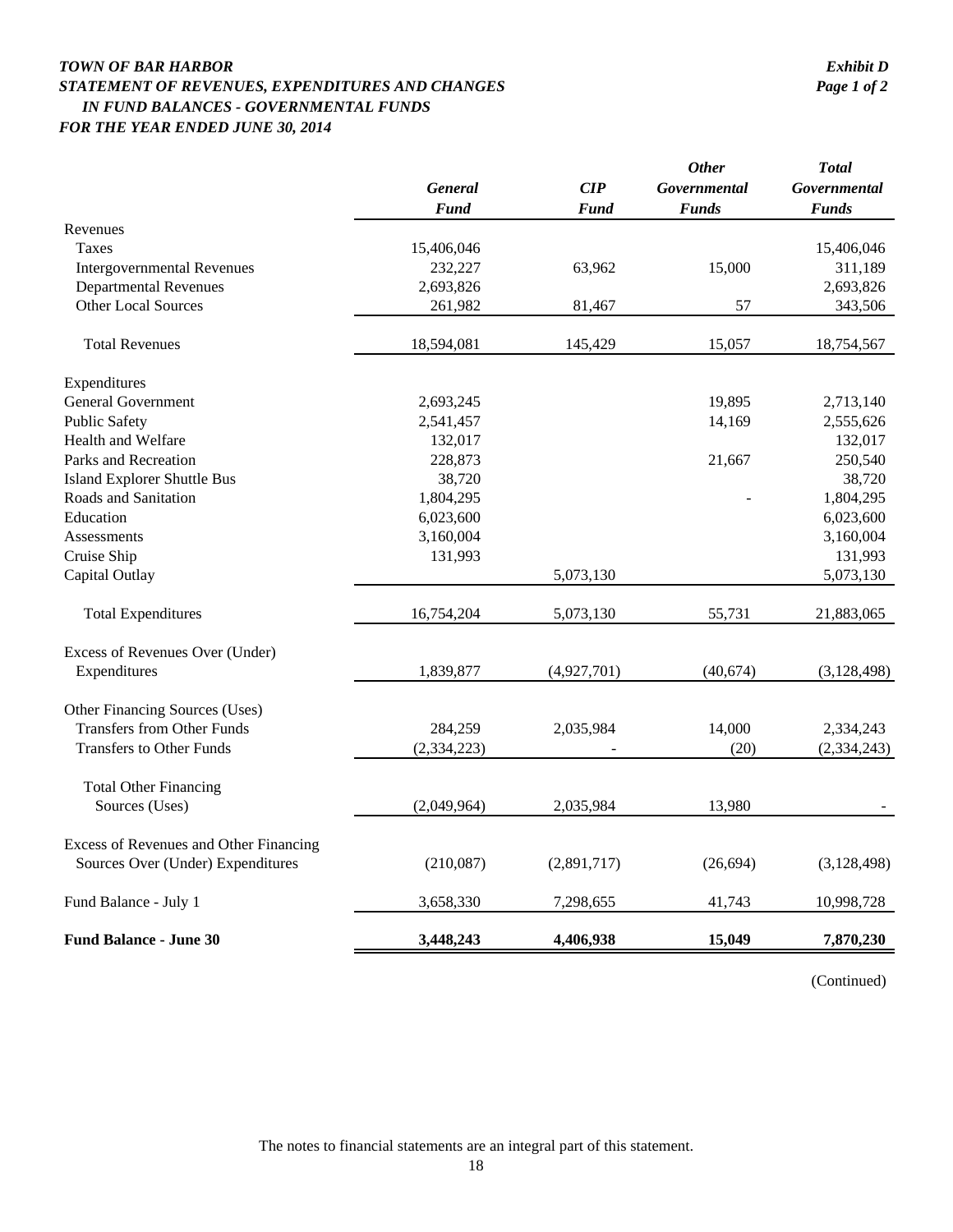| <b>TOWN OF BAR HARBOR</b><br>RECONCILIATION OF THE STATEMENT OF REVENUES, EXPENDITURES,<br>AND CHANGES IN FUND BALANCES - GOVERNMENTAL FUNDS<br>TO THE STATEMENT OF ACTIVITIES<br>FOR THE YEAR ENDED JUNE 30, 2014                                                                                                                                                                                                           | <b>Exhibit D</b><br>Page 2 of 2                  |
|------------------------------------------------------------------------------------------------------------------------------------------------------------------------------------------------------------------------------------------------------------------------------------------------------------------------------------------------------------------------------------------------------------------------------|--------------------------------------------------|
| Net change in fund balances - total governmental funds                                                                                                                                                                                                                                                                                                                                                                       | (3,128,498)                                      |
| Amounts reported for governmental activities in the Statement of Activities are different because:                                                                                                                                                                                                                                                                                                                           |                                                  |
| Governmental funds report capital outlays as expenditures while governmental activities<br>report depreciation expense to allocate those expenditures over the life of the assets:<br>Capital asset purchases capitalized<br>Gain/(Loss) on Disposal of Assets<br>Depreciation expense                                                                                                                                       | 3,780,335<br>(35,797)<br>(977, 724)<br>2,766,814 |
| Revenues in the Statement of Activities that do not provide current financial resources<br>are not reported as revenues in the funds:<br><b>Unearned Revenues</b><br><b>Unearned Taxes</b>                                                                                                                                                                                                                                   | 22,062<br>(55,719)<br>(33, 657)                  |
| Bond proceeds provide current financial resources to governmental funds, but issuing<br>debt increases long-term liabilities in the statement of net position. Repayment of debt<br>principal is an expenditure in the governmental funds, but the repayment reduces<br>long-term liabilities in the Statement of Net Position:<br>Capital lease obligation principal payments<br>General obligation bond principal payments | 13,606<br>362,556<br>376,162                     |
| Some expenses reported in the Statement of Activities do not require the use of<br>current financial resources and, therefore, are not reported as expenditures in<br>governmental funds:<br>Accrued compensated absences                                                                                                                                                                                                    | (2,618)                                          |
| Change in net position of governmental activities                                                                                                                                                                                                                                                                                                                                                                            | (21,797)                                         |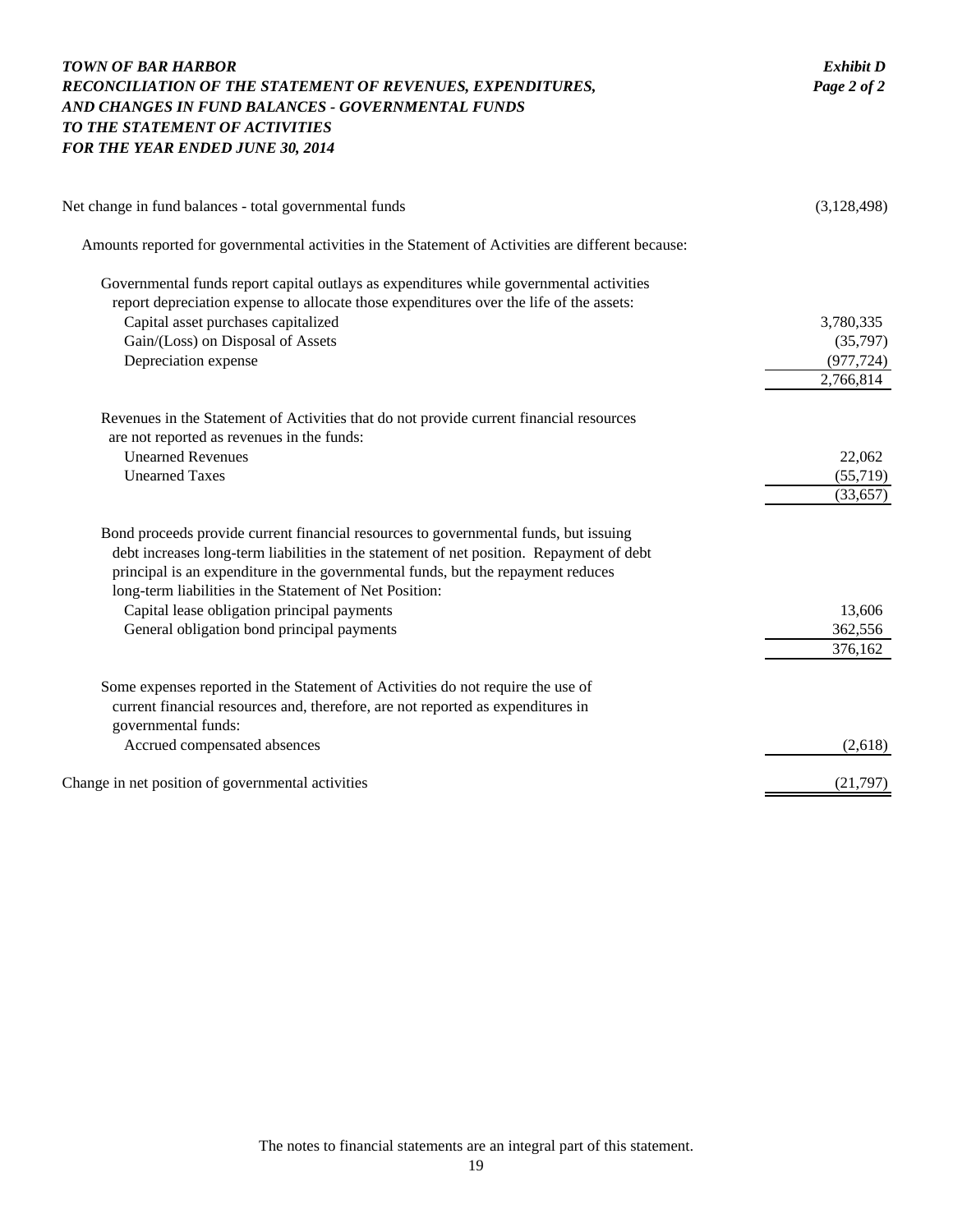### *TOWN OF BAR HARBOR Exhibit E*

#### *STATEMENT OF NET POSITION - PROPRIETARY FUNDS JUNE 30, 2014*

|                                           | Wastewater        | Water             |              |
|-------------------------------------------|-------------------|-------------------|--------------|
| Assets                                    | <b>Enterprise</b> | <b>Enterprise</b> | <b>Total</b> |
| <b>Current Assets:</b>                    |                   |                   |              |
| Cash and Equivalents                      | 1,759,037         | 453,603           | 2,212,640    |
| Receivables                               |                   |                   |              |
| User Fees, net                            | 480,786           | 16,933            | 497,719      |
| Liens Receivable                          | 50,841            |                   | 50,841       |
| Accounts                                  | 4,359             | 2,526             | 6,885        |
| Inventory                                 | 31,429            | 148,922           | 180,351      |
| Due From Other Funds                      | 6,687             |                   | 6,687        |
| Prepaid Expenses                          |                   | 66,203            | 66,203       |
| <b>Total Current Assets</b>               | 2,333,139         | 688,187           | 3,021,326    |
| <b>Noncurrent Assets:</b>                 |                   |                   |              |
| Capital Assets, net                       | 11,115,313        | 8,812,057         | 19,927,370   |
| Bond Issuance Costs, net                  |                   | 5,692             | 5,692        |
| <b>Total Noncurrent Assets</b>            | 11,115,313        | 8,817,749         | 19,933,062   |
| <b>Total Assets</b>                       | 13,448,452        | 9,505,936         | 22,954,388   |
| <b>Liabilities and Net Position</b>       |                   |                   |              |
| <b>Liabilities</b>                        |                   |                   |              |
| <b>Accounts Payable</b>                   | 51,269            | 27,234            | 78,503       |
| Retainage Payable                         | 3,780             |                   | 3,780        |
| <b>Accrued Salaries and Benefits</b>      | 9,813             | 8,068             | 17,881       |
| Accrued Interest Payable                  | 20,040            | 21,401            | 41,441       |
| <b>Escrow Deposit</b>                     |                   | 842               | 842          |
| Due to Other Funds                        |                   | 4,079             | 4,079        |
| <b>Compensated Absences Payable</b>       | 14,336            | 17,536            | 31,872       |
| <b>Bonds and Notes Payable</b>            | 505,745           | 268,550           | 774,295      |
| <b>Total Current Liabilities</b>          | 604,983           | 347,710           | 952,693      |
| <b>Noncurrent Liabilities:</b>            |                   |                   |              |
| <b>Construction Advances</b>              |                   | 165,000           | 165,000      |
| <b>Bonds and Notes Payable</b>            | 3,023,752         | 6,116,055         | 9,139,807    |
| <b>Total Noncurrent Liabilities</b>       | 3,023,752         | 6,281,055         | 9,304,807    |
| <b>Total Liabilities</b>                  | 3,628,735         | 6,628,765         | 10,257,500   |
| <b>Net Position</b>                       |                   |                   |              |
| Net Investment in Capital Assets          | 7,585,816         | 2,433,144         | 10,018,960   |
| <b>Retained Earnings</b>                  |                   |                   |              |
| Reserved                                  | 1,865,467         |                   | 1,865,467    |
| Unreserved                                | 368,434           | 444,027           | 812,461      |
| <b>Total Net Position</b>                 | 9,819,717         | 2,877,171         | 12,696,888   |
| <b>Total Liabilities and Net Position</b> | 13,448,452        | 9,505,936         | 22,954,388   |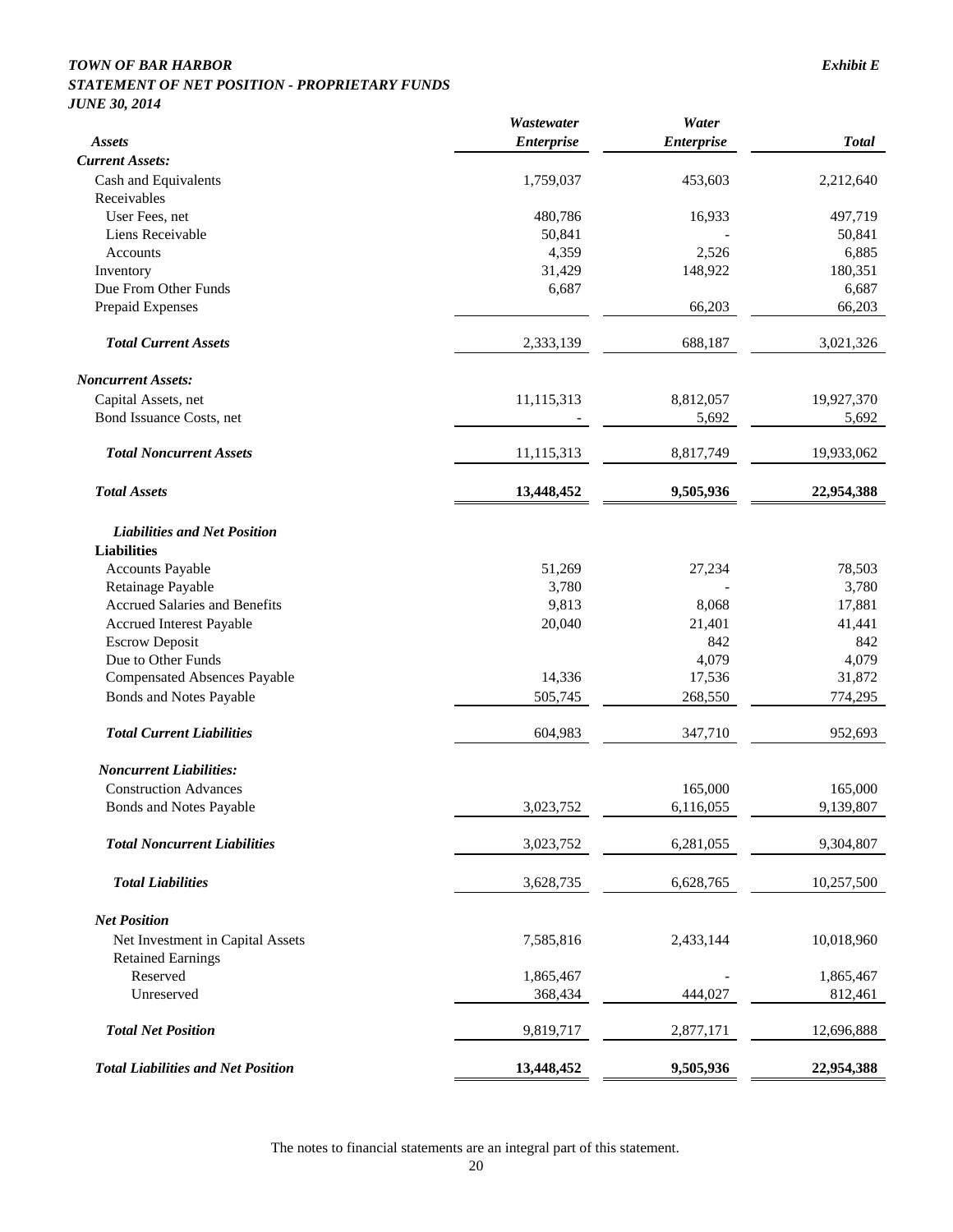### *TOWN OF BAR HARBOR Exhibit F STATEMENT OF REVENUES, EXPENSES, AND CHANGES IN FUND NET POSITION PROPRIETARY FUNDS FOR THE YEAR ENDED JUNE 30, 2014*

|                                              | <b>Proprietary Fund Types</b> |                   |              |
|----------------------------------------------|-------------------------------|-------------------|--------------|
|                                              | Wastewater                    | Water             |              |
|                                              | <b>Enterprise</b>             | <b>Enterprise</b> | <b>Total</b> |
| <b>Operating Revenues:</b>                   |                               |                   |              |
| <b>Charges for Services</b>                  | 1,262,461                     | 1,779,162         | 3,041,623    |
| Capital Charge                               | 862,150                       |                   | 862,150      |
| <b>Interest - Late Penalties</b>             | 15,023                        | 2,694             | 17,717       |
| <b>Total Operating Revenues:</b>             | 2,139,634                     | 1,781,856         | 3,921,490    |
| <b>Operating Expenditures:</b>               |                               |                   |              |
| Salaries and Benefits                        | 569,348                       | 531,411           | 1,100,759    |
| <b>Contracted Services</b>                   | 220,471                       | 184,044           | 404,515      |
| Utilities & Commodities                      | 204,962                       | 66,105            | 271,067      |
| Repairs & Maintenance                        | 66,084                        | 106,151           | 172,235      |
| Equipment                                    | 5,530                         | 19,898            | 25,428       |
| Other Expenses                               | 41,400                        | 35,252            | 76,652       |
| Depreciation and Amortization                | 529,696                       | 280,809           | 810,505      |
| Materials and Supplies                       | 99,866                        | 94,657            | 194,523      |
| <b>Total Operating Expenditures</b>          | 1,737,357                     | 1,318,327         | 3,055,684    |
| Net Operating Income                         | 402,277                       | 463,529           | 865,806      |
| Nonoperating Revenues (Expenses)             |                               |                   |              |
| <b>Interest Revenue</b>                      | 5,760                         | 1,159             | 6,919        |
| <b>Transfer from Other Funds</b>             |                               |                   |              |
| Nonutility Income, net of expense            | 4,500                         | 504               | 5,004        |
| <b>Water Building Proceeds</b>               |                               | 387,279           | 387,279      |
| Loss on Disposal of Assets                   |                               | (48, 721)         | (48, 721)    |
| Contributions in Aid of Construction         | 30,000                        | 60,108            | 90,108       |
| <b>Interest Expense</b>                      | (115, 851)                    | (134, 994)        | (250, 845)   |
| <b>Total Nonoperating Revenue (Expenses)</b> | (75,591)                      | 265,335           | 189,744      |
| Change in Net Position (net income)          | 326,686                       | 728,864           | 1,055,550    |
| <b>Total Net Position - Beginning</b>        | 9,493,031                     | 2,148,307         | 11,641,338   |
| <b>Total Net Position - Ending</b>           | 9,819,717                     | 2,877,171         | 12,696,888   |